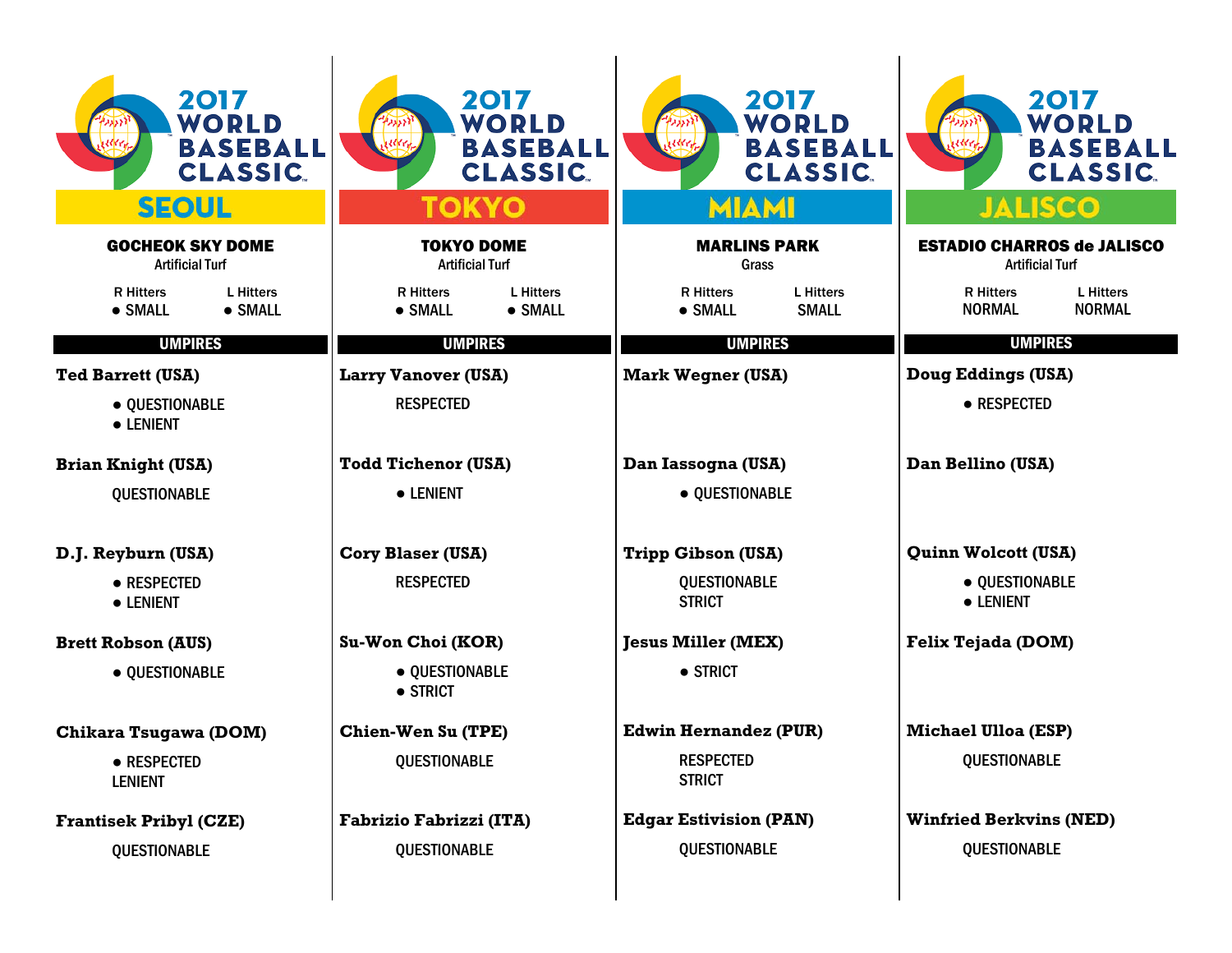| 2017<br><b>WORLD</b><br><b>BASEBALL</b><br><b>CLASSIC.</b> | 2017<br>WORLD<br><b>BASEBALL</b><br><b>CLASSIC.</b><br><b>SAN DIEGO</b> | 2017<br><b>WORLD</b><br><b>BASEBALL</b><br><b>CLASSIC.</b><br><b>LOS ANGELES</b> |                                                                                                       |  |  |  |
|------------------------------------------------------------|-------------------------------------------------------------------------|----------------------------------------------------------------------------------|-------------------------------------------------------------------------------------------------------|--|--|--|
| <b>TOKYO DOME</b><br><b>Artificial Turf</b>                | <b>PETCO PARK</b><br>Grass                                              | <b>DODGER STADIUM</b><br>Grass                                                   |                                                                                                       |  |  |  |
| <b>R</b> Hitters<br><b>L</b> Hitters<br>• SMALL<br>• SMALL | <b>R</b> Hitters<br><b>L</b> Hitters<br>$\bullet$ BIG<br><b>BIG</b>     | <b>R</b> Hitters<br><b>L</b> Hitters<br><b>BIG</b><br><b>BIG</b>                 |                                                                                                       |  |  |  |
| <b>UMPIRES</b>                                             | <b>UMPIRES</b>                                                          | <b>UMPIRES</b>                                                                   | <b>PITCHER USE LIMITATIONS</b>                                                                        |  |  |  |
| <b>Larry Vanover (USA)</b>                                 | <b>Tom Hallion (USA)</b>                                                | <b>Eric Cooper (USA)</b>                                                         | <b>PITCH LIMITS</b>                                                                                   |  |  |  |
| <b>RESPECTED</b>                                           | • RESPECTED                                                             |                                                                                  | First round: 65 pitches<br>$\bullet$<br>Second round: 80 pitches<br>Championship round: 95            |  |  |  |
| <b>Todd Tichenor (USA)</b>                                 | <b>Hunter Wendelstedt (USA)</b>                                         | Lance Barksdale (USA)                                                            | pitches                                                                                               |  |  |  |
| • LENIENT                                                  |                                                                         | · QUESTIONABLE                                                                   | Unless the pitcher needs more to complete<br>a batter's plate appearance                              |  |  |  |
| <b>Cory Blaser (USA)</b>                                   | Will Little (USA)                                                       | <b>Rob Drake (USA)</b>                                                           | <b>REST REQUIREMENTS</b>                                                                              |  |  |  |
| <b>RESPECTED</b>                                           | • RESPECTED                                                             | <b>STRICT</b>                                                                    | 4 days if 50 or more pitches<br>thrown in last outing                                                 |  |  |  |
| <b>Chicho Castillo (DOM)</b>                               | <b>Masanobu Sasaki (JPN)</b>                                            | <b>Trevor Grieve (CAN)</b>                                                       | 1 day if 30 or more pitches<br>thrown in last outing<br>1 day following 2<br>consecutive days pitched |  |  |  |
| • RESPECTED<br><b>LENIENT</b>                              |                                                                         | <b>QUESTIONABLE</b>                                                              |                                                                                                       |  |  |  |
|                                                            |                                                                         |                                                                                  | PITCH COUNT PER HITTER<br>6<br>3                                                                      |  |  |  |
| <b>Jens Weider (GER)</b>                                   | Byung-Ju Kim (KOR)                                                      | Byung-Ju Kim (KOR)                                                               | <b>BIP</b><br>$\mathbf 1$<br>$\overline{2}$<br>3<br>5<br>6<br>4                                       |  |  |  |
| <b>QUESTIONABLE</b>                                        | · QUESTIONABLE                                                          | · QUESTIONABLE                                                                   | <b>SO</b><br>$\mathbf{3}$<br>3<br>5<br>5<br>4<br>-6                                                   |  |  |  |
|                                                            |                                                                         |                                                                                  | <b>BB</b><br>$\overline{4}$<br>$\overline{\mathbf{4}}$<br>$6\phantom{1}6$<br>5<br>6<br>$\overline{7}$ |  |  |  |
| <b>Trevor Grieve (CAN)</b>                                 | <b>Edgar Estivision (PAN)</b>                                           | <b>Edgar Estivision (PAN)</b>                                                    | add 1 for every ball/strike from                                                                      |  |  |  |
| QUESTIONABLE                                               | <b>QUESTIONABLE</b>                                                     | QUESTIONABLE                                                                     | <b>PLATE DRAMA! chart</b>                                                                             |  |  |  |
|                                                            |                                                                         |                                                                                  |                                                                                                       |  |  |  |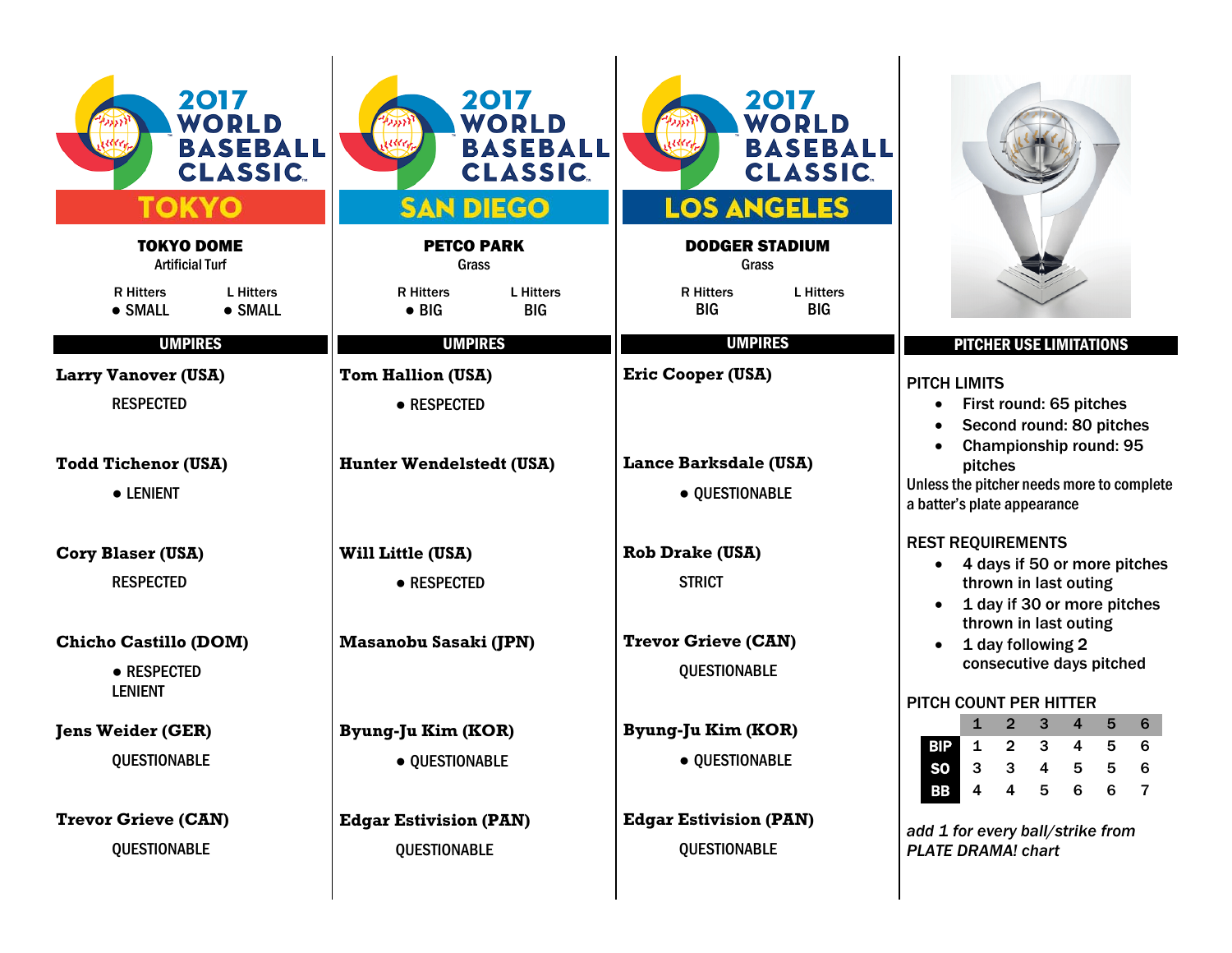| 11 Allan<br>de SAN MIGUEL                                |                                                                                      |                                              | 15 Mitchell                                                                            |                                           | 9 Robbie                                                                      |                                              | 6 Trent                                                       | 5 James                                      |                                                                                      |                                                                                                  | 12 Brad                                                                                      |
|----------------------------------------------------------|--------------------------------------------------------------------------------------|----------------------------------------------|----------------------------------------------------------------------------------------|-------------------------------------------|-------------------------------------------------------------------------------|----------------------------------------------|---------------------------------------------------------------|----------------------------------------------|--------------------------------------------------------------------------------------|--------------------------------------------------------------------------------------------------|----------------------------------------------------------------------------------------------|
|                                                          |                                                                                      |                                              | <b>NILSSON</b>                                                                         |                                           | <b>PERKINS</b>                                                                |                                              | <b>D'ANTONIO</b>                                              | <b>BERESFORD</b>                             |                                                                                      |                                                                                                  | <b>HARMAN</b>                                                                                |
| 2 · Australia 2017 WBC                                   |                                                                                      |                                              | H . Australia 2017 WBC                                                                 |                                           | 2 · Australia 2017 WBC                                                        |                                              | H · Australia 2017 WBC                                        | 4 · Australia 2017 WBC                       |                                                                                      |                                                                                                  | 6 · Australia 2017 WBC                                                                       |
| Pitching R $\star$                                       | <b>Batting R</b><br><b>UTILITY</b><br>•SAD SACK<br><b>WHIFFER</b>                    | Pitching R $\mathcal{R}$                     | <b>Batting B</b><br>• HR KING<br><b>WHIFFER</b>                                        | Pitching R                                | <b>Batting R</b><br><b>WHIFFER</b>                                            | Pitching R                                   | Batting L<br>•SAD SACK<br><b>• PATIENT</b><br><b>SCRAPPER</b> | Pitching R $\star$                           | Batting L<br>· UTILITY<br><b>SCRAPPER</b><br><b>•WHIFFER</b>                         | Pitching R $\star$                                                                               | <b>Batting R</b><br><b>SAD SACK</b><br><b>•SCRAPPER</b><br><b>•PATIENT</b><br><b>WHIFFER</b> |
| Fielding<br><b>GOLD</b><br>@2013 PLAAY Games             | Running<br>• STOIC<br>Experience<br><b>PROSPECT</b>                                  | Fielding<br><b>IRON</b><br>@2013 PLAAY Games | Running<br>•STOIC<br>Experience<br><b>PROSPECT</b>                                     | Fielding<br><sup>©</sup> 2013 PLAAY Games | Running<br>$•$ STOIC<br>Experience<br><b>PROSPECT</b>                         | Fielding<br><b>IRON</b><br>@2013 PLAAY Games | Running<br>Experience<br><b>PROSPECT</b>                      | Fielding<br><b>GOLD</b><br>@2013 PLAAY Games | Running<br>•STOIC<br>Experience<br><b>PROSPECT</b>                                   | Fielding<br><sup>©</sup> 2013 PLAAY Games                                                        | Running<br><b>STOIC</b><br>Experience<br><b>•PROSPECT</b>                                    |
| 4 Logan<br><b>WADE</b>                                   |                                                                                      |                                              | 16 Luke<br><b>HUGHES</b>                                                               | 22 Stefan<br><b>WELCH</b>                 |                                                                               |                                              | 17 Mitchell                                                   | 29 David                                     |                                                                                      | 23 Tim<br><b>KENNELLY</b>                                                                        |                                                                                              |
| 5 · Australia 2017 WBC                                   |                                                                                      |                                              | 3 · Australia 2017 WBC                                                                 |                                           | 5 · Australia 2017 WBC                                                        | <b>DENING</b><br>8 · Australia 2017 WBC      |                                                               | <b>KANDILAS</b><br>9 · Australia 2017 WBC    |                                                                                      | 7 · Australia 2017 WBC                                                                           |                                                                                              |
| Pitching R $\mathbb{\hat{X}}$                            | <b>Batting B</b><br>• SAD SACK<br><b>•SCRAPPER</b><br><b>EAGER</b><br><b>WHIFFER</b> | Pitching R $\star$                           | <b>Batting R</b><br>· UTILITY<br><b>•SLUGGER</b><br><b>• PATIENT</b><br><b>WHIFFER</b> | Pitching R $\star$                        | <b>Batting L</b><br>·HERO<br><b>• PATIENT</b><br>•WHIFFER                     | Pitching R $\star$                           | Batting L<br><b>•EAGER</b><br>•WHIFFER                        | Pitching R $\star$                           | <b>Batting R</b><br>·SAD SACK<br><b>•SCRAPPER</b><br><b>•EAGER</b><br><b>WHIFFER</b> | Pitching R $\star$                                                                               | <b>Batting R</b><br><b>UTILITY</b><br><b>•SCRAPPER</b><br><b>EAGER</b><br><b>WHIFFER</b>     |
| Fielding<br><b>IRON</b><br><sup>©</sup> 2013 PLAAY Games | Running<br>Experience<br><b>PROSPECT</b>                                             | Fielding<br><b>GOLD</b><br>@2013 PLAAY Games | Running<br>•STOIC<br>Experience<br>·PROSPECT                                           | Fielding<br>©2013 PLAAY Games             | Running<br>$\bullet$ STOIC<br>Experience<br><b>PROSPECT</b>                   | Fielding<br><b>GOLD</b><br>@2013 PLAAY Games | Running<br>• STOIC<br>Experience<br><b>PROSPECT</b>           | Fielding<br>©2013 PLAAY Games                | Running<br>Experience<br><b>PROSPECT</b>                                             | Fielding<br><b>GOLD</b><br><sup>©</sup> 2013 PLAAY Games                                         | Running<br>• STOIC<br>Experience<br>• PROSPECT                                               |
| 10 Trent                                                 |                                                                                      |                                              | <b>48 Aaron</b>                                                                        |                                           | 3 Mike                                                                        |                                              |                                                               |                                              |                                                                                      |                                                                                                  |                                                                                              |
| <b>OELTJEN</b>                                           |                                                                                      |                                              | WHITEFIELD                                                                             |                                           | <b>WALKER</b>                                                                 |                                              |                                                               |                                              |                                                                                      |                                                                                                  |                                                                                              |
| 79 · Australia 2017 WBC                                  |                                                                                      |                                              | 8 · Australia 2017 WBC                                                                 |                                           | 3 · Australia 2017 WBC                                                        |                                              |                                                               |                                              |                                                                                      |                                                                                                  |                                                                                              |
| Pitching L $\vec{x}$                                     | Batting L<br><b>SAD SACK</b><br>· UTILITY<br><b>•SLUGGER</b>                         | Pitching R                                   | <b>Batting R</b><br><b>•HRKING</b><br><b>WHIFFER</b>                                   | Pitching R                                | Batting L<br>• SAD SACK<br><b>•SLUGGER</b><br><b>• PATIENT</b>                |                                              |                                                               |                                              |                                                                                      | $\mathbb{R}$                                                                                     | <b>CE</b>                                                                                    |
| Fielding<br>@2013 PLAAY Games                            | <b>WHIFFER</b><br>Running<br><b>STOIC</b><br>Experience                              | Fielding<br>@2013 PLAAY Games                | Running<br><b>ACTIVE</b><br>Experience<br><b>PROSPECT</b>                              | Fielding<br>©2013 PLAAY Games             | <b>WHIFFER</b><br>Running<br>$\bullet$ STOIC<br>Experience<br><b>PROSPECT</b> |                                              |                                                               |                                              |                                                                                      | v JAPAN (H)<br><b>Atherton</b><br>v CHINA (A)<br><b>Blackley</b><br>v CUBA (A)<br><b>Saupold</b> |                                                                                              |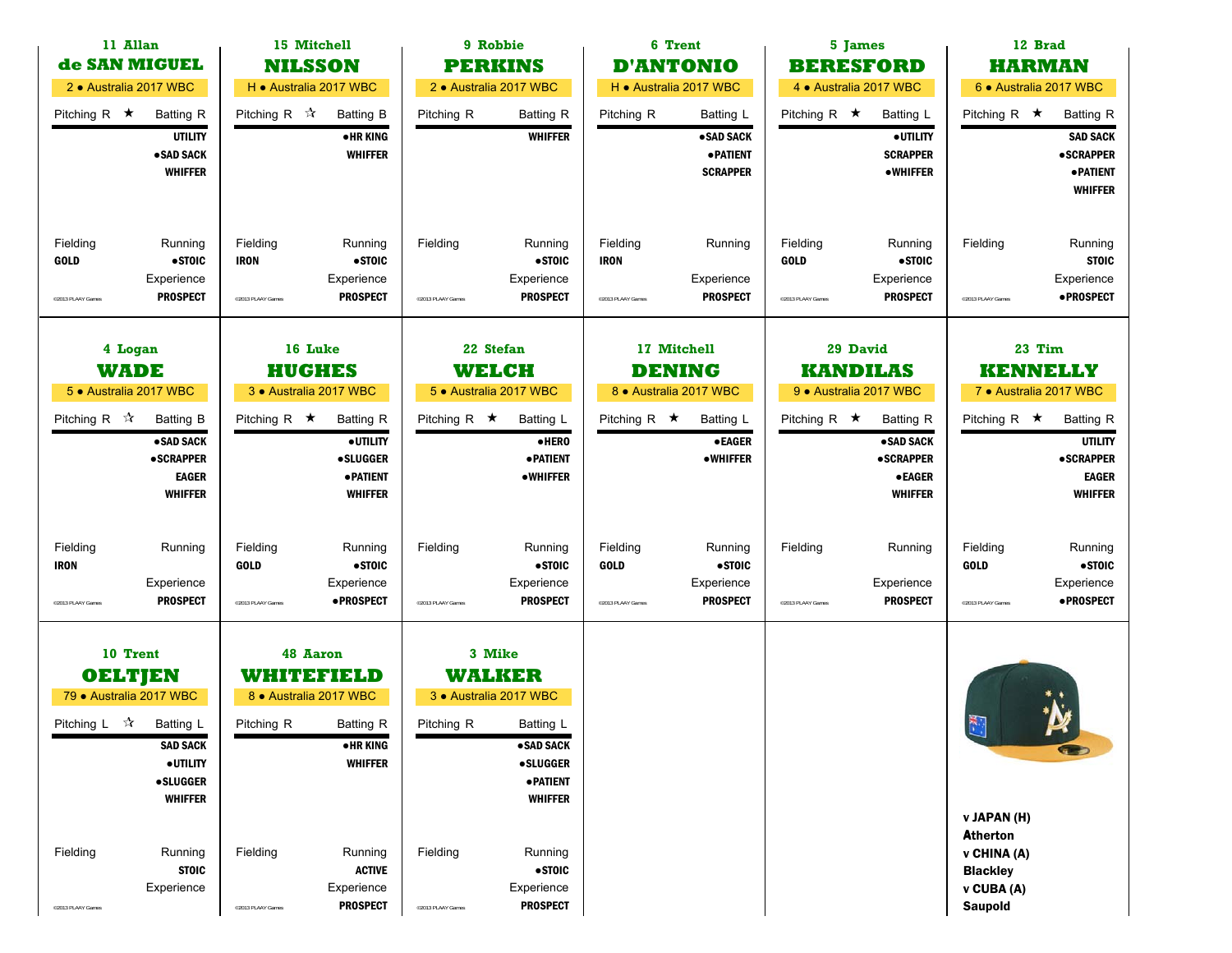|                                                                                                                                   | 37 Tim<br>49 Tom<br><b>ATHERTON</b><br><b>BAILEY</b><br>RP · Australia 2017 WBC<br>SP · Australia 2017 WBC |                                                                      |                                                                                       | 54 Travis<br><b>BLACKLEY</b><br>SP · Australia 2017 WBC |                                                                                          | 31 Liam<br><b>HENDRIKS</b><br>RP · Australia 2017 WBC |                                                                             | 50 Jon<br><b>KENNEDY</b><br>RP · Australia 2017 WBC                 |                                                                         | 25 Steven<br><b>KENT</b><br>CL · Australia 2017 WBC                                          |                                                                |
|-----------------------------------------------------------------------------------------------------------------------------------|------------------------------------------------------------------------------------------------------------|----------------------------------------------------------------------|---------------------------------------------------------------------------------------|---------------------------------------------------------|------------------------------------------------------------------------------------------|-------------------------------------------------------|-----------------------------------------------------------------------------|---------------------------------------------------------------------|-------------------------------------------------------------------------|----------------------------------------------------------------------------------------------|----------------------------------------------------------------|
| Pitching R $\star$<br>STAR.<br><b>CONTROL</b>                                                                                     | <b>Batting R</b>                                                                                           | Pitching R $\sqrt{\lambda}$<br><b>WORKMAN</b><br><b>STRUGGLER</b>    | <b>Batting R</b>                                                                      | Pitching $L \star$<br><b>WORKMAN</b>                    | <b>Batting L</b>                                                                         | Pitching R<br><b>FLASH</b><br><b>CONTROL</b>          | <b>Batting R</b>                                                            | Pitching $L \quad \mathbb{X}$<br><b>STRUGGLER</b><br><b>CONTROL</b> | Batting L                                                               | Pitching L $\mathcal{R}$<br><b>ACE</b><br><b>STAR</b><br><b>DB CONTROL</b>                   | Batting L                                                      |
| Fielding                                                                                                                          | Running                                                                                                    | Fielding                                                             | Running                                                                               | Fielding                                                | Running                                                                                  | Fielding                                              | Running                                                                     | Fielding                                                            | Running                                                                 | Fielding                                                                                     | Running                                                        |
| @2013 PLAAY Games                                                                                                                 | Experience<br><b>PROSPECT</b>                                                                              | @2013 PLAAY Games                                                    | Experience                                                                            | @2013 PLAAY Games                                       | Experience                                                                               | @2013 PLAAY Games                                     | Experience<br>$\bullet$ ICON                                                | @2013 PLAAY Games                                                   | Experience<br><b>PROSPECT</b>                                           | @2013 PLAAY Games                                                                            | Experience                                                     |
| 47 Peter<br><b>MOYLAN</b><br>RP · Australia 2017 WBC<br>Pitching R $\mathcal{R}$<br><b>STAR</b><br><b>FLASH</b><br><b>CONTROL</b> | <b>Batting R</b>                                                                                           | Pitching $L \quad \mathcal{R}$<br><b>WORKMAN</b><br><b>STRUGGLER</b> | 18 Ryan<br><b>ROWLAND-SMITH</b><br>SP · Australia 2017 WBC<br>Batting L               | Pitching R $\star$                                      | 38 Dushan<br><b>RUZIC</b><br>RP · Australia 2017 WBC<br>Batting R                        | Pitching R $\star$<br>WORKMAN.<br><b>CONTROL</b>      | 30 Warwick<br><b>SAUPOLD</b><br>RP · Australia 2017 WBC<br><b>Batting R</b> | Pitching R $\mathbb{\hat{X}}$<br><b>STAR</b><br><b>FLASH</b> .      | 44 Ryan<br><b>SEARLE</b><br>CL · Australia 2017 WBC<br><b>Batting R</b> | Pitching L<br><b>STRUGGLER</b> <sup>®</sup>                                                  | 13 Josh<br><b>TOLS</b><br>RP · Australia 2017 WBC<br>Batting L |
| Fielding                                                                                                                          | Running                                                                                                    | Fielding                                                             | Running                                                                               | Fielding                                                | Running                                                                                  | Fielding                                              | Running                                                                     | Fielding                                                            | Running                                                                 | Fielding                                                                                     | Running                                                        |
| @2013 PLAAY Games                                                                                                                 | Experience                                                                                                 | @2013 PLAAY Games                                                    | Experience<br>• PROSPECT                                                              | @2013 PLAAY Games                                       | Experience<br><b>PROSPECT</b>                                                            | @2013 PLAAY Games                                     | Experience<br><b>PROSPECT</b>                                               | @2013 PLAAY Games                                                   | Experience<br><b>PROSPECT</b>                                           | @2013 PLAAY Games                                                                            | Experience<br><b>PROSPECT</b>                                  |
| 21 Todd<br><b>VAN STEENSEL</b><br>RP · Australia 2017 WBC<br>Pitching R $\sqrt{\lambda}$ Batting R<br><b>WORKMAN</b>              |                                                                                                            | STAR.<br><b>DB CONTROL</b>                                           | 68 Lachlan<br><b>WELLS</b><br>SP · Australia 2017 WBC<br>Pitching L $\star$ Batting L | <b>STRUGGLER</b><br><b>FLASH</b> .<br><b>CONTROL</b> .  | 19 Matt<br><b>WILLIAMS</b><br>SP · Australia 2017 WBC<br>Pitching R $\sqrt{2}$ Batting R |                                                       |                                                                             |                                                                     |                                                                         | Kandilas / 9<br>Beresford $/4$<br>Hughes $/3$<br>Dening $/ 8$<br>Kennelly $/7$<br>Welch $/5$ | $\boldsymbol{\mu}$                                             |
| Fielding                                                                                                                          | Running                                                                                                    | Fielding                                                             | Running                                                                               | Fielding                                                | Running                                                                                  |                                                       |                                                                             |                                                                     |                                                                         | de San Miguel / 2<br>Oeltjen (D'Antonio) / H                                                 |                                                                |
| @2013 PLAAY Games                                                                                                                 | Experience<br><b>PROSPECT</b>                                                                              | @2013 PLAAY Games                                                    | Experience<br><b>PROSPECT</b>                                                         | @2013 PLAAY Games                                       | Experience<br><b>PROSPECT</b>                                                            |                                                       |                                                                             |                                                                     |                                                                         | Harman $/ 6$                                                                                 |                                                                |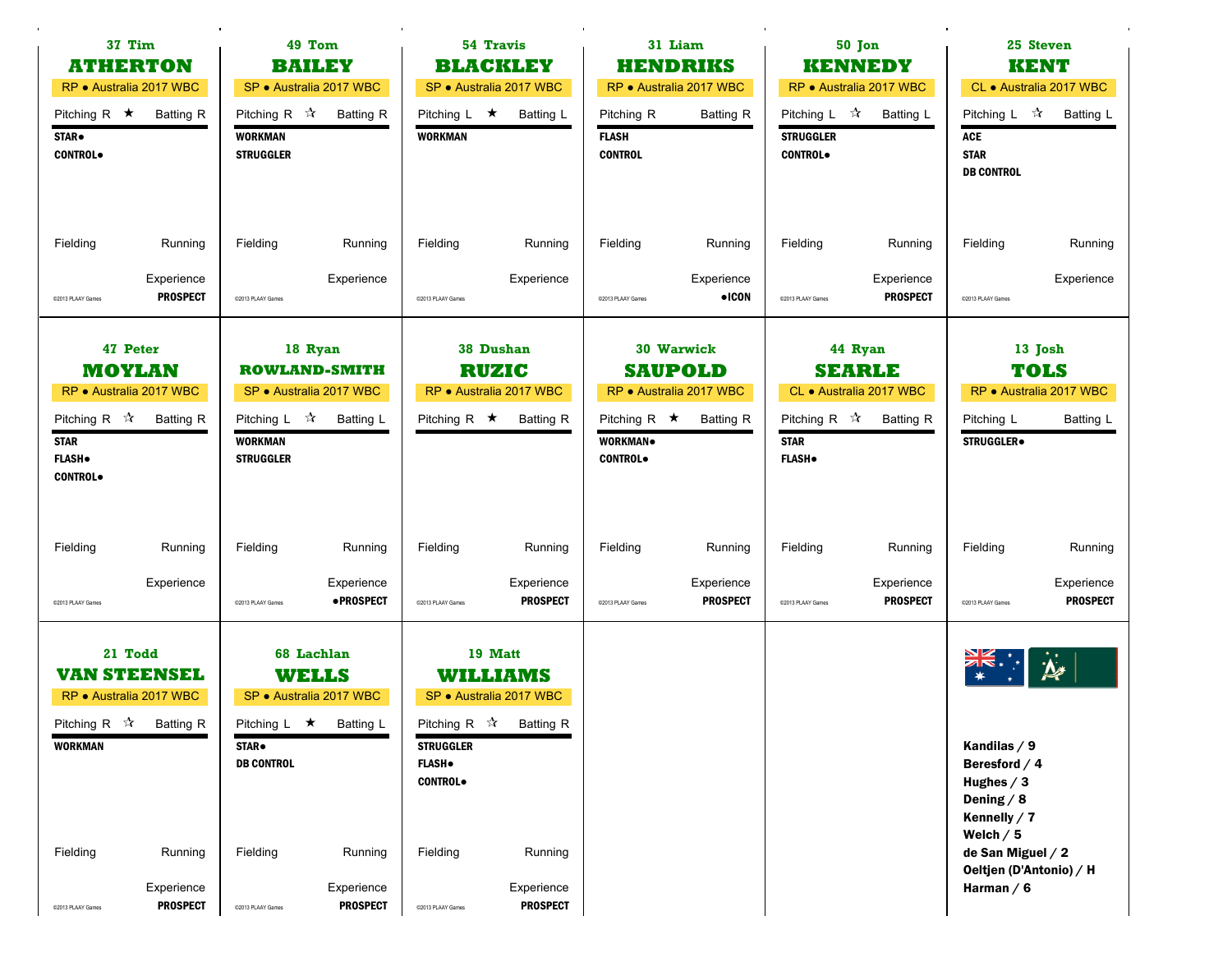| 10 Ning<br>IJ<br>2 . China WBC 2017<br>Pitching R $\vec{x}$                 | Batting L<br><b>UTILITY</b><br><b>SCRAPPER</b><br><b>WHIFFER</b>                                                              | Pitching R $\sqrt[4]{x}$                     | 2 Weigiang<br><b>MENG</b><br>72 • China WBC 2017<br><b>Batting R</b><br><b>•CHAMPION</b><br><b>•HRKING</b><br><b>•EAGER</b><br><b>WHIFFER</b> | Pitching R $\star$                           | <b>56 Wei</b><br><b>WANG</b><br>2 . China WBC 2017<br><b>Batting R</b><br>•HERO<br><b>EAGER</b><br><b>WHIFFER</b> | Pitching R $\star$                                   | 21 Ray<br><b>CHANG</b><br>5 • China WBC 2017<br><b>Batting R</b><br><b>UTILITY</b><br><b>SCRAPPER</b><br><b>WHIFFER</b> | Pitching $L \star$                                  | 30 Fujia<br><b>CHU</b><br>3 • China WBC 2017<br>Batting L<br><b>UTILITY</b><br><b>SCRAPPER</b><br><b>EAGER</b><br><b>WHIFFER</b> | Pitching R $\star$                                    | 26 Shunyi<br><b>YANG</b><br>87 • China WBC 2017<br><b>Batting R</b><br>$\bullet$ HERO<br><b>SCRAPPER</b><br>•GOOD EYE |
|-----------------------------------------------------------------------------|-------------------------------------------------------------------------------------------------------------------------------|----------------------------------------------|-----------------------------------------------------------------------------------------------------------------------------------------------|----------------------------------------------|-------------------------------------------------------------------------------------------------------------------|------------------------------------------------------|-------------------------------------------------------------------------------------------------------------------------|-----------------------------------------------------|----------------------------------------------------------------------------------------------------------------------------------|-------------------------------------------------------|-----------------------------------------------------------------------------------------------------------------------|
| Fielding<br>C2013 PLAAY Games                                               | Running<br>Experience<br><b>PROSPECT</b>                                                                                      | Fielding<br>@2013 PLAAY Games                | Running<br>Experience<br><b>PROSPECT</b>                                                                                                      | Fielding<br><b>IRON</b><br>C2013 PLAAY Games | Running<br><b>•ACTIVE</b><br>Experience<br>·PROSPECT                                                              | Fielding<br><b>GOLD</b><br>@2013 PLAAY Games         | Running<br><b>STOIC</b><br>Experience                                                                                   | Fielding<br><b>IRON</b><br>C2013 PLAAY Games        | Running<br><b>•ACTIVE</b><br>Experience<br><b>PROSPECT</b>                                                                       | Fielding<br><b>IRON</b><br>@2013 PLAAY Games          | Running<br><b>ACTIVE</b><br>Experience<br><b>PROSPECT</b>                                                             |
|                                                                             | 12 Xiaolei<br>38 Zeyuan<br>16 Joey<br>DU<br>IJ<br><b>WONG</b><br>H . China WBC 2017<br>6 China WBC 2017<br>4 • China WBC 2017 |                                              |                                                                                                                                               | 51 Guiyuan<br>XU<br>9 · China WBC 2017       |                                                                                                                   | <b>62 Yanpeng</b><br><b>CHEN</b><br>9 China WBC 2017 |                                                                                                                         | <b>66 Chuang</b><br><b>NA</b><br>H . China WBC 2017 |                                                                                                                                  |                                                       |                                                                                                                       |
| Pitching R $\star$                                                          | <b>Batting R</b><br>· UTILITY<br><b>•EAGER</b><br>•WHIFFER                                                                    | Pitching R                                   | <b>Batting R</b><br><b>UTILITY</b><br><b>EAGER</b><br><b>WHIFFER</b>                                                                          | Pitching R $\star$                           | Batting L<br>• SAD SACK<br>·UTILITY<br><b>SCRAPPER</b><br>· PATIENT<br><b>WHIFFER</b>                             | Pitching L $\star$                                   | Batting L<br>•SAD SACK<br>· UTILITY<br><b>SCRAPPER</b><br><b>EAGER</b><br><b>WHIFFER</b>                                | Pitching R $\mathbb{\hat{X}}$                       | <b>Batting R</b><br><b>UTILITY</b><br><b>SCRAPPER</b><br><b>•EAGER</b><br><b>WHIFFER</b>                                         | Pitching L ☆                                          | <b>Batting L</b><br>·HERO<br><b>•CHAMPION</b><br><b>SCRAPPER</b><br><b>EAGER</b><br>•GOOD EYE                         |
| Fielding<br><b>IRON</b><br>C2013 PLAAY Games                                | Running<br>Experience<br><b>PROSPECT</b>                                                                                      | Fielding<br><b>IRON</b><br>@2013 PLAAY Games | Running<br>Experience<br><b>PROSPECT</b>                                                                                                      | Fielding<br>@2013 PLAAY Games                | Running<br><b>STOIC</b><br>Experience<br>• PROSPECT                                                               | Fielding<br>@2013 PLAAY Games                        | Running<br>Experience<br><b>PROSPECT</b>                                                                                | Fielding<br>@2013 PLAAY Games                       | Running<br><b>STOIC</b><br>Experience<br><b>PROSPECT</b>                                                                         | Fielding<br>@2013 PLAAY Games                         | Running<br><b>STOIC</b><br>Experience<br><b>PROSPECT</b>                                                              |
| 65 Zhenghong<br>LU<br>98 • China WBC 2017<br>Pitching R $\star$<br>Fielding | <b>Batting R</b><br><b>•SCRAPPER</b><br><b>WHIFFER</b><br>Running                                                             |                                              |                                                                                                                                               |                                              |                                                                                                                   |                                                      |                                                                                                                         |                                                     |                                                                                                                                  | v CUBA (A)<br><b>B</b> Chen<br><b>v AUSTRALIA (H)</b> |                                                                                                                       |
| C2013 PLAAY Games                                                           | <b>•ACTIVE</b><br>Experience<br><b>PROSPECT</b>                                                                               |                                              |                                                                                                                                               |                                              |                                                                                                                   |                                                      |                                                                                                                         |                                                     |                                                                                                                                  | Ju<br>v JAPAN (A)<br>Gan                              |                                                                                                                       |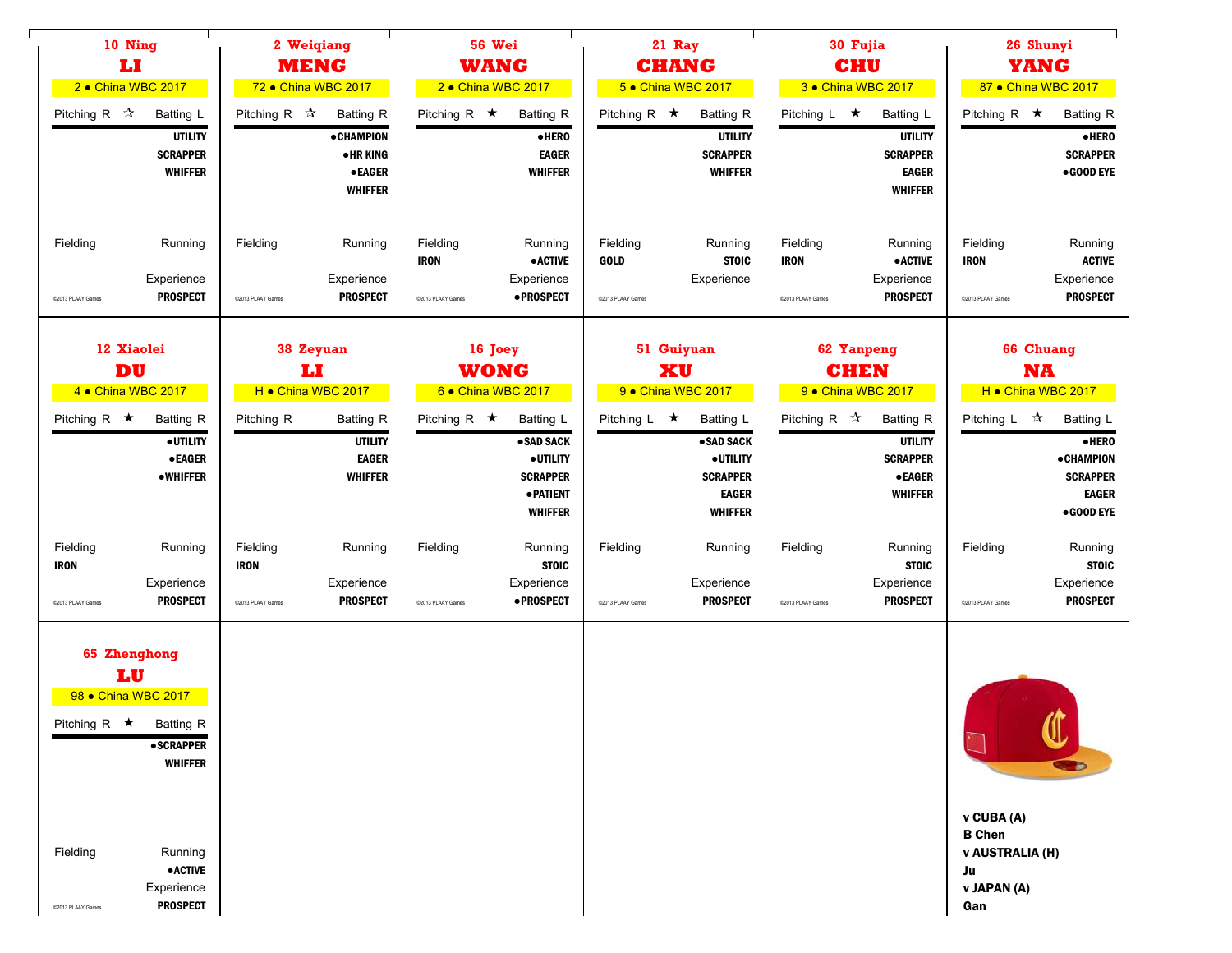| 52 Bruce<br><b>CHEN</b><br>SP · China WBC 2017                                                                                                                                                  | 28 Andrew<br><b>CHIN</b><br>RP · China WBC 2017                                                                                                                                                                                                  | 35 Haicheng<br><b>GONG</b><br>RP · China WBC 2017                                                                                                                                                               | 60 Kwon<br><b>TU</b><br>SP · China WBC 2017                                                                                     | 23 Quan<br><b>GAN</b><br>SP · China WBC 2017                                                                                                                 | 11 Xin<br>IJ<br>SP · China WBC 2017                                                                                                      |  |
|-------------------------------------------------------------------------------------------------------------------------------------------------------------------------------------------------|--------------------------------------------------------------------------------------------------------------------------------------------------------------------------------------------------------------------------------------------------|-----------------------------------------------------------------------------------------------------------------------------------------------------------------------------------------------------------------|---------------------------------------------------------------------------------------------------------------------------------|--------------------------------------------------------------------------------------------------------------------------------------------------------------|------------------------------------------------------------------------------------------------------------------------------------------|--|
| Pitching $L \star$<br><b>Batting L</b><br><b>WORKMAN</b><br><b>FLASH</b> .<br><b>CONTROL</b>                                                                                                    | Pitching L ☆<br>Batting L<br><b>WORKMAN</b><br><b>STRUGGLER</b><br>WILD                                                                                                                                                                          | Pitching R $\sqrt{\lambda}$<br><b>Batting R</b><br><b>WORKMAN</b><br><b>WILD</b>                                                                                                                                | Pitching R $\star$<br><b>Batting R</b><br><b>STRUGGLER</b><br><b>CONTROL</b>                                                    | Pitching R $\star$<br><b>Batting R</b><br><b>WORKMAN</b><br><b>STRUGGLER</b>                                                                                 | Batting L<br>Pitching L<br><b>WORKMAN</b><br><b>STRUGGLER</b>                                                                            |  |
| Fielding<br>Running<br>Experience<br><b>ICON</b><br>C2013 PLAAY Games                                                                                                                           | Fielding<br>Running<br>Experience<br><b>PROSPECT</b><br>@2013 PLAAY Games                                                                                                                                                                        | Fielding<br>Running<br>Experience<br><b>PROSPECT</b><br>@2013 PLAAY Games                                                                                                                                       | Fielding<br>Running<br>Experience<br>@2013 PLAAY Games                                                                          | Fielding<br>Running<br>Experience<br><b>PROSPECT</b><br>C2013 PLAAY Games                                                                                    | Fielding<br>Running<br>Experience<br><b>PROSPECT</b><br>@2013 PLAAY Games                                                                |  |
| 8 Yu<br>LIU<br>SP · China WBC 2017<br><b>Batting R</b><br>Pitching R<br><b>WORKMAN</b><br><b>STRUGGLER</b><br><b>DB WILD</b>                                                                    | 5 Chao<br>LU<br>RP · China WBC 2017<br>Pitching R $\mathcal{R}$<br><b>Batting R</b><br><b>WORKMAN</b><br><b>STRUGGLER</b>                                                                                                                        | 68 Yusong<br>LU<br>RP · China WBC 2017<br><b>Batting R</b><br>Pitching R<br><b>WORKMAN</b><br><b>STRUGGLER</b>                                                                                                  | 19 Jiping<br>QI<br>RP . China WBC 2017<br>Pitching R<br><b>Batting R</b><br><b>WORKMAN</b><br><b>STRUGGLER</b><br><b>WILD</b> . | 31 Menghao<br><b>WANG</b><br>RP · China WBC 2017<br>Pitching R $\mathbb{\hat{X}}$<br><b>Batting R</b><br><b>WORKMAN</b><br><b>STRUGGLER</b><br><b>WILD</b> . | 6 Yanyong<br>YANG<br>RP • China WBC 2017<br>Pitching R $\mathcal{R}$<br>Batting L<br><b>WORKMAN</b><br><b>STRUGGLER</b>                  |  |
| Fielding<br>Running<br>Experience<br><b>PROSPECT</b><br>@2013 PLAAY Games                                                                                                                       | Fielding<br>Running<br>Experience<br><b>PROSPECT</b><br>@2013 PLAAY Games                                                                                                                                                                        | Fielding<br>Running<br>Experience<br><b>PROSPECT</b><br>@2013 PLAAY Games                                                                                                                                       | Fielding<br>Running<br>Experience<br><b>PROSPECT</b><br>@2013 PLAAY Games                                                       | Fielding<br>Running<br>Experience<br><b>PROSPECT</b><br>@2013 PLAAY Games                                                                                    | Fielding<br>Running<br>Experience<br><b>PROSPECT</b><br>@2013 PLAAY Games                                                                |  |
| 15 Chaoqun<br>ZHENG<br>RP • China WBC 2017<br>Pitching R $\vec{X}$ Batting R<br><b>WORKMAN</b><br><b>STRUGGLER</b><br>Fielding<br>Running<br>Experience<br><b>PROSPECT</b><br>@2013 PLAAY Games | <b>33 Kun</b><br><b>CHEN</b><br>RP · China WBC 2017<br>Pitching R $\mathbb{\hat{A}}$<br><b>Batting R</b><br><b>STRUGGLER</b><br><b>FLASH</b> .<br><b>DB CONTROL</b><br>Fielding<br>Running<br>Experience<br><b>PROSPECT</b><br>@2013 PLAAY Games | <b>36 Xia</b><br><b>LUO</b><br>RP • China WBC 2017<br>Pitching R $\vec{X}$ Batting R<br>WORKMAN<br><b>STRUGGLER</b><br><b>WILD</b><br>Fielding<br>Running<br>Experience<br><b>PROSPECT</b><br>@2013 PLAAY Games |                                                                                                                                 |                                                                                                                                                              | Z Lu / 9(8)<br>Chu $/3$<br>Chang $/5$<br>Meng $/$ 7 (H)<br>Sh Yang $/ 8(7)$<br>Wong $/ 6$<br>W Wang $/2$<br>Na / H $(Xu / 9)$<br>Du $/4$ |  |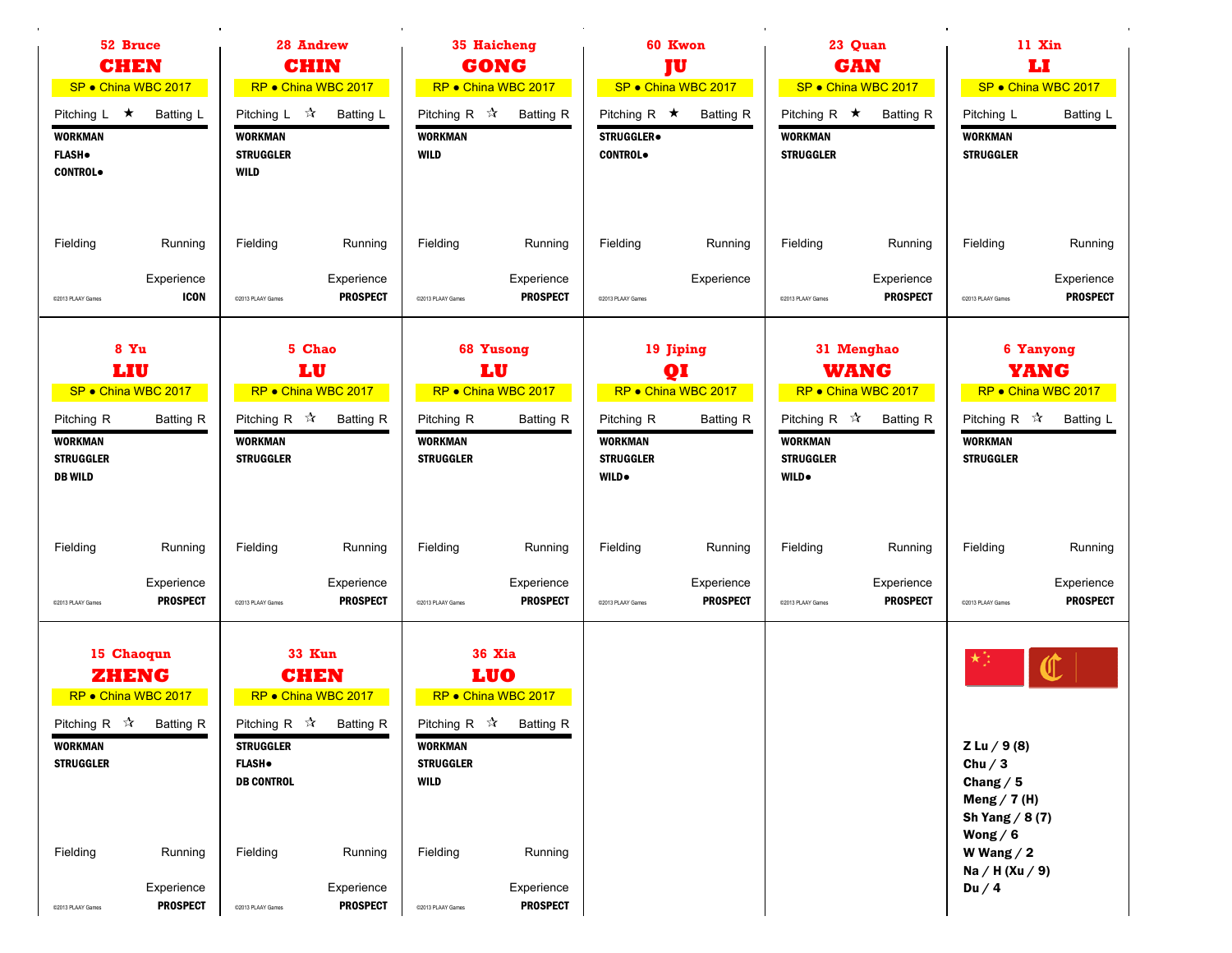| 11 Yosvani                                                                       |                                                                                                                             | 45 Frank                                                                                                                              | 31 Osvaldo                                                                |                                                                      | 21 Guillermo                                         |                                                                                        |                                                 | <b>43 Alexander</b>                                                           |                                                                                                         | 5 Carlos                                                           |
|----------------------------------------------------------------------------------|-----------------------------------------------------------------------------------------------------------------------------|---------------------------------------------------------------------------------------------------------------------------------------|---------------------------------------------------------------------------|----------------------------------------------------------------------|------------------------------------------------------|----------------------------------------------------------------------------------------|-------------------------------------------------|-------------------------------------------------------------------------------|---------------------------------------------------------------------------------------------------------|--------------------------------------------------------------------|
| <b>ALARCON</b>                                                                   |                                                                                                                             | <b>MOREJON</b>                                                                                                                        | <b>VAZQUEZ</b>                                                            |                                                                      | <b>AVILES</b>                                        |                                                                                        |                                                 | <b>AYALA</b>                                                                  |                                                                                                         | <b>BENITEZ</b>                                                     |
| 23 • Cuba WBC 2017                                                               |                                                                                                                             | 2 • Cuba WBC 2017                                                                                                                     | 2 • Cuba WBC 2017                                                         |                                                                      | 3 • Cuba WBC 2017                                    |                                                                                        | 6 . Cuba WBC 2017                               |                                                                               |                                                                                                         | 45 • Cuba WBC 2017                                                 |
| Pitching R $\sqrt{x}$<br>• CHAMPION                                              | Pitching R $\sqrt{\lambda}$<br><b>Batting R</b><br><b>HR KING</b><br><b>•SLUGGER</b><br>$\bullet$ GOOD EYE<br><b>•EAGER</b> | <b>Batting R</b><br><b>UTILITY</b><br><b>•SCRAPPER</b><br><b>EAGER</b><br>•WHIFFER                                                    | Pitching R                                                                | <b>Batting R</b><br><b>HERO</b><br><b>SLUGGER</b><br>•WHIFFER        | Pitching L ☆                                         | <b>Batting L</b><br>·HERO<br><b>• PATIENT</b>                                          | Pitching R $\star$                              | <b>Batting R</b><br>•HERO<br>• CHAMPION<br><b>•SLUGGER</b><br><b>GOOD EYE</b> | Pitching R $\mathcal{R}$                                                                                | <b>Batting R</b><br>$\bullet$ HERO<br>•GOOD EYE                    |
| Fielding<br>Experience<br>@2013 PLAAY Games                                      | Fielding<br>Running<br><b>•ACTIVE</b><br>GOLD.<br><b>PROSPECT</b><br>@2013 PLAAY Games                                      | Running<br>•STOIC<br>Experience<br>• PROSPECT                                                                                         | Fielding<br>C2013 PLAAY Games                                             | Running<br>•STOIC<br>Experience<br><b>PROSPECT</b>                   | Fielding<br>@2013 PLAAY Games                        | Running<br><b>STOIC</b><br>Experience<br><b>PROSPECT</b>                               | Fielding<br>C2013 PLAAY Games                   | Running<br>$•$ STOIC<br>Experience<br><b>PROSPECT</b>                         | Fielding<br>GOLD.<br>@2013 PLAAY Games                                                                  | Running<br>$\bullet$ STOIC<br>Experience<br><b>PROSPECT</b>        |
| 21 Jeferson<br><b>DELGADO</b><br>5 • Cuba WBC 2017                               | 47 Yurisbel<br>28 Willian<br><b>GRACIAL</b><br><b>SAAVEDRA</b><br>56 • Cuba WBC 2017<br>37 • Cuba WBC 2017                  |                                                                                                                                       | 24 Frederich<br><b>CEPEDA</b><br>H . Cuba WBC 2017                        |                                                                      | 16 Yoelquis<br><b>CESPEDES</b><br>89 • Cuba WBC 2017 |                                                                                        | 32 Victor<br><b>MESA</b><br>789 • Cuba WBC 2017 |                                                                               |                                                                                                         |                                                                    |
| Pitching R $\star$<br>• CHAMPION<br><b>•SCRAPPER</b>                             | Pitching R $\star$<br><b>Batting R</b><br><b>HERO</b><br><b>•EAGER</b><br>$\bullet$ GOOD EYE                                | <b>Batting R</b><br>·HERO<br><b>•SCRAPPER</b><br><b>• PATIENT</b><br><b>•WHIFFER</b>                                                  | Pitching R $\star$                                                        | <b>Batting R</b><br>$\bullet$ HERO<br><b>• CHAMPION</b><br>•GOOD EYE | Pitching R $\star$                                   | <b>Batting B</b><br>$\bullet$ HERO<br><b>•CHAMPION</b><br>•HR KING<br><b>• PATIENT</b> | Pitching R $\star$                              | <b>Batting R</b><br><b>EAGER</b><br><b>•WHIFFER</b>                           | Pitching R $\star$                                                                                      | <b>Batting R</b><br><b>•CHAMPION</b><br>• GOOD EYE<br><b>EAGER</b> |
| Fielding<br><b>IRON</b> .<br>Experience<br>@2013 PLAAY Games                     | Fielding<br>Running<br>• STOIC<br><b>IRON</b><br><b>PROSPECT</b><br>@2013 PLAAY Games                                       | Running<br><b>• ACTIVE</b><br>Experience<br><b>PROSPECT</b>                                                                           | Fielding<br>@2013 PLAAY Games                                             | Running<br>•STOIC<br>Experience<br><b>PROSPECT</b>                   | Fielding<br><b>IRON</b><br>@2013 PLAAY Games         | Running<br><b>STOIC</b><br>Experience<br><b>PROSPECT</b>                               | Fielding<br>IRON.<br>@2013 PLAAY Games          | Running<br>Experience<br><b>•PROSPECT</b>                                     | Fielding<br>@2013 PLAAY Games                                                                           | Running<br><b>ACTIVE</b><br>Experience<br><b>PROSPECT</b>          |
| 10 Roel<br><b>SANTOS</b><br>8 . Cuba WBC 2017<br>Pitching R $\star$<br>Batting L | <b>SCRAPPER</b><br>$\bullet$ GOOD EYE<br>· PATIENT                                                                          | 42 Yordan<br><b>MANDULEY</b><br>789 • Cuba WBC 2017<br>Pitching R $\vec{x}$ Batting R<br>·HERO<br>$\bullet$ GOOD EYE<br><b>•EAGER</b> | 54 Alfredo<br><b>DESPAIGNE</b><br>7 • Cuba WBC 2017<br>Pitching R $\star$ | <b>Batting R</b><br>• HR KING<br><b>•WHIFFER</b>                     |                                                      |                                                                                        |                                                 |                                                                               | E                                                                                                       |                                                                    |
| Fielding<br><b>IRON</b><br>Experience<br>@2013 PLAAY Games                       | Running<br>Fielding<br><b>•ACTIVE</b><br><b>PROSPECT</b><br>@2013 PLAAY Games                                               | Running<br>•STOIC<br>Experience<br><b>PROSPECT</b>                                                                                    | Fielding<br>@2013 PLAAY Games                                             | Running<br><b>STOIC</b><br>Experience<br><b>•PROSPECT</b>            |                                                      |                                                                                        |                                                 |                                                                               | v JAPAN (A)<br><b>Entenza</b><br>v CHINA (H)<br><b>Banos</b><br><b>v AUSTRALIA (H)</b><br><b>Blanco</b> |                                                                    |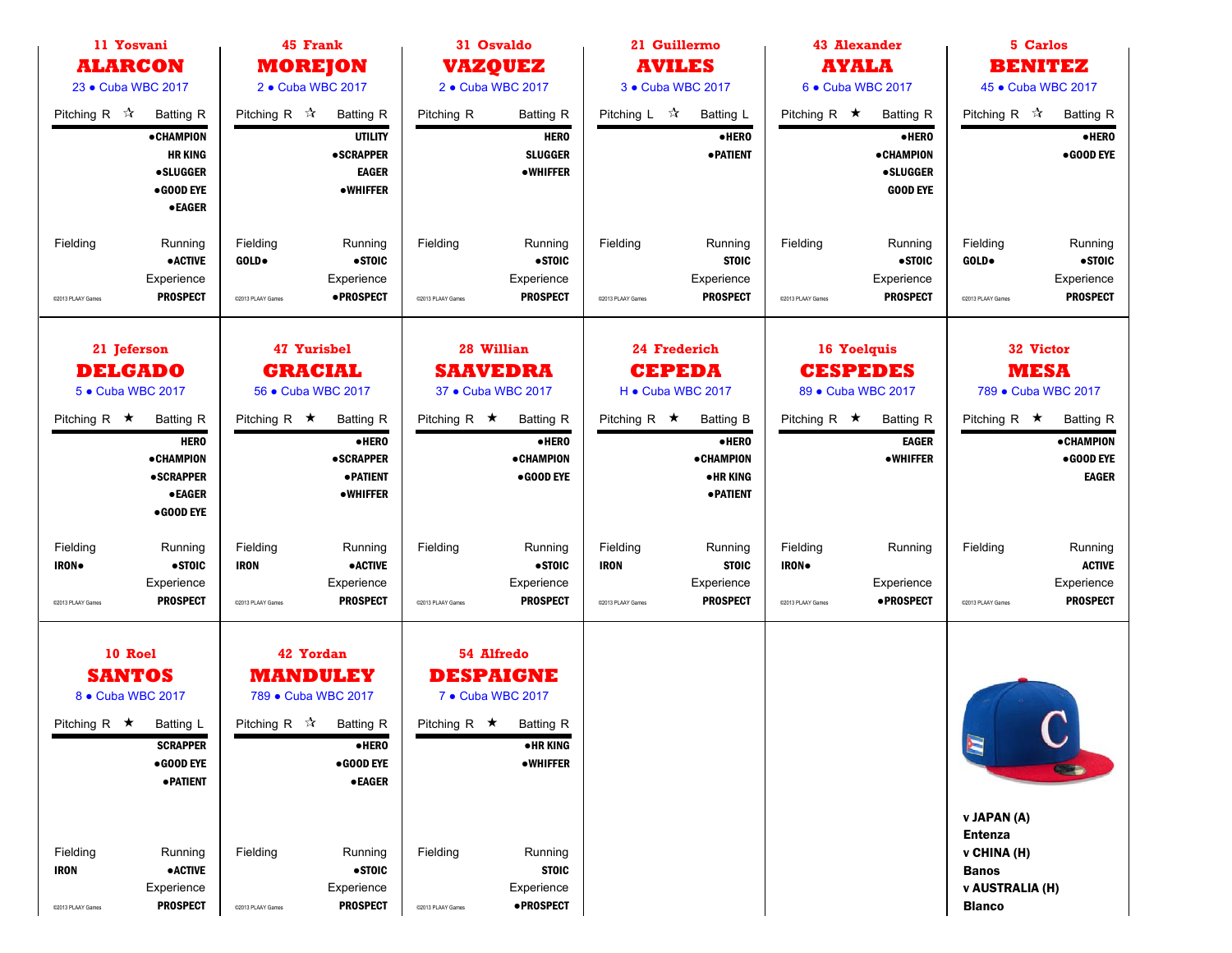| 59 Bladimir                                                                                                                                                                                 | <b>79 Lazaro</b>                                                                                                     |                                                                                                                       | 99 Jose                                                                                                                 | 34 Vladimir                                                                                   | <b>44 Miguel</b>                                                                                                                            |
|---------------------------------------------------------------------------------------------------------------------------------------------------------------------------------------------|----------------------------------------------------------------------------------------------------------------------|-----------------------------------------------------------------------------------------------------------------------|-------------------------------------------------------------------------------------------------------------------------|-----------------------------------------------------------------------------------------------|---------------------------------------------------------------------------------------------------------------------------------------------|
| <b>BAÑOS</b>                                                                                                                                                                                | <b>BLANCO</b>                                                                                                        |                                                                                                                       | <b>GARCIA</b>                                                                                                           | <b>GARCIA</b>                                                                                 | <b>LAHERA</b>                                                                                                                               |
| SP · Cuba WBC 2017                                                                                                                                                                          | SP · Cuba WBC 2017                                                                                                   |                                                                                                                       | CL · Cuba WBC 2017                                                                                                      | SP · Cuba WBC 2017                                                                            | RP · Cuba WBC 2017                                                                                                                          |
| Pitching R $\star$<br>Batting R<br><b>WORKMAN</b><br><b>CONTROL</b>                                                                                                                         | Pitching R $\star$ Batting R<br><b>WORKMAN</b><br><b>CONTROL</b>                                                     | Pitching R $\star$<br>Batting R<br><b>STRUGGLER</b>                                                                   | Pitching R<br><b>Batting R</b><br><b>STRUGGLER</b><br><b>WILD</b>                                                       | Pitching R $\star$<br><b>Batting R</b><br><b>STRUGGLER</b> .                                  | Pitching R ☆<br><b>Batting R</b><br>WORKMAN.<br><b>CONTROL</b>                                                                              |
| Fielding                                                                                                                                                                                    | Fielding                                                                                                             | Fielding                                                                                                              | Fielding                                                                                                                | Fielding                                                                                      | Fielding                                                                                                                                    |
| Running                                                                                                                                                                                     | Running                                                                                                              | Running                                                                                                               | Running                                                                                                                 | Running                                                                                       | Running                                                                                                                                     |
| Experience                                                                                                                                                                                  | Experience                                                                                                           | Experience                                                                                                            | Experience                                                                                                              | Experience                                                                                    | Experience                                                                                                                                  |
| <b>•PROSPECT</b>                                                                                                                                                                            | <b>PROSPECT</b>                                                                                                      | ·PROSPECT                                                                                                             | · PROSPECT                                                                                                              | ·PROSPECT                                                                                     | • PROSPECT                                                                                                                                  |
| @2013 PLAAY Games                                                                                                                                                                           | @2013 PLAAY Games                                                                                                    | @2013 PLAAY Games                                                                                                     | @2013 PLAAY Games                                                                                                       | @2013 PLAAY Games                                                                             | @2013 PLAAY Games                                                                                                                           |
| 27 Jonder<br><b>MARTINEZ</b><br>SP · Cuba WBC 2017<br>Pitching R $\mathcal{R}$<br><b>Batting R</b><br>STRUGGLER.<br><b>CONTROL</b>                                                          | 71 Leandro<br><b>MARTINEZ</b><br>SP · Cuba WBC 2017<br>Pitching L<br>Batting L<br><b>STRUGGLER</b><br><b>CONTROL</b> | 95 Raidel<br><b>MARTINEZ</b><br>RP · Cuba WBC 2017<br>Pitching R<br><b>Batting R</b><br><b>STRUGGLER</b> <sup>.</sup> | 89 Livan<br><b>MOINELO</b><br>RP · Cuba WBC 2017<br>Pitching $L \star$<br><b>Batting L</b><br>WORKMAN.<br><b>WILD</b> . | 41 Alain<br><b>SANCHEZ</b><br>SP · Cuba WBC 2017<br>Pitching R<br>Batting R<br><b>WORKMAN</b> | 56 Yosbany<br><b>TORRES</b><br>SP · Cuba WBC 2017<br>Pitching R $\mathcal{R}$<br><b>Batting R</b><br><b>WORKMAN</b><br><b>DB CONTROL</b>    |
| Fielding                                                                                                                                                                                    | Fielding                                                                                                             | Fielding                                                                                                              | Fielding                                                                                                                | Fielding                                                                                      | Fielding                                                                                                                                    |
| Running                                                                                                                                                                                     | Running                                                                                                              | Running                                                                                                               | Running                                                                                                                 | Running                                                                                       | Running                                                                                                                                     |
| Experience                                                                                                                                                                                  | Experience                                                                                                           | Experience                                                                                                            | Experience                                                                                                              | Experience                                                                                    | Experience                                                                                                                                  |
| • PROSPECT                                                                                                                                                                                  | <b>PROSPECT</b>                                                                                                      | <b>PROSPECT</b>                                                                                                       | <b>PROSPECT</b>                                                                                                         | <b>PROSPECT</b>                                                                               | • PROSPECT                                                                                                                                  |
| @2013 PLAAY Games                                                                                                                                                                           | @2013 PLAAY Games                                                                                                    | @2013 PLAAY Games                                                                                                     | @2013 PLAAY Games                                                                                                       | @2013 PLAAY Games                                                                             | @2013 PLAAY Games                                                                                                                           |
| <b>58 Yoannis</b><br><b>YERA</b><br>SP · Cuba WBC 2017<br>Pitching L ★ Batting L<br>WORKMAN.<br><b>CONTROL</b><br>Fielding<br>Running<br>Experience<br><b>PROSPECT</b><br>@2013 PLAAY Games |                                                                                                                      |                                                                                                                       |                                                                                                                         |                                                                                               | Santos $/ 8$<br>Ayala $/6$<br>Cepeda / H<br>Despaigne / 7<br>Saavedra $/3$<br>Gracial $/5$<br>Benitez $/4$<br>Morelon $/2$<br>Cespedes $/9$ |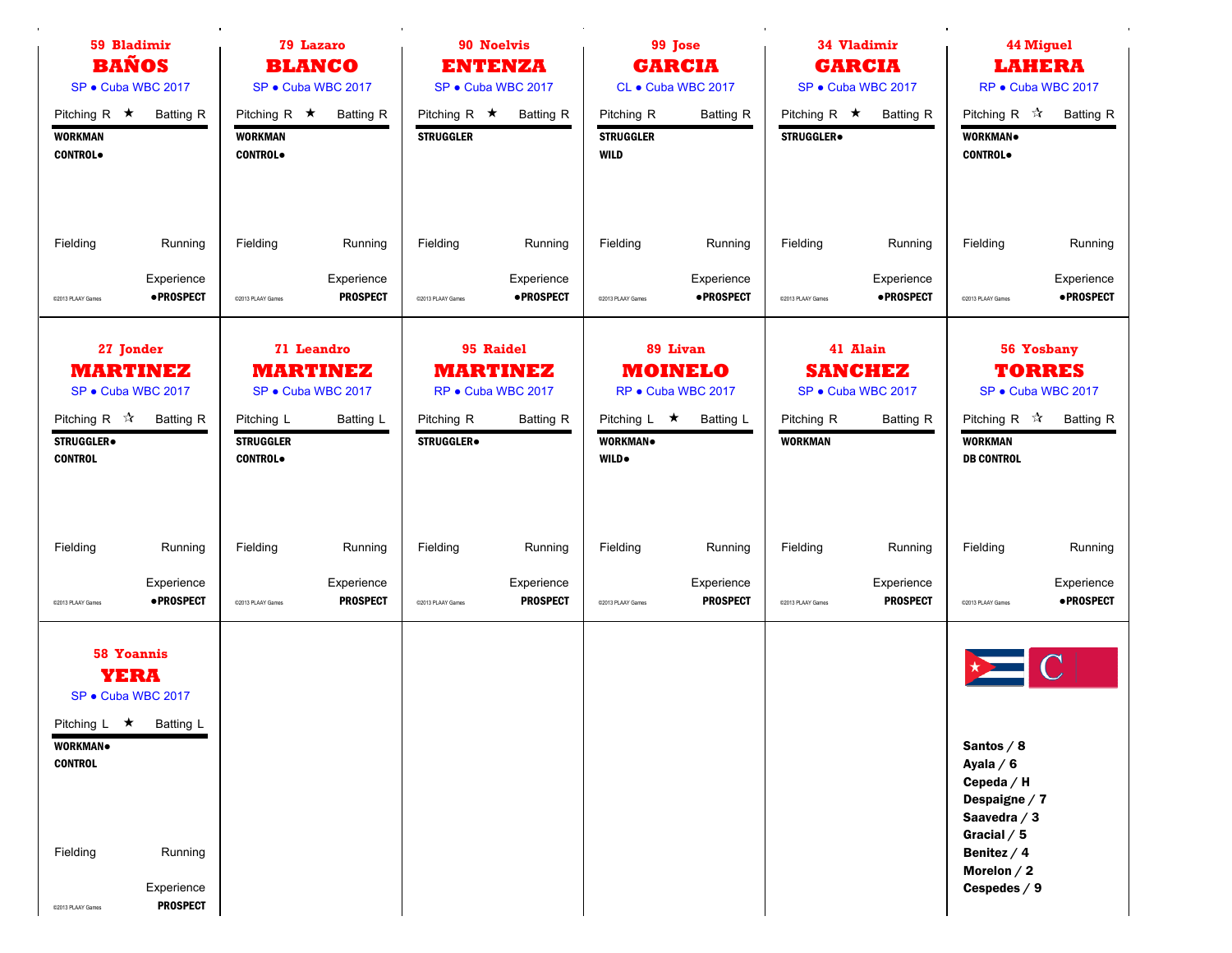| 38 Jorge<br><b>ALFARO</b><br>2 · Colombia WBC 2017<br>2 · Colombia WBC 2017                                          |                                                                                                                     | 4 Meibrys<br>21 Jhonatan<br><b>SOLANO</b><br><b>VILORIA</b><br>2 · Colombia WBC 2017 |                                                                                                                                                                                   | 15 Dilson<br><b>HERRERA</b><br>4 · Colombia WBC 2017  |                                                                  | 3 Charlie<br><b>MIRABAL</b><br>6 · Colombia WBC 2017          |                                                       | <b>22 Mauricio</b><br><b>RAMOS</b><br>75 · Colombia WBC 2017 |                                                              |                                                                                                    |                                                                     |
|----------------------------------------------------------------------------------------------------------------------|---------------------------------------------------------------------------------------------------------------------|--------------------------------------------------------------------------------------|-----------------------------------------------------------------------------------------------------------------------------------------------------------------------------------|-------------------------------------------------------|------------------------------------------------------------------|---------------------------------------------------------------|-------------------------------------------------------|--------------------------------------------------------------|--------------------------------------------------------------|----------------------------------------------------------------------------------------------------|---------------------------------------------------------------------|
| Pitching R $\star$                                                                                                   | <b>Batting R</b><br><b>•SLUGGER</b><br><b>EAGER</b><br><b>WHIFFER</b>                                               | Pitching R $\star$                                                                   | <b>Batting R</b><br>• SAD SACK<br>· UTILITY<br><b>SCRAPPER</b><br><b>•EAGER</b>                                                                                                   | Pitching R                                            | Batting L<br><b>•SCRAPPER</b><br><b>•EAGER</b><br><b>WHIFFER</b> | Pitching R                                                    | <b>Batting R</b><br><b>•SLUGGER</b><br><b>WHIFFER</b> | Pitching R                                                   | <b>Batting B</b><br><b>•EAGER</b><br><b>WHIFFER</b>          | Pitching R $\star$                                                                                 | <b>Batting R</b><br><b>EAGER</b><br><b>WHIFFER</b>                  |
| Fielding<br><b>GOLD</b><br>@2013 PLAAY Games                                                                         | Running<br>•STOIC<br>Experience<br><b>PROSPECT</b>                                                                  | Fielding<br>@2013 PLAAY Games                                                        | Running<br><b>STOIC</b><br>Experience<br>• PROSPECT                                                                                                                               | Fielding<br><b>IRON</b><br>@2013 PLAAY Games          | Running<br>$•$ STOIC<br>Experience<br><b>PROSPECT</b>            | Fielding<br>@2013 PLAAY Games                                 | Running<br>Experience<br>· PROSPECT                   | Fielding<br>C2013 PLAAY Games                                | Running<br>Experience<br><b>PROSPECT</b>                     | Fielding<br><b>IRON</b><br>@2013 PLAAY Games                                                       | Running<br>$\bullet$ STOIC<br>Experience<br><b>PROSPECT</b>         |
| 6 Reynaldo<br><b>RODRIGUEZ</b><br>39 · Colombia WBC 2017                                                             |                                                                                                                     | 13 Adrian<br><b>SANCHEZ</b><br>463 · Colombia WBC 2017                               |                                                                                                                                                                                   | 17 Donovan<br><b>SOLANO</b><br>64 • Colombia WBC 2017 |                                                                  | <b>39 Giovanny</b><br><b>URSHELA</b><br>5 · Colombia WBC 2017 |                                                       | 18 Efrain<br><b>CONTRERAS</b><br>9 · Colombia WBC 2017       |                                                              | 12 Oscar<br><b>MERCADO</b><br>9 · Colombia WBC 2017                                                |                                                                     |
| Pitching R $\star$                                                                                                   | <b>Batting R</b><br>• SAD SACK<br>· UTILITY<br>· PATIENT<br><b>WHIFFER</b>                                          | Pitching R $\star$                                                                   | <b>Batting R</b><br><b>UTILITY</b><br><b>SCRAPPER</b><br><b>EAGER</b><br><b>•WHIFFER</b>                                                                                          | Pitching R $\star$                                    | <b>Batting R</b><br><b>HERO</b><br><b>EAGER</b><br>•WHIFFER      | Pitching R $\star$                                            | <b>Batting R</b><br><b>EAGER</b><br>•WHIFFER          | Pitching R $\star$                                           | <b>Batting R</b><br><b>SCRAPPER</b><br><b>•EAGER</b>         | Pitching R $\vec{x}$                                                                               | <b>Batting R</b><br>·SAD SACK<br><b>SCRAPPER</b><br><b>•WHIFFER</b> |
| Fielding<br><b>GOLD</b><br>C2013 PLAAY Games                                                                         | Running<br>Experience<br><b>PROSPECT</b>                                                                            | Fielding<br>GOLD.<br>@2013 PLAAY Games                                               | Running<br>Experience<br><b>PROSPECT</b>                                                                                                                                          | Fielding<br>IRON.<br>@2013 PLAAY Games                | Running<br>$\bullet$ STOIC<br>Experience<br><b>•PROSPECT</b>     | Fielding<br><b>IRON</b><br>@2013 PLAAY Games                  | Running<br><b>STOIC</b><br>Experience<br>• PROSPECT   | Fielding<br>@2013 PLAAY Games                                | Running<br>$\bullet$ ACTIVE<br>Experience<br><b>PROSPECT</b> | Fielding<br>@2013 PLAAY Games                                                                      | Running<br>$\bullet$ ACTIVE<br>Experience<br><b>PROSPECT</b>        |
| 9 Tito<br><b>POLO</b><br>8 . Colombia WBC 2017<br>Pitching R $\star$<br>Fielding<br><b>IRON</b><br>@2013 PLAAY Games | <b>Batting R</b><br>$\bullet$ EAGER<br><b>WHIFFER</b><br>Running<br><b>•ACTIVE</b><br>Experience<br><b>PROSPECT</b> | Pitching R $\star$<br>Fielding<br><b>GOLD</b><br>@2013 PLAAY Games                   | 26 Jesus<br><b>VALDEZ</b><br>97 • Colombia WBC 2017<br>Batting R<br>·HERO<br>•HR KING<br><b>•EAGER</b><br><b>WHIFFER</b><br>Running<br>$•$ STOIC<br>Experience<br><b>PROSPECT</b> |                                                       |                                                                  |                                                               |                                                       |                                                              |                                                              | v USA (A)<br>Quintana<br>v CANADA (A)<br><b>Teheran</b><br><b>v REP DOMINICANA (H)</b><br>Crismatt | η                                                                   |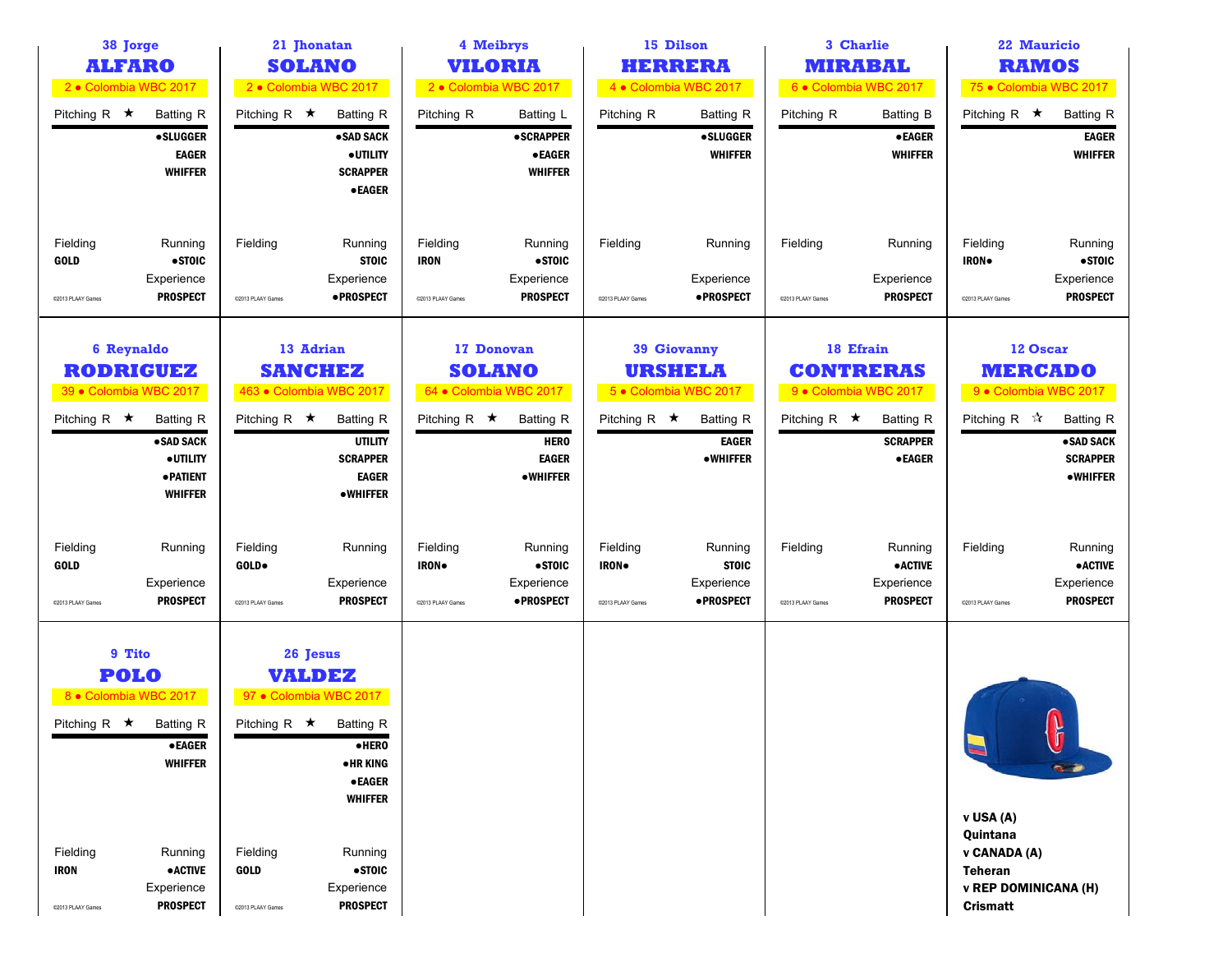|                                                                                                        | 34 Nabil<br><b>30 Horacio</b><br><b>ACOSTA</b><br><b>CRISMATT</b><br>RP · Colombia WBC 2017<br>RP · Colombia WBC 2017 |                                                                                                          |                                                                                                                     | 63 William<br><b>CUEVAS</b><br>SP · Colombia WBC 2017                                 |                                                                                                                                         | 50 Dayan<br><b>DIAZ</b><br>RP · Colombia WBC 2017 |                                                                | 25 Ernesto<br><b>FRIERI</b><br>RP · Colombia WBC 2017          |                                                                  | 55 Tayron<br><b>GUERRERO</b><br>CL · Colombia WBC 2017                                                                                           |                                                                       |
|--------------------------------------------------------------------------------------------------------|-----------------------------------------------------------------------------------------------------------------------|----------------------------------------------------------------------------------------------------------|---------------------------------------------------------------------------------------------------------------------|---------------------------------------------------------------------------------------|-----------------------------------------------------------------------------------------------------------------------------------------|---------------------------------------------------|----------------------------------------------------------------|----------------------------------------------------------------|------------------------------------------------------------------|--------------------------------------------------------------------------------------------------------------------------------------------------|-----------------------------------------------------------------------|
| Pitching R<br><b>STRUGGLER</b><br><b>CONTROL</b>                                                       | <b>Batting R</b>                                                                                                      | Pitching R $\mathcal{R}$<br><b>WORKMAN</b><br><b>FLASH</b> .<br><b>DB CONTROL</b>                        | <b>Batting R</b>                                                                                                    | Pitching R $\star$<br><b>WORKMAN</b><br><b>STRUGGLER</b>                              | <b>Batting R</b>                                                                                                                        | Pitching R $\star$<br><b>WORKMAN</b>              | <b>Batting R</b>                                               | Pitching R $\mathcal{R}$<br><b>STRUGGLER</b><br><b>FLASH</b> . | <b>Batting R</b>                                                 | Pitching R $\sqrt{\lambda}$<br>STRUGGLER.<br><b>FLASH</b> .                                                                                      | <b>Batting R</b>                                                      |
| Fielding                                                                                               | Running                                                                                                               | Fielding                                                                                                 | Running                                                                                                             | Fielding                                                                              | Running                                                                                                                                 | Fielding                                          | Running                                                        | Fielding                                                       | Running                                                          | Fielding                                                                                                                                         | Running                                                               |
| C2013 PLAAY Games                                                                                      | Experience<br><b>PROSPECT</b>                                                                                         | @2013 PLAAY Games                                                                                        | Experience<br><b>PROSPECT</b>                                                                                       | @2013 PLAAY Games                                                                     | Experience<br><b>PROSPECT</b>                                                                                                           | @2013 PLAAY Games                                 | Experience<br><b>PROSPECT</b>                                  | @2013 PLAAY Games                                              | Experience                                                       | @2013 PLAAY Games                                                                                                                                | Experience<br><b>PROSPECT</b>                                         |
| Pitching R $\sqrt{\lambda}$<br>STRUGGLER.                                                              | <b>54 Sugar Ray</b><br><b>MARIMON</b><br>SP · Colombia WBC 2017<br><b>Batting R</b>                                   | Pitching R<br>ACE.<br><b>CONTROL</b>                                                                     | 65 Erling<br><b>MORENO</b><br>SP · Colombia WBC 2017<br><b>Batting R</b>                                            | Pitching R $\mathbb{\hat{X}}$<br><b>STRUGGLER</b><br><b>FLASH</b> .<br><b>CONTROL</b> | <b>70 Guillermo</b><br><b>MOSCOSO</b><br>SP · Colombia WBC 2017<br><b>Batting R</b>                                                     | Pitching $L \star$<br><b>STRUGGLER</b>            | 14 Greg<br><b>NAPPO</b><br>RP · Colombia WBC 2017<br>Batting L | Pitching R<br><b>STRUGGLER</b><br><b>DB CONTROL</b>            | 43 Javier<br><b>ORTIZ</b><br>RP · Colombia WBC 2017<br>Batting R | Pitching R $\sqrt{\lambda}$<br><b>WORKMAN</b><br><b>STRUGGLER</b><br><b>CONTROL</b> .                                                            | 45 Yohan<br><b>PINO</b><br>RP · Colombia WBC 2017<br><b>Batting R</b> |
| Fielding                                                                                               | Running                                                                                                               | Fielding                                                                                                 | Running                                                                                                             | Fielding                                                                              | Running                                                                                                                                 | Fielding                                          | Running                                                        | Fielding                                                       | Running                                                          | Fielding                                                                                                                                         | Running                                                               |
| @2013 PLAAY Games                                                                                      | Experience<br>• PROSPECT                                                                                              | @2013 PLAAY Games                                                                                        | Experience<br><b>PROSPECT</b>                                                                                       | @2013 PLAAY Games                                                                     | Experience                                                                                                                              | @2013 PLAAY Games                                 | Experience<br><b>PROSPECT</b>                                  | @2013 PLAAY Games                                              | Experience<br><b>PROSPECT</b>                                    | @2013 PLAAY Games                                                                                                                                | Experience<br>• PROSPECT                                              |
| Pitching $L \star$<br><b>STAR</b><br><b>FLASH</b> .<br><b>CONTROL</b><br>Fielding<br>@2013 PLAAY Games | 62 Jose<br><b>QUINTANA</b><br>SP · Colombia WBC 2017<br><b>Batting R</b><br>Running<br>Experience<br>$\bullet$ ICON   | Pitching R $\star$<br><b>STAR</b> .<br><b>FLASH</b> .<br><b>CONTROL</b><br>Fielding<br>@2013 PLAAY Games | 49 Julio<br><b>TEHERAN</b><br>SP · Colombia WBC 2017<br><b>Batting R</b><br>Running<br>Experience<br>$\bullet$ ICON | WORKMAN<br><b>STRUGGLER</b><br>Fielding<br>@2013 PLAAY Games                          | 32 Karl<br><b>TRIANA</b><br>SP · Colombia WBC 2017<br>Pitching R $\sqrt{\lambda}$ Batting R<br>Running<br>Experience<br><b>PROSPECT</b> |                                                   |                                                                |                                                                |                                                                  | D Solano $/6$<br>Rodriguez / 3<br>Urshela $/5$<br>Alfaro $/$ 2 (H)<br>Valdez $/9$<br>Sanchez $/4$<br>Ramos / 7<br>Solano / H $(2)$<br>Polo $/ 8$ | (H                                                                    |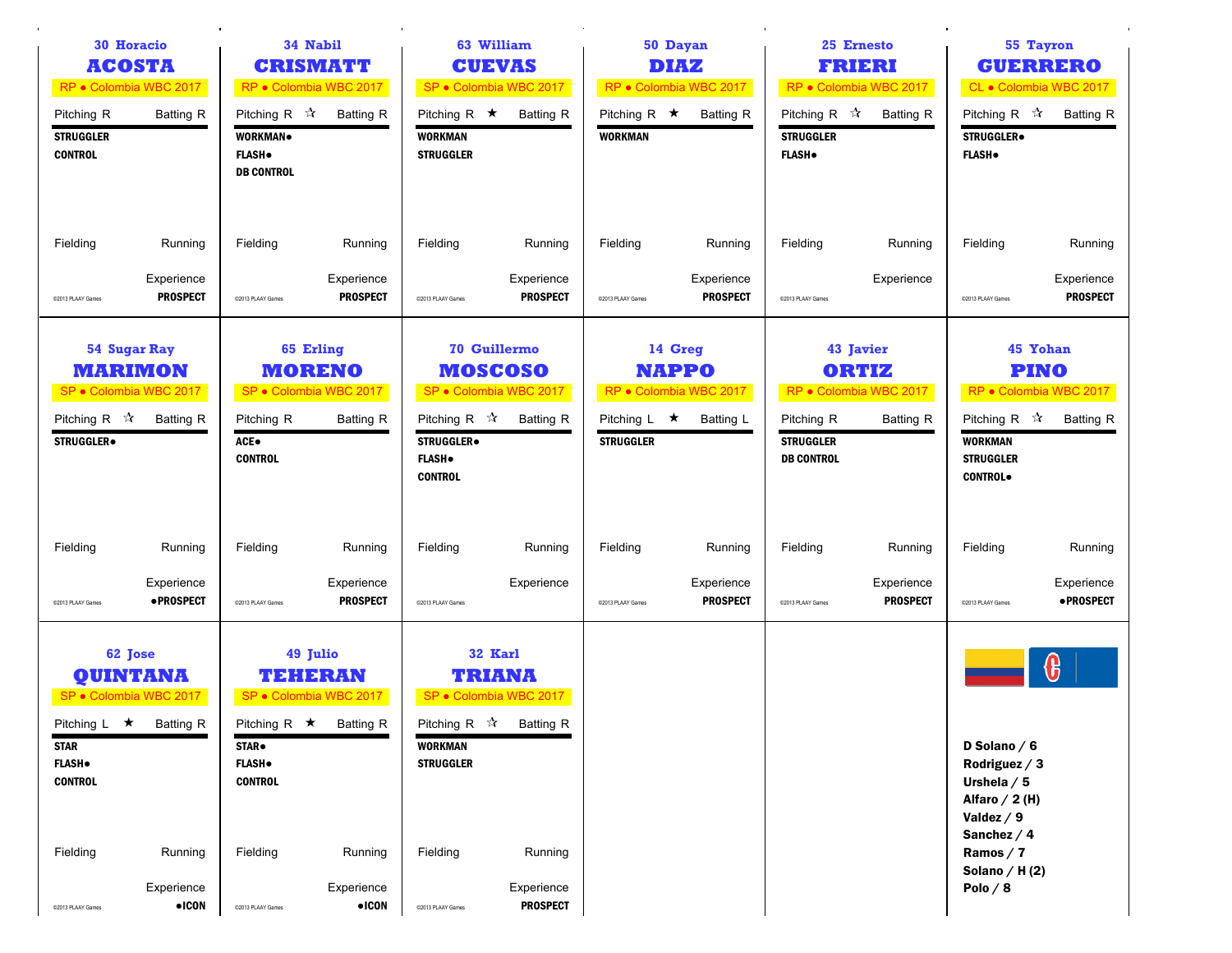| 2 Kellin<br><b>DEGLAN</b>                                                                                                                                                                                                                             | 22 George                                                                                                                                                                                                                                                  | 24 Mike                                                                                                                                                                                      | <b>5 Freddie</b>                                                                                                                                                                         | 11 Jon                                                                                                                              | 33 Justin                                                                                                                                             |  |  |
|-------------------------------------------------------------------------------------------------------------------------------------------------------------------------------------------------------------------------------------------------------|------------------------------------------------------------------------------------------------------------------------------------------------------------------------------------------------------------------------------------------------------------|----------------------------------------------------------------------------------------------------------------------------------------------------------------------------------------------|------------------------------------------------------------------------------------------------------------------------------------------------------------------------------------------|-------------------------------------------------------------------------------------------------------------------------------------|-------------------------------------------------------------------------------------------------------------------------------------------------------|--|--|
|                                                                                                                                                                                                                                                       | <b>KOTTARAS</b>                                                                                                                                                                                                                                            | <b>REEVES</b>                                                                                                                                                                                | <b>FREEMAN</b>                                                                                                                                                                           | <b>MALO</b>                                                                                                                         | <b>MORNEAU</b>                                                                                                                                        |  |  |
| 2 · Canada WBC 2017                                                                                                                                                                                                                                   | 2 · Canada WBC 2017                                                                                                                                                                                                                                        | 2 · Canada WBC 2017                                                                                                                                                                          | 3 · Canada WBC 2017                                                                                                                                                                      | 6 · Canada WBC 2017                                                                                                                 | 3 · Canada WBC 2017                                                                                                                                   |  |  |
| Pitching R<br>Batting L<br>·SAD SACK<br>· UTILITY<br><b>WHIFFER</b><br>$\bullet$ EAGER                                                                                                                                                                | Pitching R $\star$<br><b>Batting L</b><br><b>SAD SACK</b><br><b>WHIFFER</b><br><b>PATIENT</b>                                                                                                                                                              | Pitching R<br>Batting L<br>•SAD SACK<br><b>WHIFFER</b><br><b>EAGER</b>                                                                                                                       | Pitching R $\star$<br><b>Batting L</b><br><b>• CHAMPION</b><br><b>•SLUGGER</b><br>• HR KING<br><b>• PATIENT</b><br><b>WHIFFER</b>                                                        | Pitching R $\star$<br><b>Batting R</b><br>· UTILITY<br><b>•WHIFFER</b>                                                              | Pitching R $\star$<br>Batting L<br>$\bullet$ HERO<br><b>•SLUGGER</b><br><b>• EAGER</b><br><b>WHIFFER</b>                                              |  |  |
| Fielding<br>Running<br><b>IRON</b><br>•STOIC<br>Experience<br><b>PROSPECT</b><br>@2013 PLAAY Games                                                                                                                                                    | Fielding<br>Running<br>IRON.<br><b>STOIC</b><br>Experience<br>@2013 PLAAY Games                                                                                                                                                                            | Fielding<br>Running<br><b>IRON</b><br>• STOIC<br>Experience<br><b>PROSPECT</b><br>C2013 PLAAY Games                                                                                          | Fielding<br>Running<br><b>IRON</b><br>Experience<br>$\bullet$ ICON<br>@2013 PLAAY Games                                                                                                  | Fielding<br>Running<br>Experience<br><b>PROSPECT</b><br>@2013 PLAAY Games                                                           | Fielding<br>Running<br><b>IRON</b><br><b>STOIC</b><br>Experience<br><b>ICON</b><br>@2013 PLAAY Games                                                  |  |  |
| 32 Josh<br><b>NAYLOR</b><br>3 · Canada WBC 2017<br>Pitching L $\sqrt{x}$<br>Batting L<br><b>UTILITY</b><br><b>EAGER</b><br><b>WHIFFER</b>                                                                                                             | 4 Pete<br><b>ORR</b><br>4 · Canada WBC 2017<br>Pitching R $\star$<br>Batting L<br>· UTILITY<br><b>•SCRAPPER</b><br><b>EAGER</b><br><b>•WHIFFER</b>                                                                                                         | <b>56 Daniel</b><br><b>PINERO</b><br>6 · Canada WBC 2017<br>Pitching R<br><b>Batting R</b><br>• SAD SACK<br><b>SCRAPPER</b><br><b>PATIENT</b><br><b>WHIFFER</b>                              | 26 Jamie<br><b>ROMAK</b><br>93 • Canada WBC 2017<br>Pitching R $\star$<br><b>Batting R</b><br><b>SAD SACK</b><br><b>UTILITY</b><br><b>SCRAPPER</b><br><b>• PATIENT</b><br><b>WHIFFER</b> | 17 Eric<br><b>WOOD</b><br>5 · Canada WBC 2017<br>Pitching R $\star$<br><b>Batting R</b><br>· UTILITY<br>• HR KING<br><b>WHIFFER</b> | <b>30 Michael</b><br><b>CROUSE</b><br>789 · Canada WBC 2017<br><b>Batting R</b><br>Pitching R<br><b>WHIFFER</b>                                       |  |  |
| Fielding<br>Running<br><b>IRON</b><br>Experience<br><b>PROSPECT</b><br>@2013 PLAAY Games                                                                                                                                                              | Fielding<br>Running<br><b>IRON</b><br>Experience<br>@2013 PLAAY Games                                                                                                                                                                                      | Fielding<br>Running<br>• STOIC<br>Experience<br><b>PROSPECT</b><br>@2013 PLAAY Games                                                                                                         | Fielding<br>Running<br><b>STOIC</b><br>Experience<br>• PROSPECT<br>@2013 PLAAY Games                                                                                                     | Fielding<br>Running<br>•STOIC<br><b>IRON</b><br>Experience<br><b>PROSPECT</b><br>@2013 PLAAY Games                                  | Fielding<br>Running<br><b>ACTIVE</b><br>Experience<br><b>PROSPECT</b><br>@2013 PLAAY Games                                                            |  |  |
| 13 Tyler<br><b>O'NEILL</b><br>7 · Canada WBC 2017<br>Pitching R $\star$<br><b>Batting R</b><br>$e$ HERO<br><b>•SLUGGER</b><br>• HR KING<br><b>WHIFFER</b><br>Fielding<br>Running<br><b>IRON</b><br>Experience<br><b>PROSPECT</b><br>@2013 PLAAY Games | 23 Dalton<br><b>POMPEY</b><br>8 · Canada WBC 2017<br>Pitching R $\mathcal{R}$<br>Batting B<br>$\bullet$ HERO<br><b>•SCRAPPER</b><br><b>WHIFFER</b><br>Fielding<br>Running<br><b>IRON</b><br><b>•ACTIVE</b><br>Experience<br>·PROSPECT<br>@2013 PLAAY Games | 9 Rene<br><b>TOSONI</b><br>98 · Canada WBC 2017<br>Pitching R $\star$<br>Batting L<br><b>•WHIFFER</b><br>Fielding<br>Running<br>IRON.<br>Experience<br><b>•PROSPECT</b><br>@2013 PLAAY Games |                                                                                                                                                                                          |                                                                                                                                     | $\frac{1}{2}$<br>$\blacksquare$<br><b>v REP DOMINICANA (A)</b><br><b>Dempster</b><br>v COLOMBIA (H)<br><b>Pivetta</b><br>v USA (A)<br><b>Dempster</b> |  |  |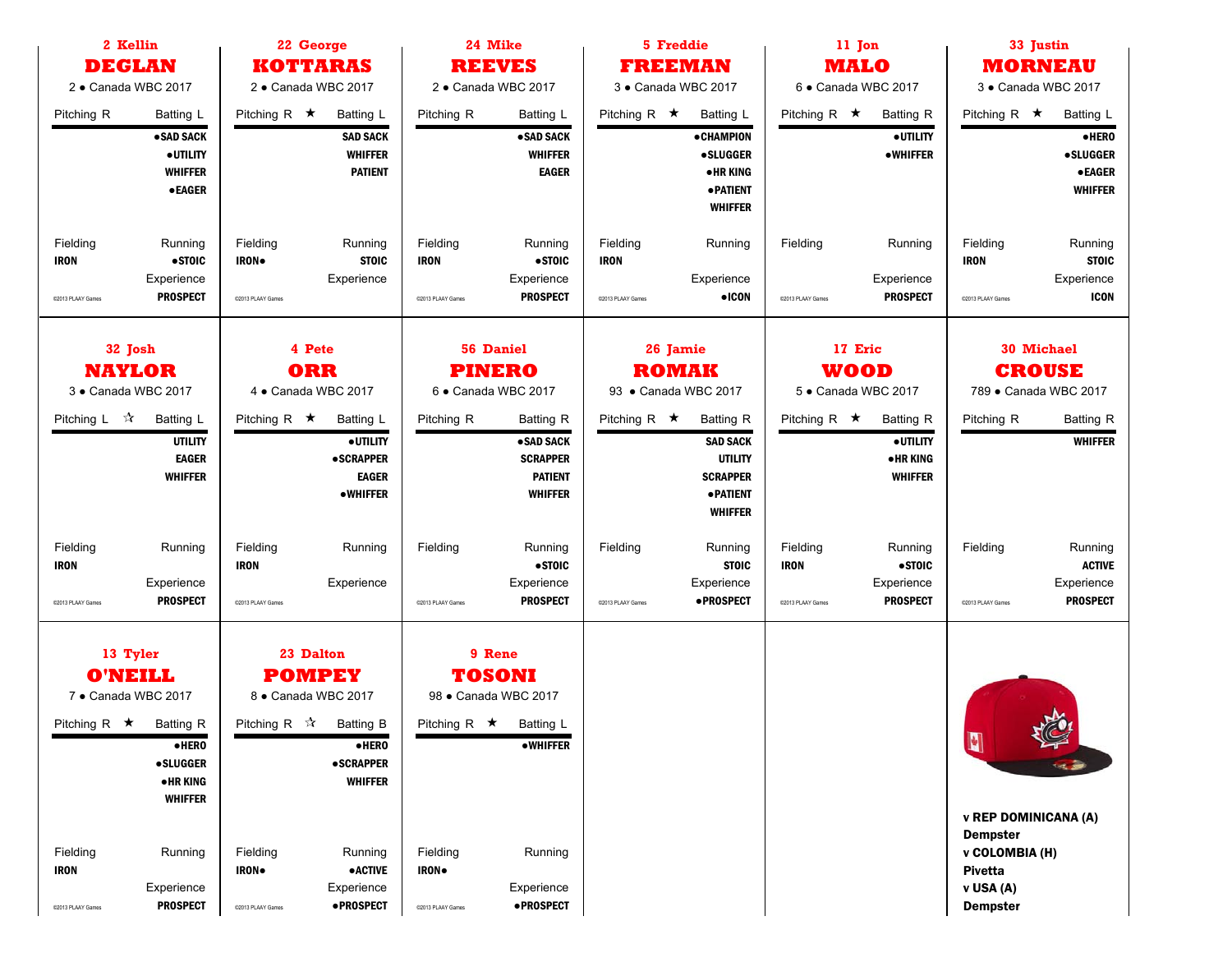|                                                                  | 50 Kevin<br>27 Andrew<br><b>ALBERS</b><br><b>CHAPMAN</b><br>SP · Canada WBC 2017<br>RP · Canada WBC 2017                    |                                                          |                                                                       | 25 Shane<br><b>DAWSON</b><br>SP · Canada WBC 2017      |                                                                          | 46 Ryan<br><b>DEMPSTER</b><br>SP · Canada WBC 2017                        |                                                       |                                                                | 38 Eric<br><b>GAGNE</b><br>CL · Canada WBC 2017                       | 51 Jim<br><b>HENDERSON</b><br>RP · Canada WBC 2017                                                                   |                                                                         |
|------------------------------------------------------------------|-----------------------------------------------------------------------------------------------------------------------------|----------------------------------------------------------|-----------------------------------------------------------------------|--------------------------------------------------------|--------------------------------------------------------------------------|---------------------------------------------------------------------------|-------------------------------------------------------|----------------------------------------------------------------|-----------------------------------------------------------------------|----------------------------------------------------------------------------------------------------------------------|-------------------------------------------------------------------------|
| Pitching $L \star$<br><b>WORKMAN</b><br><b>CONTROL</b>           | <b>Batting R</b>                                                                                                            | Pitching R $\star$<br><b>STRUGGLER</b><br><b>FLASH</b> . | <b>Batting L</b>                                                      | Pitching L<br>STRUGGLER.                               | <b>Batting R</b>                                                         | Pitching R $\star$<br><b>STRUGGLER</b> <sup>.</sup><br><b>FLASH</b> .     | <b>Batting R</b>                                      | Pitching R $\mathcal{R}$<br><b>STRUGGLER</b><br><b>FLASH</b> . | <b>Batting R</b>                                                      | Pitching R $\star$<br>WORKMAN.<br><b>FLASH</b>                                                                       | <b>Batting L</b>                                                        |
| Fielding<br>@2013 PLAAY Games                                    | Running<br>Experience<br>· PROSPECT                                                                                         | Fielding<br>@2013 PLAAY Games                            | Running<br>Experience                                                 | Fielding<br>@2013 PLAAY Games                          | Running<br>Experience<br><b>PROSPECT</b>                                 | Fielding<br>@2013 PLAAY Games                                             | Running<br>Experience<br><b>ICON</b>                  | Fielding<br>@2013 PLAAY Games                                  | Running<br>Experience<br><b>ICON</b>                                  | Fielding<br>@2013 PLAAY Games                                                                                        | Running<br>Experience                                                   |
| Pitching R $\mathcal{R}$<br><b>STRUGGLER</b><br><b>CONTROL</b>   | 63 Chris<br><b>LEROUX</b><br>SP · Canada WBC 2017<br>Batting L                                                              | Pitching R $\vec{x}$<br><b>WORKMAN</b><br><b>CONTROL</b> | 21 Ryan<br><b>KELLOGG</b><br>SP · Canada WBC 2017<br><b>Batting R</b> | Pitching R $\star$<br><b>FLASH</b> .<br><b>CONTROL</b> | 47 Scott<br><b>MATHIESON</b><br>RP · Canada WBC 2017<br><b>Batting R</b> | <b>MOLLEKEN</b><br>Pitching R $\star$<br><b>WORKMAN</b><br><b>FLASH</b> . | 35 Dustin<br>RP · Canada WBC 2017<br><b>Batting L</b> | Pitching R $\star$<br><b>WORKMAN</b><br><b>CONTROL</b> .       | 16 Nick<br><b>PIVETTA</b><br>SP · Canada WBC 2017<br><b>Batting R</b> | Pitching R $\sqrt{\lambda}$<br><b>WORKMAN</b><br><b>FLASH</b> .                                                      | 48 Scott<br><b>RICHMOND</b><br>SP · Canada WBC 2017<br><b>Batting R</b> |
| Fielding<br>@2013 PLAAY Games                                    | Running<br>Experience                                                                                                       | Fielding<br>@2013 PLAAY Games                            | Running<br>Experience<br><b>PROSPECT</b>                              | Fielding<br><b>IRON</b><br>@2013 PLAAY Games           | Running<br>Experience                                                    | Fielding<br>@2013 PLAAY Games                                             | Running<br>Experience<br><b>•PROSPECT</b>             | Fielding<br>@2013 PLAAY Games                                  | Running<br>Experience<br><b>PROSPECT</b>                              | Fielding<br>@2013 PLAAY Games                                                                                        | Running<br>Experience<br>·PROSPECT                                      |
| <b>STAR</b> .<br><b>FLASH</b> .<br>Fielding<br>@2013 PLAAY Games | 44 Rowan<br><b>WICK</b><br>CL · Canada WBC 2017<br>Pitching R $\star$ Batting L<br>Running<br>Experience<br><b>PROSPECT</b> |                                                          |                                                                       |                                                        |                                                                          |                                                                           |                                                       |                                                                |                                                                       | Pompey $/ 8$<br>Morneau $/$ H<br>O'Neill $/7$<br>Freeman $/3$<br>Wood $/5$<br>Kottaras $/2$<br>Orr $/4$<br>Malo $/6$ | $\mathbb{C}$<br>Tosoni / 9(8) (Romak / 9)                               |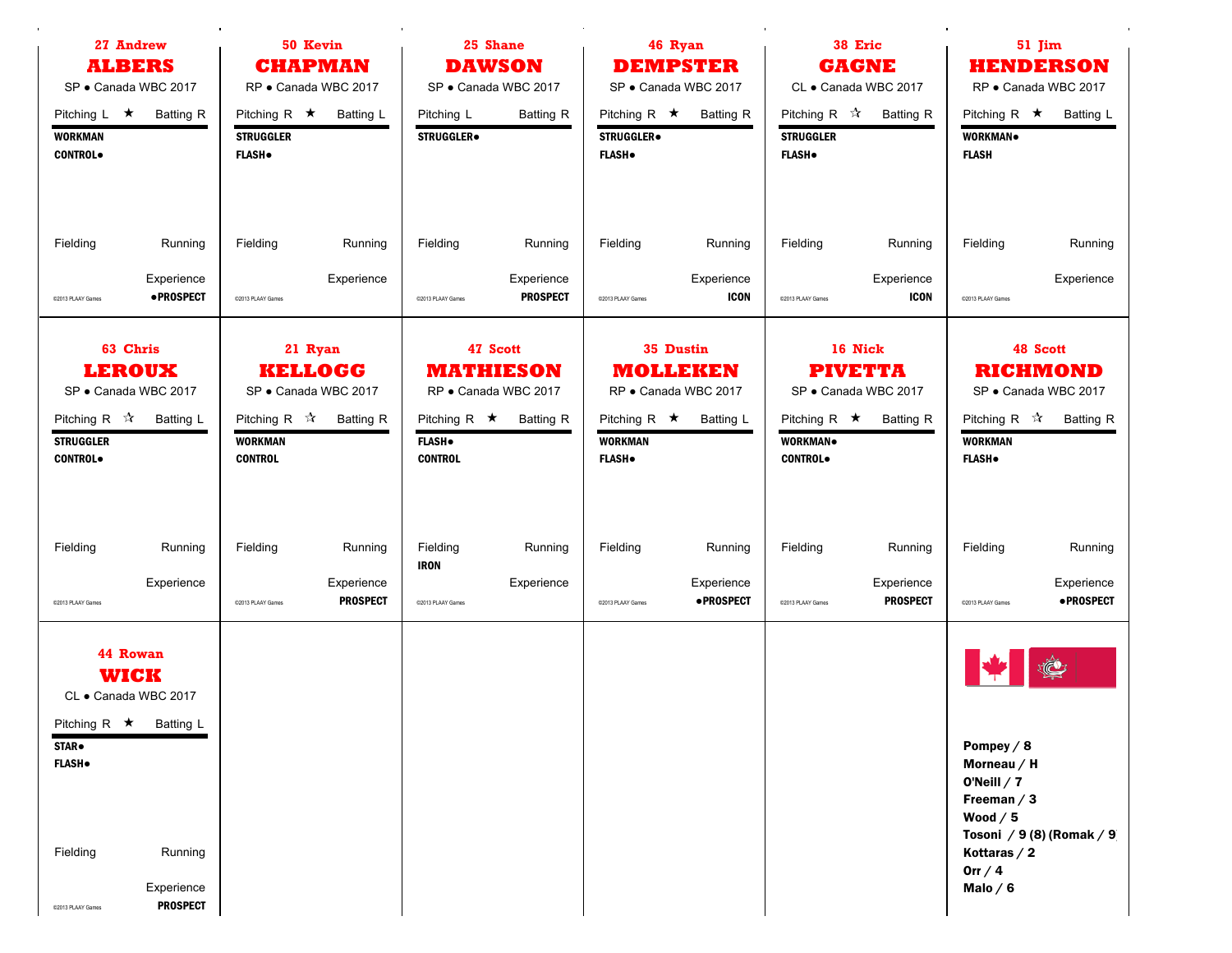| 35 Welington                                                                                |                                                                                 |                               | 86 Alberto                                                                                                |                                              | 29 Adrian                                                                                                                                                     |                                        | 22 Robinson                                                                   |                                              | 3 Manny                                                                               |                                                                 | 13 Hanley                                                                       |
|---------------------------------------------------------------------------------------------|---------------------------------------------------------------------------------|-------------------------------|-----------------------------------------------------------------------------------------------------------|----------------------------------------------|---------------------------------------------------------------------------------------------------------------------------------------------------------------|----------------------------------------|-------------------------------------------------------------------------------|----------------------------------------------|---------------------------------------------------------------------------------------|-----------------------------------------------------------------|---------------------------------------------------------------------------------|
| <b>CASTILLO</b>                                                                             |                                                                                 |                               | <b>ROSARIO</b>                                                                                            |                                              | <b>BELTRE</b>                                                                                                                                                 |                                        | <b>CANO</b>                                                                   |                                              | <b>MACHADO</b>                                                                        |                                                                 | <b>RAMIREZ</b>                                                                  |
| 2 • Dominicana WBC 2017                                                                     |                                                                                 |                               | 2 • Dominicana WBC 2017                                                                                   |                                              | 5 . Dominicana WBC 2017                                                                                                                                       |                                        | 4 • Dominicana WBC 2017                                                       |                                              | 5 . Dominicana WBC 2017                                                               |                                                                 | H . Dominicana WBC 2017                                                         |
| Pitching R $\star$                                                                          | <b>Batting R</b><br>·HERO<br><b>•SLUGGER</b><br><b>•EAGER</b><br><b>WHIFFER</b> | Pitching R                    | <b>Batting R</b><br><b>UTILITY</b><br><b>SCRAPPER</b><br><b>EAGER</b><br>•WHIFFER                         | Pitching R $\mathcal{R}$                     | <b>Batting R</b><br>• CHAMPION<br><b>•SLUGGER</b><br><b>•HR KING</b>                                                                                          | Pitching R $\star$                     | Batting L<br><b>HERO</b><br><b>HRKING</b><br><b>•EAGER</b><br><b>•WHIFFER</b> | Pitching R $\star$                           | <b>Batting R</b><br><b>HERO</b><br><b>•SLUGGER</b><br><b>•HRKING</b><br><b>•EAGER</b> | Pitching R                                                      | <b>Batting R</b><br><b>HERO</b><br>•SLUGGER<br><b>•HRKING</b><br><b>WHIFFER</b> |
| Fielding<br><b>IRON</b> .                                                                   | Running<br>•STOIC                                                               | Fielding                      | Running<br><b>STOIC</b>                                                                                   | Fielding<br><b>GOLD</b>                      | Running<br><b>STOIC</b>                                                                                                                                       | Fielding<br><b>GOLD</b>                | Running<br><b>STOIC</b>                                                       | Fielding<br>GOLD.                            | <b>WHIFFER</b><br>Running<br><b>STOIC</b>                                             | Fielding                                                        | Running                                                                         |
| @2013 PLAAY Games                                                                           | Experience                                                                      | @2013 PLAAY Games             | Experience<br><b>PROSPECT</b>                                                                             | C2013 PLAAY Games                            | Experience<br><b>ICON</b>                                                                                                                                     | @2013 PLAAY Games                      | Experience<br><b>ICON</b>                                                     | C2013 PLAAY Games                            | Experience                                                                            | @2013 PLAAY Games                                               | Experience<br><b>ICON</b>                                                       |
| 7 Jose<br><b>REYES</b><br>6 . Dominicana WBC 2017                                           |                                                                                 |                               | 41 Carlos<br><b>SANTANA</b><br>3 . Dominicana WBC 2017                                                    |                                              | 2 Jean<br><b>SEGURA</b><br>6 . Dominicana WBC 2017                                                                                                            |                                        | 5 Jonathan<br><b>VILLAR</b><br>4 • Dominicana WBC 2017                        |                                              | 19 Jose<br><b>BAUTISTA</b><br>793 • Dominicana WBC 2017                               |                                                                 | 23 Nelson<br><b>CRUZ</b><br>9 . Dominicana WBC 2017                             |
| Pitching R $\sqrt{\lambda}$                                                                 | <b>Batting B</b>                                                                | Pitching R $\star$            | <b>Batting B</b>                                                                                          | Pitching R                                   | <b>Batting R</b>                                                                                                                                              | Pitching R $\sqrt{\lambda}$            | <b>Batting B</b>                                                              | Pitching R $\star$                           | <b>Batting R</b>                                                                      | Pitching R $\star$                                              | <b>Batting R</b>                                                                |
|                                                                                             | ·HERO<br><b>•SLUGGER</b><br><b>WHIFFER</b>                                      |                               | <b>HR KING</b><br><b>PATIENT</b><br><b>•WHIFFER</b>                                                       |                                              | <b>•CHAMPION</b><br><b>•SLUGGER</b><br>$\bullet$ EAGER<br><b>•WHIFFER</b>                                                                                     |                                        | <b>HERO</b><br><b>•SLUGGER</b><br><b>• PATIENT</b><br><b>WHIFFER</b>          |                                              | · UTILITY<br><b>•SLUGGER</b><br><b>•HRKING</b><br>· PATIENT<br><b>WHIFFER</b>         |                                                                 | <b>HERO</b><br>• HR KING<br><b>SLUGGER</b><br><b>WHIFFER</b>                    |
| Fielding<br>@2013 PLAAY Games                                                               | Running<br>Experience<br><b>ICON</b>                                            | Fielding<br>@2013 PLAAY Games | Running<br>•STOIC<br>Experience                                                                           | Fielding<br><b>IRON</b><br>@2013 PLAAY Games | Running<br><b>•ACTIVE</b><br>Experience                                                                                                                       | Fielding<br>GOLD.<br>@2013 PLAAY Games | Running<br><b>ACTIVE</b><br>Experience                                        | Fielding<br><b>IRON</b><br>@2013 PLAAY Games | Running<br>• STOIC<br>Experience<br>$\bullet$ ICON                                    | Fielding<br>@2013 PLAAY Games                                   | Running<br>• STOIC<br>Experience<br>$\bullet$ ICON                              |
| <b>6 Starling</b><br><b>MARTE</b><br>8 . Dominicana WBC 2017<br>Pitching R $\sqrt{\lambda}$ | <b>Batting R</b><br><b>• CHAMPION</b><br><b>EAGER</b><br><b>WHIFFER</b>         | Pitching L $\star$            | 25 Gregory<br><b>POLANCO</b><br>78 . Dominicana WBC 2017<br>Batting L<br><b>SLUGGER</b><br><b>WHIFFER</b> |                                              | 48 Mel<br><b>ROJAS Jr</b><br>87 • Dominicana WBC 2017<br>Pitching R $\vec{x}$ Batting B<br><b>•SLUGGER</b><br>• HR KING<br><b>• PATIENT</b><br><b>WHIFFER</b> |                                        |                                                                               |                                              |                                                                                       | H<br>v CANADA (H)<br><b>C</b> Martinez                          | G<br>IJ                                                                         |
| Fielding<br>IRON.<br>@2013 PLAAY Games                                                      | Running<br><b>ACTIVE</b><br>Experience                                          | Fielding<br>@2013 PLAAY Games | Running<br>Experience                                                                                     | Fielding<br>@2013 PLAAY Games                | Running<br>Experience<br><b>PROSPECT</b>                                                                                                                      |                                        |                                                                               |                                              |                                                                                       | v USA (H)<br><b>Volquez</b><br>v COLOMBIA (A)<br><b>Peralta</b> |                                                                                 |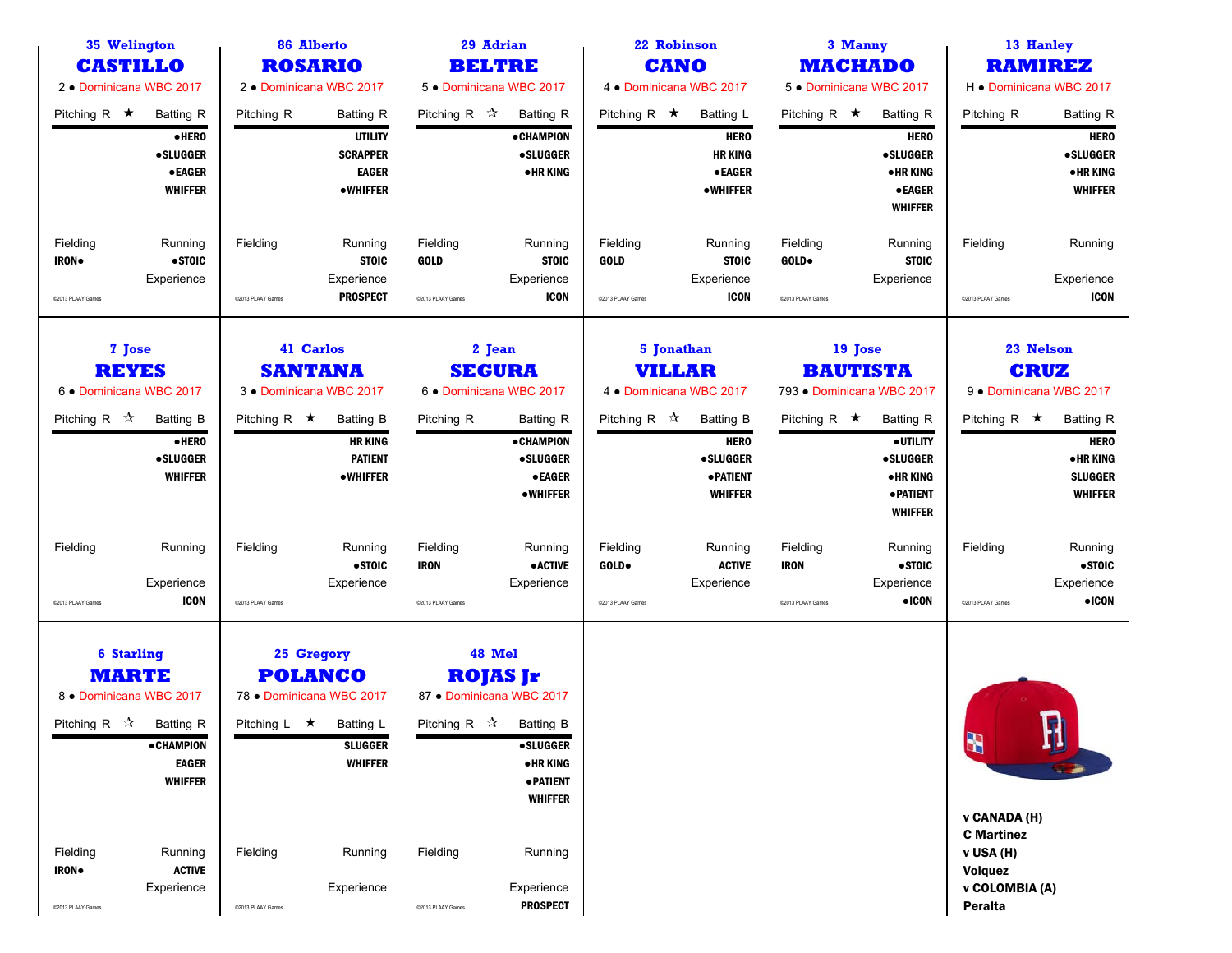| <b>58 Fernando</b><br><b>ABAD</b><br>RP . Dominicana WBC 2017<br>Pitching R $\star$<br><b>Batting R</b><br>STAR.<br><b>FLASH</b>                                                                                     | <b>68 Dellin</b><br><b>BETANCES</b><br>RP . Dominicana WBC 2017<br>Pitching R $\star$<br><b>Batting R</b><br><b>STAR</b><br><b>DB FLASH</b><br><b>CONTROL</b>                                                     | 37 Alex<br><b>COLOME</b><br>CL . Dominicana WBC 2017<br>Pitching R $\star$<br><b>Batting R</b><br>ACE<br><b>FLASH</b><br><b>CONTROL</b>                                             | 21 Samuel<br><b>DEDUNO</b><br>RP . Dominicana WBC 2017<br>Pitching R<br><b>Batting R</b><br>WORKMAN.<br><b>FLASH</b> .           | 70 Jumbo<br><b>DIAZ</b><br>RP . Dominicana WBC 2017<br>Pitching R $\sqrt{\lambda}$<br><b>Batting R</b><br><b>FLASH</b>                                     | 27 Jeurys<br><b>FAMILIA</b><br>CL . Dominicana WBC 2017<br>Pitching R $\star$<br><b>Batting R</b><br><b>STAR</b><br><b>FLASH</b><br><b>CONTROL</b> |
|----------------------------------------------------------------------------------------------------------------------------------------------------------------------------------------------------------------------|-------------------------------------------------------------------------------------------------------------------------------------------------------------------------------------------------------------------|-------------------------------------------------------------------------------------------------------------------------------------------------------------------------------------|----------------------------------------------------------------------------------------------------------------------------------|------------------------------------------------------------------------------------------------------------------------------------------------------------|----------------------------------------------------------------------------------------------------------------------------------------------------|
| Fielding<br>Running<br>Experience<br>$\bullet$ ICON<br>@2013 PLAAY Games                                                                                                                                             | Running<br>Fielding<br>Experience<br>@2013 PLAAY Games                                                                                                                                                            | Fielding<br>Running<br>Experience<br>• PROSPECT<br>@2013 PLAAY Games                                                                                                                | Fielding<br>Running<br>Experience<br>@2013 PLAAY Games                                                                           | Fielding<br>Running<br>Experience<br>@2013 PLAAY Games                                                                                                     | Fielding<br>Running<br>Experience<br>@2013 PLAAY Games                                                                                             |
| 18 Carlos<br><b>MARTINEZ</b><br>SP · Dominicana WBC 2017<br>Pitching R $\star$<br>Batting R<br><b>STAR</b><br><b>FLASH</b><br><b>CONTROL</b>                                                                         | 50 Hector<br><b>NERIS</b><br>RP · Dominicana WBC 2017<br>Pitching R $\vec{x}$ Batting R<br><b>STAR</b><br><b>FLASH</b><br><b>CONTROL</b>                                                                          | 38 Wily<br><b>PERALTA</b><br>SP . Dominicana WBC 2017<br>Pitching R $\star$<br><b>Batting R</b><br><b>WORKMAN</b><br><b>FLASH</b> .<br><b>CONTROL</b>                               | <b>74 Hansel</b><br><b>ROBLES</b><br>RP · Dominicana WBC 2017<br>Pitching R $\star$<br><b>Batting R</b><br>STAR.<br><b>FLASH</b> | <b>56 Fernando</b><br><b>RODNEY</b><br>RP · Dominicana WBC 2017<br>Pitching R $\sqrt{x}$<br>Batting R<br><b>STRUGGLER</b><br><b>FLASH</b><br><b>WILD</b> . | 45 Enny<br><b>ROMERO</b><br>RP . Dominicana WBC 2017<br>Pitching L $\mathcal{A}$<br><b>Batting L</b><br><b>STRUGGLER</b><br><b>FLASH</b>           |
| Fielding<br>Running<br>Experience<br>C2013 PLAAY Games                                                                                                                                                               | Fielding<br>Running<br>Experience<br>·PROSPECT<br>@2013 PLAAY Games                                                                                                                                               | Fielding<br>Running<br>Experience<br>@2013 PLAAY Games                                                                                                                              | Fielding<br>Running<br>Experience<br>·PROSPECT<br>@2013 PLAAY Games                                                              | Fielding<br>Running<br>Experience<br>$\bullet$ ICON<br>@2013 PLAAY Games                                                                                   | Fielding<br>Running<br>Experience<br>·PROSPECT<br>@2013 PLAAY Games                                                                                |
| 54 Ervin<br><b>SANTANA</b><br>SP · Dominicana WBC 2017<br>Pitching R $\star$ Batting R<br><b>STAR</b> .<br><b>FLASH</b> .<br><b>CONTROL</b><br>Fielding<br>Running<br>Experience<br><b>ICON</b><br>@2013 PLAAY Games | <b>76 Cesar</b><br><b>VALDEZ</b><br>RP . Dominicana WBC 2017<br>Pitching R<br><b>Batting R</b><br><b>STAR</b> .<br><b>DB CONTROL</b><br>Fielding<br>Running<br>Experience<br><b>PROSPECT</b><br>@2013 PLAAY Games | 36 Edinson<br><b>VOLQUEZ</b><br>SP · Dominicana WBC 2017<br>Pitching R $\star$ Batting R<br><b>FLASH</b> .<br>Fielding<br>Running<br>Experience<br><b>ICON</b><br>@2013 PLAAY Games |                                                                                                                                  |                                                                                                                                                            | 聞<br>Reyes (Segura) / 6<br>Machado $/5$<br>Cano $/4$<br>Bautista / 7<br>Santana $/3$<br>Cruz $/9$<br>Beltre / H<br>Polanco / 7<br>Castillo / 2     |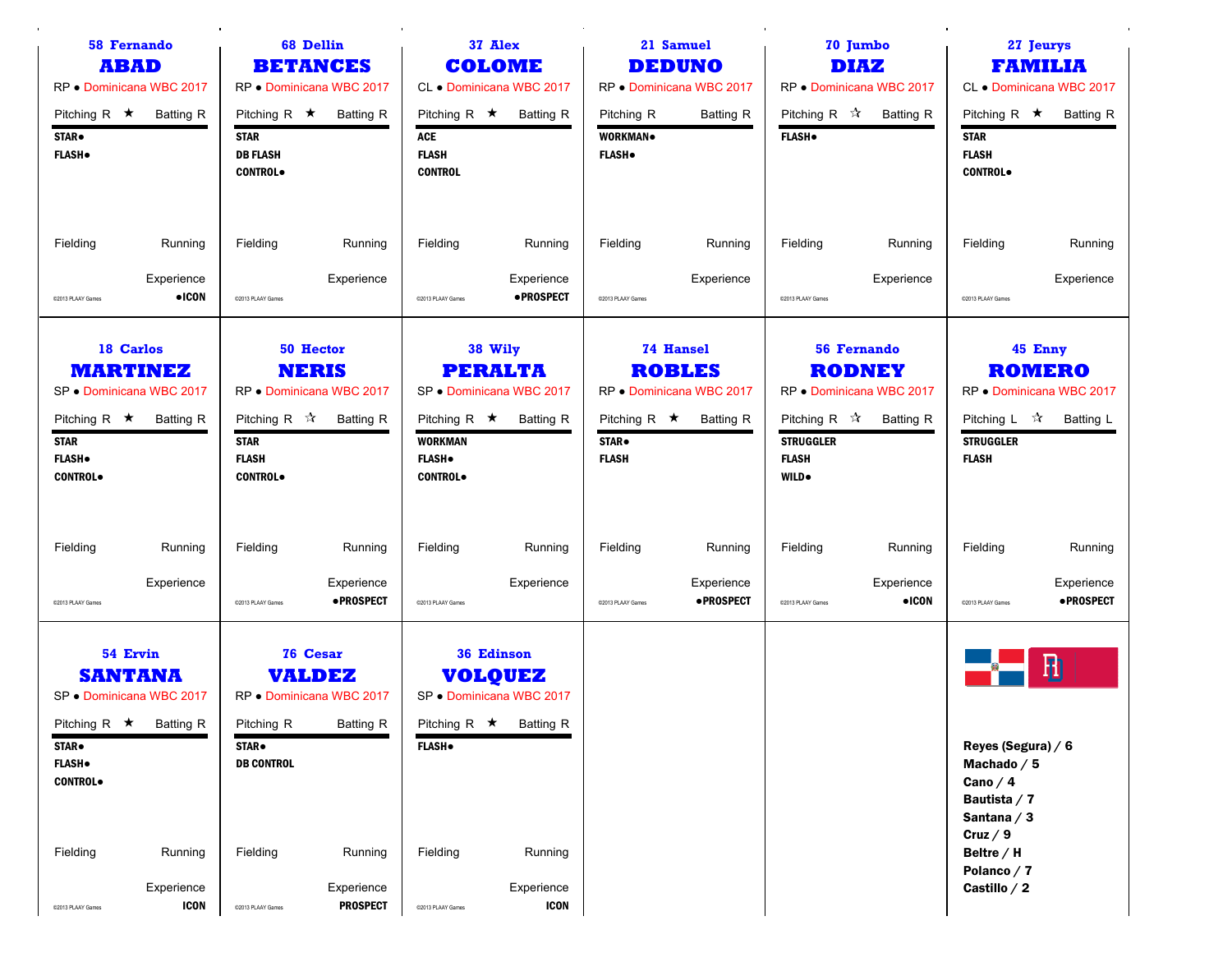|                                        | 9 Nick<br>36 Ryan<br><b>LAVARNWAY</b><br><b>RICKLES</b><br>2 • Israel WBC 2017<br>2 • Israel WBC 2017 |                                                   | 5 Scott<br><b>BURCHAM</b><br>6 • Israel WBC 2017                                   |                                                     | 29 Ike<br><b>DAVIS</b><br>H • Israel WBC 2017                                          |                               | 14 Cody<br><b>DECKER</b><br>7 • Israel WBC 2017                                   |                               |                                                                                        | <b>45 Nate</b><br><b>FREIMAN</b><br>3 • Israel WBC 2017                                                                         |                                                                     |
|----------------------------------------|-------------------------------------------------------------------------------------------------------|---------------------------------------------------|------------------------------------------------------------------------------------|-----------------------------------------------------|----------------------------------------------------------------------------------------|-------------------------------|-----------------------------------------------------------------------------------|-------------------------------|----------------------------------------------------------------------------------------|---------------------------------------------------------------------------------------------------------------------------------|---------------------------------------------------------------------|
| Pitching R $\star$                     | <b>Batting R</b><br><b>UTILITY</b><br><b>WHIFFER</b>                                                  | Pitching R                                        | <b>Batting R</b><br>• SAD SACK<br><b>•HRKING</b><br><b>EAGER</b><br><b>WHIFFER</b> | Pitching R $\star$                                  | <b>Batting R</b><br>• SAD SACK<br><b>SCRAPPER</b><br>$\bullet$ EAGER<br><b>WHIFFER</b> | Pitching L $\star$            | <b>Batting L</b><br>• SAD SACK<br>• HR KING<br><b>• PATIENT</b><br><b>WHIFFER</b> | Pitching R $\star$            | <b>Batting R</b><br>• SAD SACK<br><b>SLUGGER</b><br>$\bullet$ EAGER<br><b>WHIFFER</b>  | Pitching R $\star$                                                                                                              | <b>Batting R</b><br><b>UTILITY</b><br><b>WHIFFER</b>                |
| Fielding<br>GOLD.<br>C2013 PLAAY Games | Running<br>$\bullet$ STOIC<br>Experience<br>·PROSPECT                                                 | Fielding<br>@2013 PLAAY Games                     | Running<br><b>STOIC</b><br>Experience<br><b>PROSPECT</b>                           | Fielding<br>IRON.<br>@2013 PLAAY Games              | Running<br>Experience<br><b>PROSPECT</b>                                               | Fielding<br>@2013 PLAAY Games | Running<br><b>STOIC</b><br>Experience                                             | Fielding<br>C2013 PLAAY Games | Running<br>•STOIC<br>Experience<br><b>PROSPECT</b>                                     | Fielding<br><b>GOLD</b><br>@2013 PLAAY Games                                                                                    | Running<br><b>STOIC</b><br>Experience<br><b>•PROSPECT</b>           |
| 56 Ty<br>KELLY<br>5 · Israel WBC 2017  |                                                                                                       | 22 Tyler<br><b>KRIEGER</b><br>4 • Israel WBC 2017 |                                                                                    | 18 Zach<br><b>BORENSTEIN</b><br>9 · Israel WBC 2017 |                                                                                        |                               | 2 Blake<br><b>GAILEN</b><br>7 • Israel WBC 2017                                   |                               | 7 Mike<br>MEYERS<br>8 • Israel WBC 2017                                                |                                                                                                                                 | 23 Sam<br><b>FULD</b><br>8 • Israel WBC 2017                        |
| Pitching R $\star$                     | <b>Batting B</b><br><b>•SCRAPPER</b><br><b>• PATIENT</b><br><b>•WHIFFER</b>                           | Pitching R $\star$                                | <b>Batting B</b><br><b>•SCRAPPER</b><br><b>WHIFFER</b>                             | Pitching R $\star$                                  | Batting L<br><b>•UTILITY</b><br><b>WHIFFER</b>                                         | Pitching $L \star$            | <b>Batting L</b><br>· UTILITY<br>· PATIENT<br><b>WHIFFER</b>                      | Pitching R $\mathcal{R}$      | <b>Batting R</b><br>· UTILITY<br><b>•SCRAPPER</b><br>$\bullet$ EAGER<br><b>WHIFFER</b> | Pitching $L \star$                                                                                                              | <b>Batting L</b><br>$\overline{\bullet}$ UTILITY<br><b>•WHIFFER</b> |
| Fielding<br>@2013 PLAAY Games          | Running<br>Experience<br><b>PROSPECT</b>                                                              | Fielding<br>IRON.<br>@2013 PLAAY Games            | Running<br>Experience<br><b>PROSPECT</b>                                           | Fielding<br>GOLD.<br>@2013 PLAAY Games              | Running<br>Experience<br><b>PROSPECT</b>                                               | Fielding<br>@2013 PLAAY Games | Running<br><b>STOIC</b><br>Experience<br><b>PROSPECT</b>                          | Fielding<br>@2013 PLAAY Games | Running<br><b>•ACTIVE</b><br>Experience<br><b>PROSPECT</b>                             | Fielding<br><b>GOLD</b><br>@2013 PLAAY Games                                                                                    | Running<br>Experience                                               |
|                                        |                                                                                                       |                                                   |                                                                                    |                                                     |                                                                                        |                               |                                                                                   |                               |                                                                                        | N<br>v KOREA (A)<br><b>Marquis</b><br><b>v CHINESE TAIPEI (A)</b><br><b>Baker</b><br><b>v NETHERLANDS (H)</b><br><b>Marquis</b> | $\overline{\mathcal{F}}$                                            |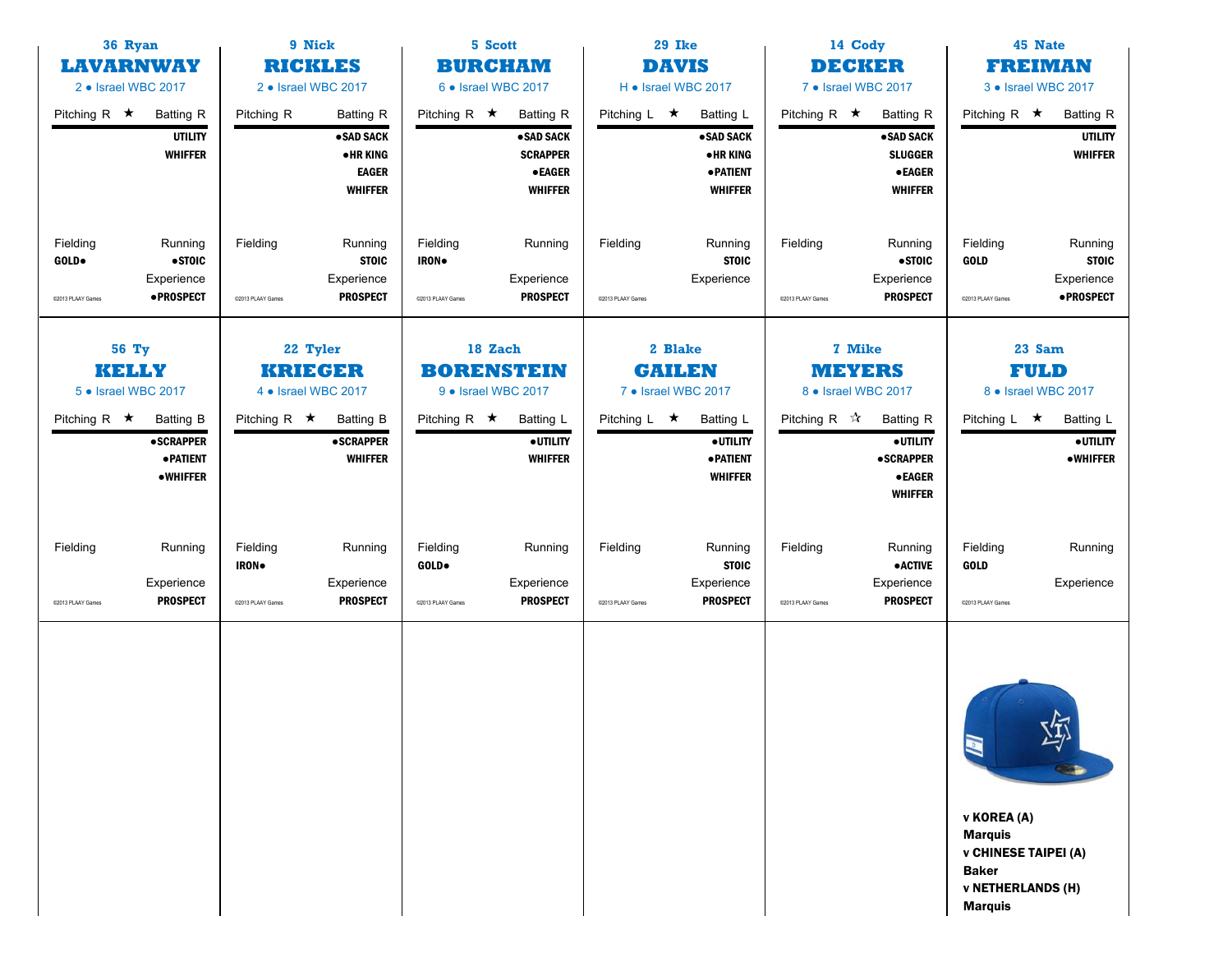| 19 Dylan<br><b>AXELROD</b><br>SP · Israel WBC 2017                                                   |                                          | 38 Corey<br>BAKER<br>SP · Israel WBC 2017 |                                                              | Pitching R $\star$                                     |                                                                         |                                                                               |                                                                                    |                                                                                   | 27 Jeremy<br><b>BLEICH</b><br>RP • Israel WBC 2017            |                                                                                           | 41 Danny<br><b>BURAWA</b><br>RP • Israel WBC 2017                               |  | 24 Brad<br><b>GOLDBERG</b><br>CL • Israel WBC 2017 |  | 33 Tyler<br><b>HERRON</b><br>SP · Israel WBC 2017 |
|------------------------------------------------------------------------------------------------------|------------------------------------------|-------------------------------------------|--------------------------------------------------------------|--------------------------------------------------------|-------------------------------------------------------------------------|-------------------------------------------------------------------------------|------------------------------------------------------------------------------------|-----------------------------------------------------------------------------------|---------------------------------------------------------------|-------------------------------------------------------------------------------------------|---------------------------------------------------------------------------------|--|----------------------------------------------------|--|---------------------------------------------------|
| Pitching R $\star$<br>STRUGGLER.<br><b>CONTROL</b>                                                   | <b>Batting R</b>                         | <b>WORKMAN</b><br><b>STRUGGLER</b>        | <b>Batting R</b>                                             | Pitching $L \star$<br><b>WORKMAN</b><br><b>CONTROL</b> | Batting L                                                               | Pitching R $\mathcal{R}$<br><b>WORKMAN</b><br><b>STRUGGLER</b><br><b>WILD</b> | <b>Batting R</b>                                                                   | Pitching R ☆                                                                      | <b>Batting R</b>                                              | Pitching R $\star$<br><b>WORKMAN</b><br><b>CONTROL</b>                                    | <b>Batting R</b>                                                                |  |                                                    |  |                                                   |
| Fielding                                                                                             | Running                                  | Fielding                                  | Running                                                      | Fielding                                               | Running                                                                 | Fielding                                                                      | Running                                                                            | Fielding                                                                          | Running                                                       | Fielding                                                                                  | Running                                                                         |  |                                                    |  |                                                   |
| C2013 PLAAY Games                                                                                    | Experience                               | @2013 PLAAY Games                         | Experience<br><b>PROSPECT</b>                                | @2013 PLAAY Games                                      | Experience<br><b>PROSPECT</b>                                           | @2013 PLAAY Games                                                             | Experience<br><b>PROSPECT</b>                                                      | @2013 PLAAY Games                                                                 | Experience<br><b>PROSPECT</b>                                 | @2013 PLAAY Games                                                                         | Experience<br><b>PROSPECT</b>                                                   |  |                                                    |  |                                                   |
| 35 Jake<br><b>KALISH</b><br>RP • Israel WBC 2017<br>Pitching L $\sqrt{2}$<br>STAR.<br><b>CONTROL</b> | Batting B                                | Pitching L $\star$<br>WORKMAN.            | 25 Alex<br>KATZ<br>RP • Israel WBC 2017<br>Batting L         | Pitching R<br>ACE●<br><b>FLASH</b> .<br><b>CONTROL</b> | 17 Dean<br><b>KREMER</b><br>RP · Israel WBC 2017<br><b>Batting R</b>    | Pitching $L \quad \mathcal{R}$<br>STAR.<br><b>FLASH</b> .                     | 26 Jared<br><b>LAKIND</b><br>CL • Israel WBC 2017<br>Batting L                     | Pitching R $\sqrt{\lambda}$<br><b>WORKMAN</b><br><b>FLASH</b> .<br><b>CONTROL</b> | 44 Troy<br>NEIMAN<br>RP · Israel WBC 2017<br><b>Batting R</b> | <b>WORKMAN</b><br><b>WILD</b> .                                                           | 16 RC<br><b>ORLAN</b><br>CL • Israel WBC 2017<br>Pitching L $\vec{x}$ Batting R |  |                                                    |  |                                                   |
| Fielding<br>@2013 PLAAY Games                                                                        | Running<br>Experience<br><b>PROSPECT</b> | Fielding<br>@2013 PLAAY Games             | Running<br>Experience<br><b>PROSPECT</b>                     | Fielding<br>C2013 PLAAY Games                          | Running<br>Experience<br><b>PROSPECT</b>                                | Fielding<br>@2013 PLAAY Games                                                 | Running<br>Experience<br><b>PROSPECT</b>                                           | Fielding<br>@2013 PLAAY Games                                                     | Running<br>Experience<br><b>PROSPECT</b>                      | Fielding<br>@2013 PLAAY Games                                                             | Running<br>Experience<br><b>PROSPECT</b>                                        |  |                                                    |  |                                                   |
| 46 Zach<br><b>THORNTON</b><br>RP • Israel WBC 2017<br>Pitching $R \star$ Batting R                   |                                          | Pitching R                                | 6 Joey<br><b>WAGMAN</b><br>RP • Israel WBC 2017<br>Batting L |                                                        | 28 Josh<br>ZEID<br>SP • Israel WBC 2017<br>Pitching $R \star$ Batting R |                                                                               | 21 Jason<br><b>MARQUIS</b><br>SP • Israel WBC 2017<br>Pitching R $\star$ Batting L | Pitching R                                                                        | 11 Gabe<br><b>CRAMER</b><br>RP • Israel WBC 2017<br>Batting L | ✿                                                                                         | Yţ                                                                              |  |                                                    |  |                                                   |
| WORKMAN<br><b>STRUGGLER</b><br><b>CONTROL</b>                                                        |                                          | <b>STRUGGLER</b><br><b>CONTROL</b>        |                                                              | <b>STRUGGLER</b> .                                     |                                                                         | <b>STRUGGLER</b><br><b>FLASH</b> .                                            |                                                                                    | <b>STRUGGLER</b><br><b>FLASH</b> .                                                |                                                               | Fuld $/ 8$<br>Kelly $/5$<br>Davis / H<br>Freiman $/3$<br>Borenstein / 9<br>Lavarnway $/2$ |                                                                                 |  |                                                    |  |                                                   |
| Fielding<br>@2013 PLAAY Games                                                                        | Running<br>Experience<br><b>PROSPECT</b> | Fielding<br>@2013 PLAAY Games             | Running<br>Experience<br><b>PROSPECT</b>                     | Fielding<br>@2013 PLAAY Games                          | Running<br>Experience<br><b>PROSPECT</b>                                | Fielding<br>@2013 PLAAY Games                                                 | Running<br>Experience<br><b>ICON</b>                                               | Fielding<br>@2013 PLAAY Games                                                     | Running<br>Experience<br><b>PROSPECT</b>                      | Gailen $/7$<br>Krieger $/4$<br>Burcham $/6$                                               |                                                                                 |  |                                                    |  |                                                   |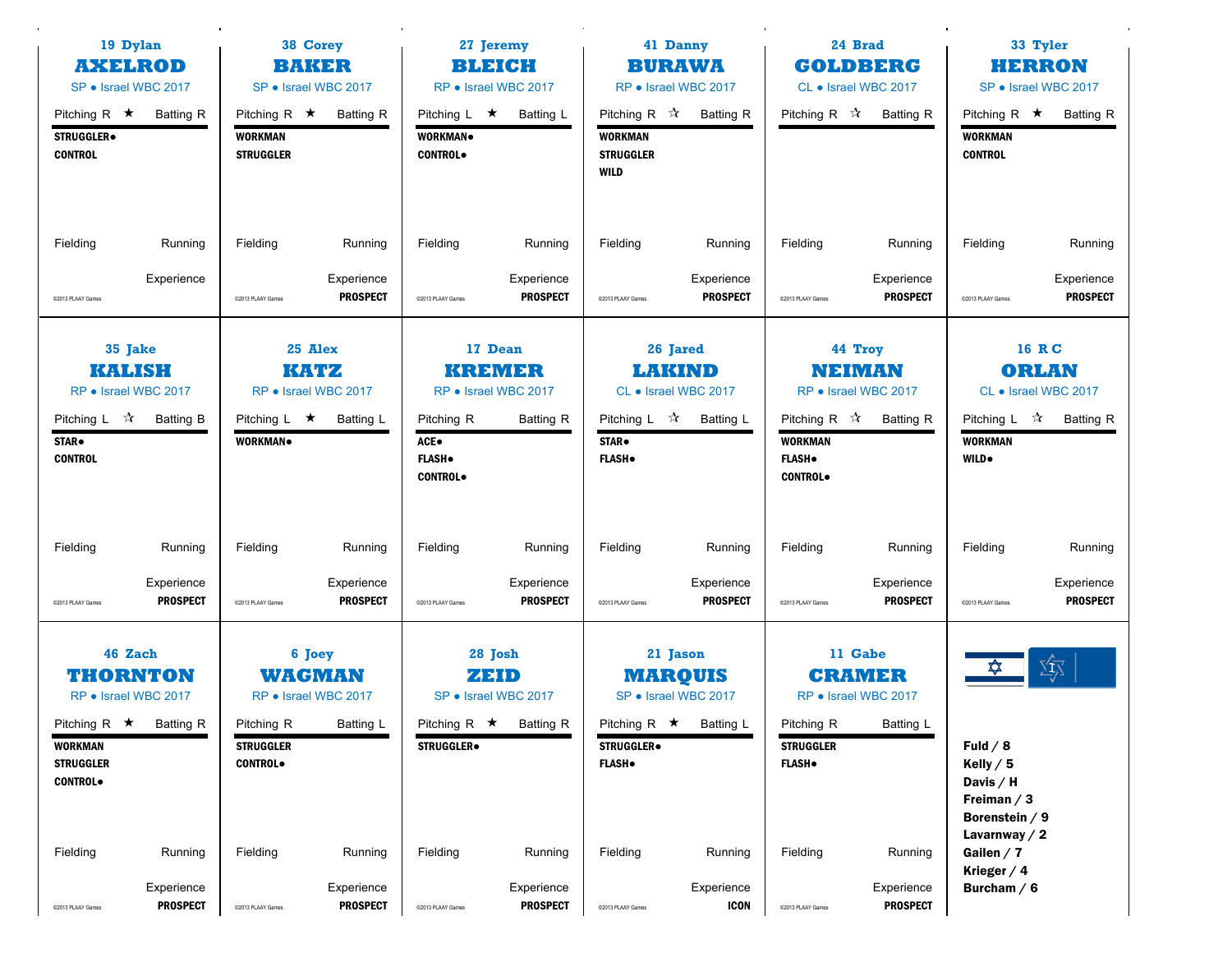| 9 Andrew<br><b>BUTERA</b>                                                             |                                                                                       |                                | <b>29 Francisco</b><br><b>CERVELLI</b>                                                                                         |                                              | 4 Santiago<br><b>CHAVEZ</b>                                                                                                                    |                               | <b>Marco</b><br><b>SABBATANI</b>                                                    |                               | 12 Chris<br><b>COLABELLO</b>                                             |                                                        | 2 Gavin<br>CECCHINI                                               |
|---------------------------------------------------------------------------------------|---------------------------------------------------------------------------------------|--------------------------------|--------------------------------------------------------------------------------------------------------------------------------|----------------------------------------------|------------------------------------------------------------------------------------------------------------------------------------------------|-------------------------------|-------------------------------------------------------------------------------------|-------------------------------|--------------------------------------------------------------------------|--------------------------------------------------------|-------------------------------------------------------------------|
| 2 . Italia WBC 2017                                                                   |                                                                                       |                                | 2 . Italia WBC 2017                                                                                                            |                                              | 2 · Italia WBC 2017                                                                                                                            |                               | 2 · Italia WBC 2017                                                                 |                               | 3 . Italia WBC 2017                                                      |                                                        | 6 . Italia WBC 2017                                               |
| Pitching R $\star$                                                                    | <b>Batting R</b><br><b>HERO</b><br><b>•SLUGGER</b><br><b>•EAGER</b><br><b>WHIFFER</b> | Pitching R $\star$             | <b>Batting R</b><br>·HERO<br><b>SCRAPPER</b><br><b>PATIENT</b><br><b>WHIFFER</b>                                               | Pitching R                                   | <b>Batting R</b><br>• SAD SACK<br><b>•UTILITY</b><br><b>EAGER</b><br><b>WHIFFER</b>                                                            | Pitching R                    | <b>Batting R</b><br>• SAD SACK<br><b>•UTILITY</b><br><b>EAGER</b><br><b>WHIFFER</b> | Pitching R $\star$            | <b>Batting R</b><br><b>SAD SACK</b><br><b>•EAGER</b><br><b>WHIFFER</b>   | Pitching R $\star$                                     | <b>Batting R</b><br><b>HERO</b><br><b>•WHIFFER</b>                |
| Fielding<br><b>IRON</b><br>@2013 PLAAY Games                                          | Running<br><b>STOIC</b><br>Experience<br>$\bullet$ ICON                               | Fielding<br>@2013 PLAAY Games  | Running<br>Experience<br><b>ICON</b>                                                                                           | Fielding<br><b>IRON</b><br>@2013 PLAAY Games | Running<br><b>STOIC</b><br>Experience<br><b>PROSPECT</b>                                                                                       | Fielding<br>@2013 PLAAY Games | Running<br><b>STOIC</b><br>Experience<br><b>PROSPECT</b>                            | Fielding<br>@2013 PLAAY Games | Running<br><b>STOIC</b><br>Experience<br><b>PROSPECT</b>                 | Fielding<br><b>IRON</b><br>@2013 PLAAY Games           | Running<br>•STOIC<br>Experience<br><b>PROSPECT</b>                |
| <b>3 Daniel</b><br><b>DESCALSO</b><br>4 · Italia WBC 2017                             |                                                                                       |                                | 10 Alex<br><b>LIDDI</b><br>5 · Italia WBC 2017                                                                                 |                                              | 37 Andrew<br><b>MAGGI</b><br>67 • Italia WBC 2017                                                                                              |                               | 21 Rob<br><b>SEGEDIN</b><br>759 · Italia WBC 2017                                   |                               | <b>18 Alessandro</b><br><b>VAGLIO</b><br>4 . Italia WBC 2017             |                                                        | 77 John<br><b>ANDREOLI</b><br>98 • Italia WBC 2017                |
| Pitching R $\star$                                                                    | Batting L<br>•HERO<br><b>•SLUGGER</b><br><b>• PATIENT</b><br><b>WHIFFER</b>           | Pitching R $\star$             | <b>Batting R</b><br>· UTILITY<br><b>SLUGGER</b><br><b>WHIFFER</b>                                                              | Pitching R $\sqrt{\lambda}$                  | <b>Batting R</b><br><b>•UTILITY</b><br><b>•SCRAPPER</b><br><b>•EAGER</b><br><b>WHIFFER</b>                                                     | Pitching R $\star$            | <b>Batting R</b><br>$\bullet$ HERO<br><b>•SLUGGER</b><br>•HR KING<br><b>WHIFFER</b> | Pitching R                    | <b>Batting R</b><br><b>UTILITY</b><br><b>SCRAPPER</b><br><b>•WHIFFER</b> | Pitching R $\star$                                     | <b>Batting R</b><br>· UTILITY<br><b>PATIENT</b><br><b>WHIFFER</b> |
| Fielding<br><b>IRON</b><br>@2013 PLAAY Games                                          | Running<br>Experience<br>$\bullet$ ICON                                               | Fielding<br>@2013 PLAAY Games  | Running<br>Experience                                                                                                          | Fielding<br>GOLD.<br>@2013 PLAAY Games       | Running<br>Experience<br><b>PROSPECT</b>                                                                                                       | Fielding<br>@2013 PLAAY Games | Running<br>•STOIC<br>Experience                                                     | Fielding<br>C2013 PLAAY Games | Running<br>Experience<br><b>PROSPECT</b>                                 | Fielding<br><b>IRON</b><br>@2013 PLAAY Games           | Running<br><b>• ACTIVE</b><br>Experience<br><b>PROSPECT</b>       |
| <b>45 Mario</b><br><b>CHIARINI</b><br>789 · Italia WBC 2017<br>Pitching R<br>Fielding | Batting R<br><b>HERO</b><br>$\bullet$ GOOD EYE<br><b>HR KING</b><br>Running           | Pitching R $\star$<br>Fielding | <b>40 Brandon</b><br><b>NIMMO</b><br>8 · Italia WBC 2017<br><b>Batting L</b><br><b>• CHAMPION</b><br><b>WHIFFER</b><br>Running | Pitching L ☆<br>Fielding                     | 26 Sebastiano<br><b>POMA</b><br>7 . Italia WBC 2017<br>Batting L<br>•HERO<br><b>• CHAMPION</b><br><b>SCRAPPER</b><br><b>WHIFFER</b><br>Running |                               |                                                                                     |                               |                                                                          | U<br>v MEXICO (H)<br><b>Maestri</b><br>v VENEZUELA (H) |                                                                   |
| @2013 PLAAY Games                                                                     | Experience<br><b>PROSPECT</b>                                                         | @2013 PLAAY Games              | Experience<br><b>PROSPECT</b>                                                                                                  | C2013 PLAAY Games                            | Experience<br><b>PROSPECT</b>                                                                                                                  |                               |                                                                                     |                               |                                                                          | Gaviglio<br>v PUERTO RICO (A)<br>Lugo                  |                                                                   |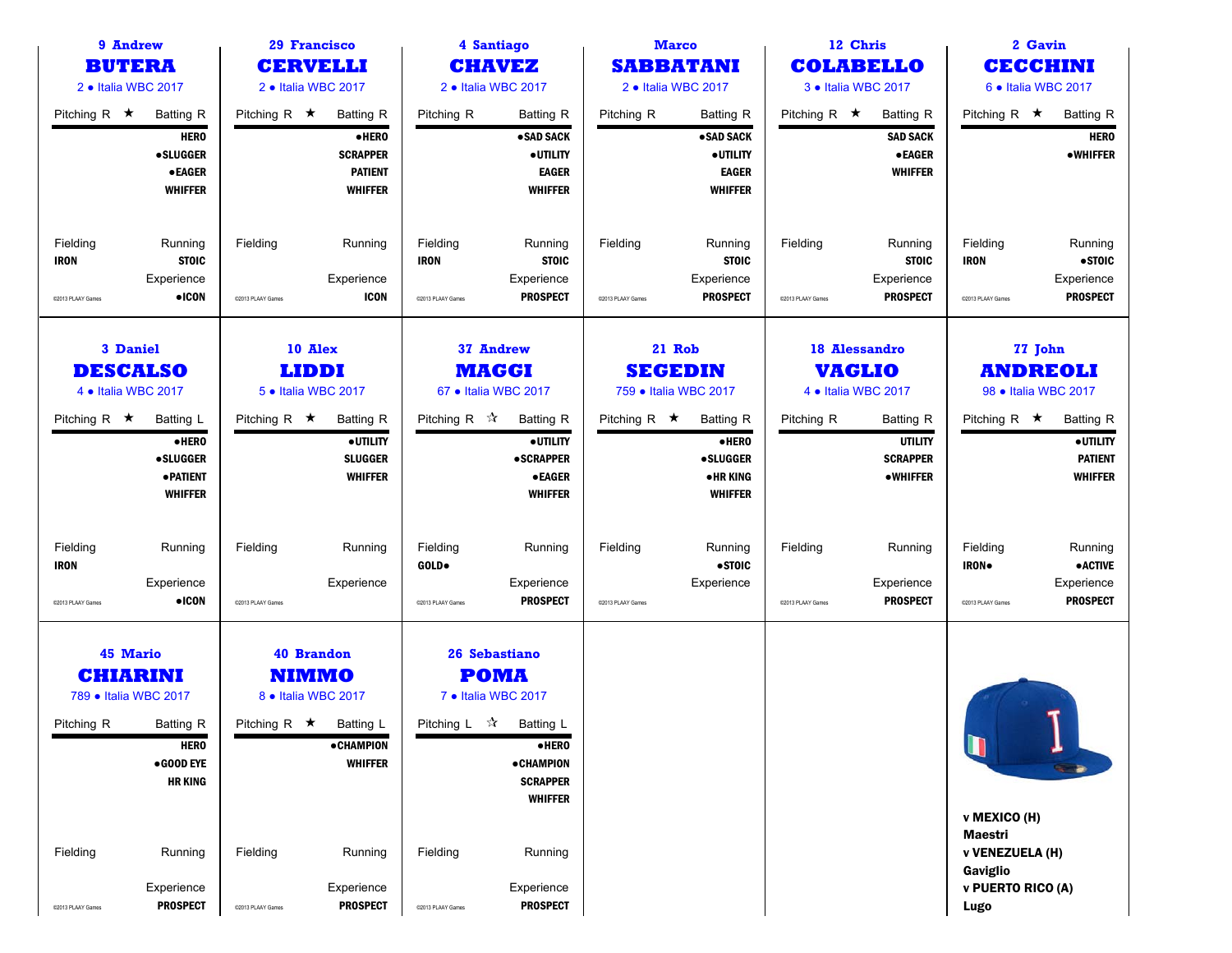| 57 Filippo<br><b>CREPALDI</b><br>RP · Italia WBC 2017                                                                         |                               | 35 Tiago<br><b>Da SILVA</b><br>CL . Italia WBC 2017 |                                                                        | 23 Frank<br><b>De JIULIO</b><br>RP · Italia WBC 2017<br>Pitching R $\star$ Batting R |                                                                                             |                                                                          | 25 Michael<br><b>DeMARK</b><br>CL • Italia WBC 2017                                      |                                                                          | 22 Nick<br><b>FANTI</b><br>SP · Italia WBC 2017                      |                                                                                              | 59 Frailyn<br><b>FLORIAN</b><br>RP · Italia WBC 2017                                |
|-------------------------------------------------------------------------------------------------------------------------------|-------------------------------|-----------------------------------------------------|------------------------------------------------------------------------|--------------------------------------------------------------------------------------|---------------------------------------------------------------------------------------------|--------------------------------------------------------------------------|------------------------------------------------------------------------------------------|--------------------------------------------------------------------------|----------------------------------------------------------------------|----------------------------------------------------------------------------------------------|-------------------------------------------------------------------------------------|
| Pitching R $\star$<br><b>STRUGGLER</b><br><b>CONTROL</b>                                                                      | <b>Batting R</b>              | <b>STAR</b><br><b>FLASH</b> .<br><b>DB CONTROL</b>  |                                                                        | Pitching R<br><b>FLASH</b> .                                                         | <b>Batting R</b>                                                                            | Pitching R $\star$<br><b>STAR</b><br><b>FLASH</b> .<br><b>DB CONTROL</b> | <b>Batting R</b>                                                                         | Pitching L $\vec{x}$<br>WORKMAN.<br><b>CONTROL</b>                       | Batting L                                                            | Pitching L $\star$<br><b>WORKMAN</b><br><b>STRUGGLER</b><br><b>CONTROL</b>                   | Batting L                                                                           |
| Fielding                                                                                                                      | Running                       | Fielding                                            | Running                                                                | Fielding                                                                             | Running                                                                                     | Fielding                                                                 | Running                                                                                  | Fielding                                                                 | Running                                                              | Fielding                                                                                     | Running                                                                             |
| @2013 PLAAY Games                                                                                                             | Experience<br><b>PROSPECT</b> | @2013 PLAAY Games                                   | Experience<br><b>PROSPECT</b>                                          | @2013 PLAAY Games                                                                    | Experience<br><b>PROSPECT</b>                                                               | @2013 PLAAY Games                                                        | Experience<br><b>PROSPECT</b>                                                            | @2013 PLAAY Games                                                        | Experience<br><b>PROSPECT</b>                                        | @2013 PLAAY Games                                                                            | Experience<br><b>PROSPECT</b>                                                       |
| 32 Samuel<br><b>GAVIGLIO</b><br>SP · Italia WBC 2017<br>Pitching R $\star$<br><b>WORKMAN</b><br><b>CONTROL</b>                | Batting R                     | Pitching $L \star$<br><b>STAR</b> .<br><b>FLASH</b> | <b>39 Thomas</b><br><b>LAYNE</b><br>RP · Italia WBC 2017<br>Batting L  | Pitching L ★ Batting L<br><b>STRUGGLER</b> .<br><b>CONTROL</b>                       | 47 Luis<br><b>LUGO</b><br>SP · Italia WBC 2017                                              | Pitching R $\star$<br><b>WORKMAN</b><br><b>STRUGGLER</b><br><b>WILD</b>  | 17 Alex<br><b>MAESTRI</b><br>SP · Italia WBC 2017<br>Batting R                           | Pitching R $\star$<br><b>WORKMAN</b><br><b>FLASH</b> .<br><b>CONTROL</b> | 30 A.J.<br><b>MORRIS</b><br>RP · Italia WBC 2017<br><b>Batting R</b> | <b>STRUGGLER</b><br><b>CONTROL</b>                                                           | 41 Trey<br><b>NIELSEN</b><br>SP · Italia WBC 2017<br>Pitching R $\vec{X}$ Batting R |
| Fielding                                                                                                                      | Running                       | Fielding                                            | Running                                                                | Fielding                                                                             | Running                                                                                     | Fielding                                                                 | Running                                                                                  | Fielding                                                                 | Running                                                              | Fielding                                                                                     | Running                                                                             |
| C2013 PLAAY Games                                                                                                             | Experience<br><b>PROSPECT</b> | @2013 PLAAY Games                                   | Experience                                                             | @2013 PLAAY Games                                                                    | Experience<br><b>PROSPECT</b>                                                               | @2013 PLAAY Games                                                        | Experience                                                                               | @2013 PLAAY Games                                                        | Experience<br><b>PROSPECT</b>                                        | @2013 PLAAY Games                                                                            | Experience<br><b>PROSPECT</b>                                                       |
| <b>38 Orlando</b><br><b>OBERTO</b><br>RP · Italia WBC 2017<br>Pitching R $\vec{x}$ Batting L<br><b>STAR</b><br><b>CONTROL</b> |                               | Pitching L<br><b>WORKMAN</b>                        | 54 Luca<br><b>PANERATI</b><br>SP · Italia WBC 2017<br><b>Batting L</b> |                                                                                      | 28 Jordan<br><b>ROMANO</b><br>SP · Italia WBC 2017<br>Pitching R $\sqrt{\lambda}$ Batting R | <b>WORKMAN</b><br><b>FLASH</b> .                                         | <b>20 Pat</b><br><b>VENDITTE</b><br>RP · Italia WBC 2017<br>Pitching L $\star$ Batting R |                                                                          |                                                                      | Nimmo $/ 8$<br>Andreoli / 9<br>Cervelli / 2<br>Segedin $/7$<br>Descalso / 4<br>Colabello / 3 |                                                                                     |
| Fielding                                                                                                                      | Running<br>Experience         | Fielding                                            | Running<br>Experience                                                  | Fielding                                                                             | Running<br>Experience                                                                       | Fielding                                                                 | Running<br>Experience                                                                    |                                                                          |                                                                      | Liddi $/5$<br>Butera / H<br>Cecchini $/6$                                                    |                                                                                     |
| @2013 PLAAY Games                                                                                                             | <b>PROSPECT</b>               | @2013 PLAAY Games                                   | <b>PROSPECT</b>                                                        | @2013 PLAAY Games                                                                    | <b>PROSPECT</b>                                                                             | @2013 PLAAY Games                                                        |                                                                                          |                                                                          |                                                                      |                                                                                              |                                                                                     |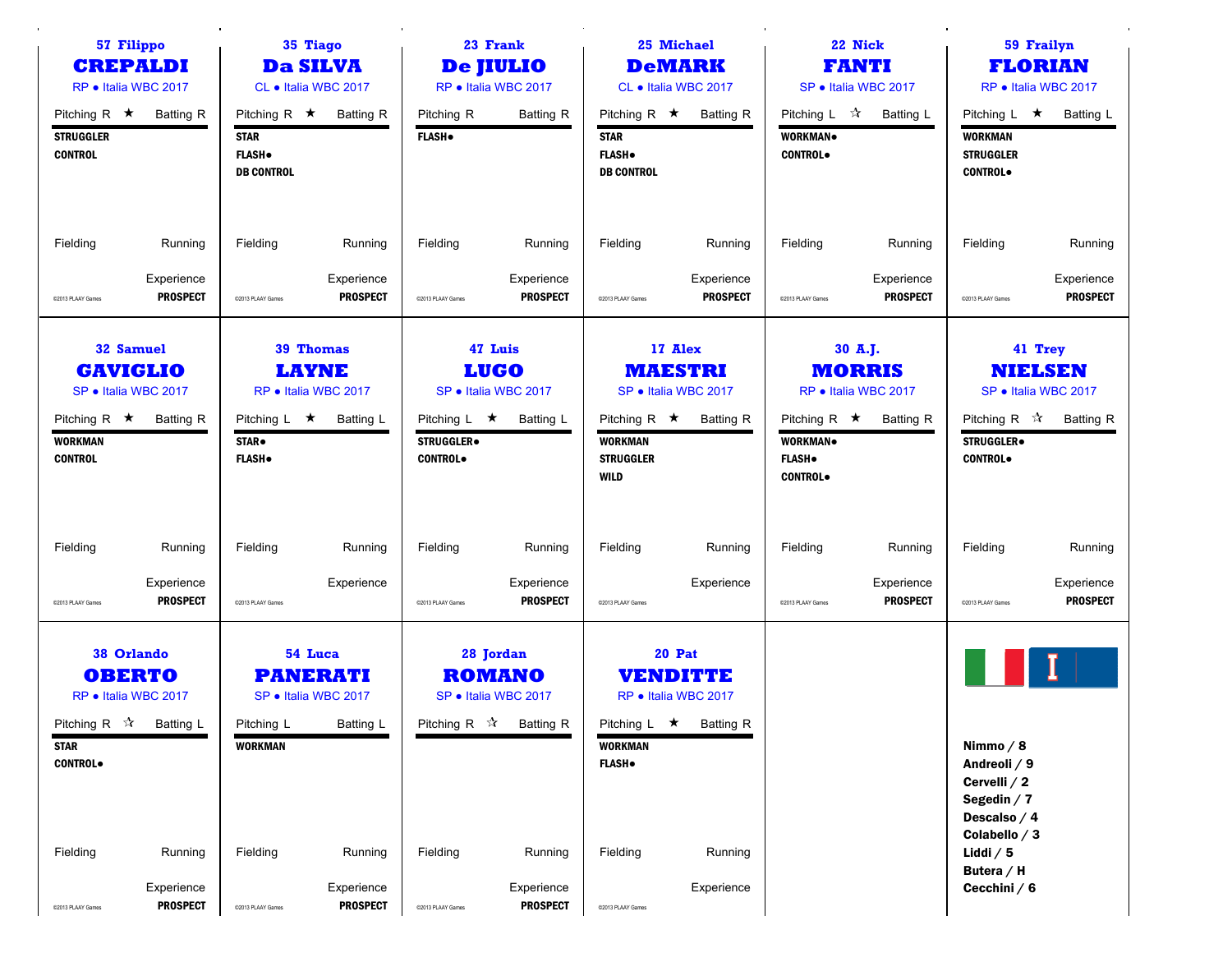| 22 Seiji<br><b>KOBAYASHI</b>                                                                                                 |                                                                                                                    |                                                                    | 27 Shota<br><b>OHNO</b>                                                                                                                             |                                                     | 9 Ginjiro<br><b>SUMITANI</b>                                                                                                                      |                                              | 4 Ryosuke<br><b>KIKUCHI</b>                                                                             |                                              | 3 Nobuhiro<br><b>MATSUDA</b>                                                                         |                                                                                                 | 13 Sho<br><b>NAKATA</b>                                                                                                 |
|------------------------------------------------------------------------------------------------------------------------------|--------------------------------------------------------------------------------------------------------------------|--------------------------------------------------------------------|-----------------------------------------------------------------------------------------------------------------------------------------------------|-----------------------------------------------------|---------------------------------------------------------------------------------------------------------------------------------------------------|----------------------------------------------|---------------------------------------------------------------------------------------------------------|----------------------------------------------|------------------------------------------------------------------------------------------------------|-------------------------------------------------------------------------------------------------|-------------------------------------------------------------------------------------------------------------------------|
| 2 . Japan WBC 2017                                                                                                           |                                                                                                                    |                                                                    | 2 . Japan WBC 2017                                                                                                                                  |                                                     | 2 . Japan WBC 2017                                                                                                                                |                                              | 4 . Japan WBC 2017                                                                                      |                                              | 5 • Japan WBC 2017                                                                                   |                                                                                                 | 3 . Japan WBC 2017                                                                                                      |
| Pitching R $\star$                                                                                                           | <b>Batting R</b><br>• SAD SACK<br><b>SCRAPPER</b><br><b>•EAGER</b><br><b>•WHIFFER</b>                              | Pitching R                                                         | <b>Batting R</b><br>Pitching R<br>· UTILITY<br><b>•SCRAPPER</b><br><b>•EAGER</b><br><b>•WHIFFER</b>                                                 |                                                     | <b>Batting R</b><br><b>UTILITY</b><br><b>SCRAPPER</b><br><b>EAGER</b><br><b>•WHIFFER</b>                                                          | Pitching R $\star$                           | Batting R<br><b>HERO</b><br><b>•SCRAPPER</b><br><b>•EAGER</b><br><b>•WHIFFER</b>                        | Pitching R $\star$                           | <b>Batting R</b><br><b>•HRKING</b><br><b>•EAGER</b><br><b>WHIFFER</b>                                | Pitching R $\star$                                                                              | <b>Batting R</b><br>· UTILITY<br><b>•EAGER</b><br><b>WHIFFER</b>                                                        |
| Fielding<br><b>GOLD</b><br>@2013 PLAAY Games                                                                                 | Running<br>•STOIC<br>Experience                                                                                    | Fielding<br>@2013 PLAAY Games                                      | Running<br>•STOIC<br>Experience                                                                                                                     | Fielding<br>C2013 PLAAY Games                       | Running<br><b>STOIC</b><br>Experience                                                                                                             | Fielding<br><b>GOLD</b><br>@2013 PLAAY Games | Running<br>Experience                                                                                   | Fielding<br><b>GOLD</b><br>@2013 PLAAY Games | Running<br>• STOIC<br>Experience<br>$\bullet$ ICON                                                   | Fielding<br>@2013 PLAAY Games                                                                   | Running<br>• STOIC<br>Experience                                                                                        |
| 6 Hayato<br><b>SAKAMOTO</b><br>6 . Japan WBC 2017<br>Pitching R $\star$                                                      | <b>Batting R</b><br><b>•CHAMPION</b><br>· PATIENT<br>•WHIFFER                                                      | Pitching R $\mathcal{R}$                                           | 2 Kosuke<br><b>TANAKA</b><br>5 · Japan WBC 2017<br>Batting L<br><b>•SCRAPPER</b><br><b>•WHIFFER</b>                                                 | Pitching R $\star$                                  | 23 Tetsuto<br><b>YAMADA</b><br>3 . Japan WBC 2017<br><b>Batting R</b><br><b>HERO</b><br><b>•SLUGGER</b><br>• HR KING<br><b>WHIFFER</b>            | Pitching R $\mathcal{R}$                     | 55 Shogo<br><b>AKIYAMA</b><br>8 . Japan WBC 2017<br>Batting L<br>·HERO<br><b>•SCRAPPER</b><br>• WHIFFER | Pitching R $\sqrt{\lambda}$                  | 8 Ryosuke<br><b>HIRATA</b><br>97 • Japan WBC 2017<br><b>Batting R</b><br>· PATIENT<br><b>WHIFFER</b> | Pitching R $\star$                                                                              | 51 Seiya<br><b>SUZUKI</b><br>98 • Japan WBC 2017<br><b>Batting R</b><br><b>•CHAMPION</b><br><b>•HRKING</b><br>• WHIFFER |
| Fielding<br><b>GOLD</b><br>@2013 PLAAY Games                                                                                 | Running<br>Experience<br><b>ICON</b>                                                                               | Fielding<br>@2013 PLAAY Games                                      | Running<br><b>•ACTIVE</b><br>Experience                                                                                                             | Fielding<br><b>IRON</b><br>@2013 PLAAY Games        | Running<br><b>•ACTIVE</b><br>Experience                                                                                                           | Fielding<br>@2013 PLAAY Games                | Running<br>Experience                                                                                   | Fielding<br><b>IRON</b><br>@2013 PLAAY Games | Running<br>•STOIC<br>Experience<br>$\bullet$ ICON                                                    | Fielding<br>@2013 PLAAY Games                                                                   | Running<br>Experience                                                                                                   |
| 25 Yoshitomo<br><b>TSUTSUGOH</b><br>7 • Japan WBC 2017<br>Pitching R $\star$<br>Fielding<br><b>GOLD</b><br>@2013 PLAAY Games | Batting L<br><b>HERO</b><br><b>•SLUGGER</b><br>•HR KING<br><b>WHIFFER</b><br>Running<br><b>STOIC</b><br>Experience | Pitching R $\star$<br>Fielding<br><b>IRON</b><br>@2013 PLAAY Games | 1 Seiichi<br><b>UCHIKAWA</b><br>3 • Japan WBC 2017<br>Batting R<br>$\bullet$ HERO<br><b>EAGER</b><br>Running<br>•STOIC<br>Experience<br><b>ICON</b> | Pitching R $\star$<br>Fielding<br>C2013 PLAAY Games | <b>7 Norichika</b><br><b>AOKI</b><br>897 • Japan WBC 2017<br>Batting L<br><b>HERO</b><br><b>•SCRAPPER</b><br>Running<br>Experience<br><b>ICON</b> |                                              |                                                                                                         |                                              |                                                                                                      | q<br>v CUBA (H)<br>Ishikawa<br>v AUSTRALIA (A)<br><b>Sugano</b><br>v CHINA (H)<br><b>Takeda</b> | ರ                                                                                                                       |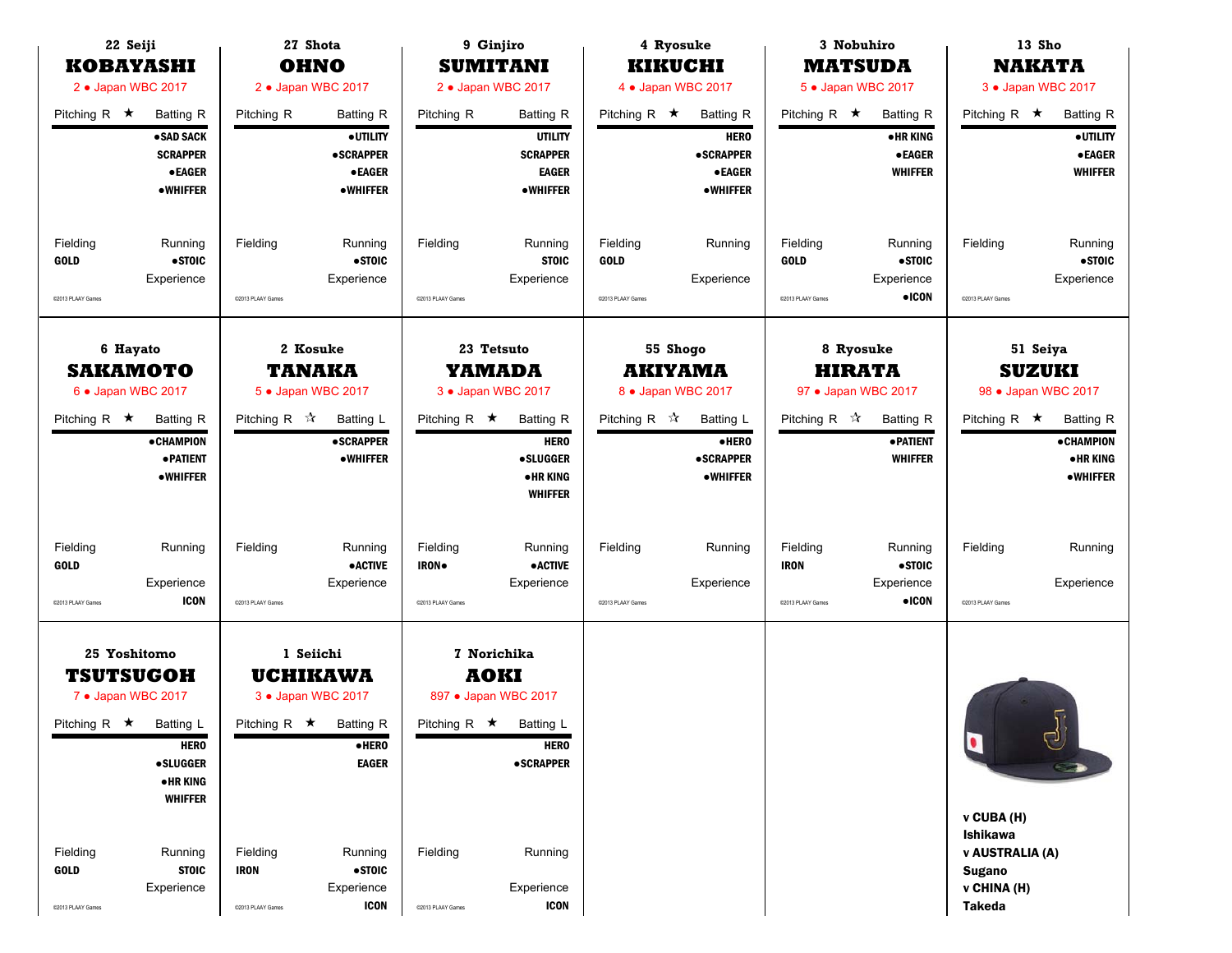|                                                                       | 12 Ryo<br>17 Shintaro<br><b>AKIYOSHI</b><br><b>FUJINAMI</b><br>CL • Japan WBC 2017<br>SP · Japan WBC 2017 |                                                               |                                                                         | 66 Yoshihisa<br><b>HIRANO</b><br>CL • Japan WBC 2017                     |                                                                    | 20 Ayumu<br><b>ISHIKAWA</b><br>SP · Japan WBC 2017                             |                                                                | 35 Kazuhisa<br><b>MAKITA</b><br>RP · Japan WBC 2017    |                                                                     | 19 Hirotoshi<br><b>MASUI</b><br>RP · Japan WBC 2017                                                |                                                                         |
|-----------------------------------------------------------------------|-----------------------------------------------------------------------------------------------------------|---------------------------------------------------------------|-------------------------------------------------------------------------|--------------------------------------------------------------------------|--------------------------------------------------------------------|--------------------------------------------------------------------------------|----------------------------------------------------------------|--------------------------------------------------------|---------------------------------------------------------------------|----------------------------------------------------------------------------------------------------|-------------------------------------------------------------------------|
| Pitching R $\star$<br><b>STAR</b><br><b>FLASH</b> .<br><b>CONTROL</b> | <b>Batting R</b>                                                                                          | Pitching R<br><b>STRUGGLER</b> <sup>®</sup><br><b>FLASH</b> . | <b>Batting R</b>                                                        | Pitching R $\star$<br>ACE.<br><b>FLASH</b> .<br><b>CONTROL</b>           | <b>Batting R</b>                                                   | Pitching R $\star$<br><b>STAR</b><br><b>DB CONTROL</b>                         | <b>Batting R</b>                                               | Pitching R $\star$<br>ACE<br><b>CONTROL</b>            | <b>Batting R</b>                                                    | Pitching R ☆<br>STAR.<br><b>FLASH</b> .<br><b>CONTROL</b> .                                        | <b>Batting R</b>                                                        |
| Fielding                                                              | Running                                                                                                   | Fielding                                                      | Running                                                                 | Fielding                                                                 | Running                                                            | Fielding                                                                       | Running                                                        | Fielding<br><b>IRON</b>                                | Running                                                             | Fielding                                                                                           | Running                                                                 |
| @2013 PLAAY Games                                                     | Experience                                                                                                | @2013 PLAAY Games                                             | Experience                                                              | @2013 PLAAY Games                                                        | Experience<br><b>ICON</b>                                          | @2013 PLAAY Games                                                              | Experience                                                     | @2013 PLAAY Games                                      | Experience<br>$\bullet$ ICON                                        | @2013 PLAAY Games                                                                                  | Experience<br>$\bullet$ ICON                                            |
| Pitching L ☆<br><b>FLASH</b> .                                        | 10 Yuki<br><b>MATSUI</b><br>CL • Japan WBC 2017<br><b>Batting L</b>                                       | Pitching L $\star$<br><b>STAR</b>                             | 15 Naoki<br><b>MIYANISHI</b><br>RP · Japan WBC 2017<br><b>Batting L</b> | Pitching R $\mathcal{R}$<br>WORKMAN.<br><b>FLASH</b> .<br><b>CONTROL</b> | 14 Takahiro<br><b>NORIMOTO</b><br>SP · Japan WBC 2017<br>Batting L | Pitching L $\mathcal{R}$<br><b>WORKMAN</b><br><b>FLASH</b><br><b>CONTROL</b> . | 34 Toshiya<br><b>OKADA</b><br>RP · Japan WBC 2017<br>Batting L | Pitching R $\star$<br><b>FLASH</b> .<br><b>CONTROL</b> | 41 Kodai<br><b>SENGA</b><br>SP · Japan WBC 2017<br><b>Batting L</b> | Pitching R $\star$<br><b>STAR</b><br><b>FLASH</b> .<br><b>DB CONTROL</b>                           | 11 Tomoyuki<br><b>SUGANO</b><br>SP · Japan WBC 2017<br><b>Batting R</b> |
| Fielding                                                              | Running                                                                                                   | Fielding                                                      | Running                                                                 | Fielding                                                                 | Running                                                            | Fielding                                                                       | Running                                                        | Fielding                                               | Running                                                             | Fielding                                                                                           | Running                                                                 |
| C2013 PLAAY Games                                                     | Experience                                                                                                | @2013 PLAAY Games                                             | Experience<br><b>ICON</b>                                               | @2013 PLAAY Games                                                        | Experience                                                         | @2013 PLAAY Games                                                              | Experience                                                     | @2013 PLAAY Games                                      | Experience                                                          | @2013 PLAAY Games                                                                                  | Experience                                                              |
| <b>WORKMAN</b><br><b>CONTROL</b><br>Fielding                          | 30 Shota<br><b>TAKEDA</b><br>SP · Japan WBC 2017<br>Pitching R $\star$ Batting R<br>Running               |                                                               |                                                                         |                                                                          |                                                                    |                                                                                |                                                                |                                                        |                                                                     | Yamada / H<br>Kikuchi / 4<br>Aoki / 8<br>Tsutsugoh / 7<br>Nakata / 3<br>Sakamoto / 6<br>Suzuki / 9 | ჟ                                                                       |
| C2013 PLAAY Games                                                     | Experience                                                                                                |                                                               |                                                                         |                                                                          |                                                                    |                                                                                |                                                                |                                                        |                                                                     | Matsuda $/5$<br>Kobayashi / 2                                                                      |                                                                         |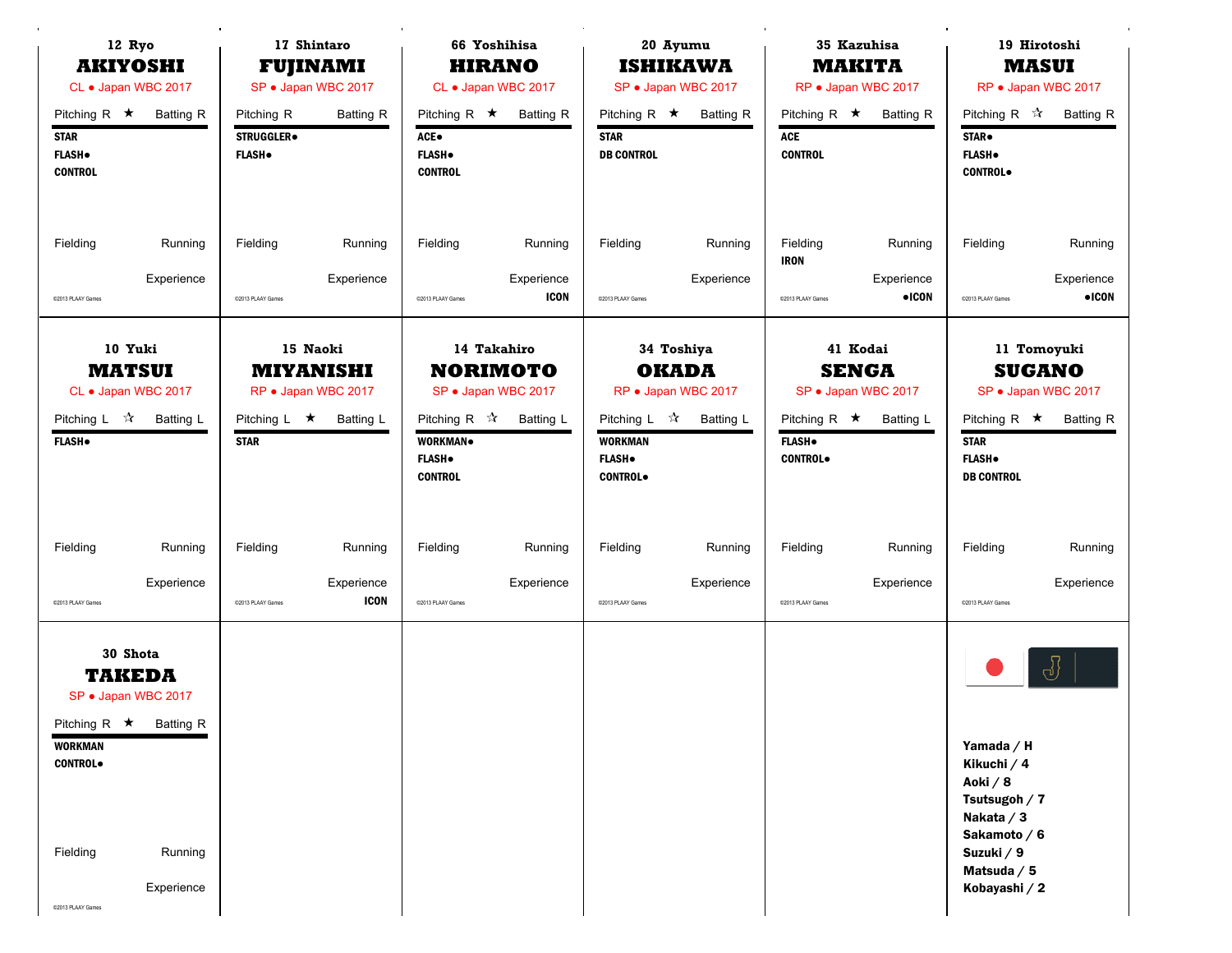| <b>42 Taegun</b><br>KIM<br>2 • Korea WBC 2017                                                                                                             | 25 Euiji<br><b>YANG</b><br>2 • Korea WBC 2017                                                                                                                                                              |                                                                                                                                                                                                                       | 7 Ha-seong<br>KIM<br>H • Korea WBC 2017                                                                                     | 3 Jaeho<br>KIM<br>6 • Korea WBC 2017                                                                                                 | <b>52 Taekyun</b><br>KIM<br>6 • Korea WBC 2017                                                                                          |
|-----------------------------------------------------------------------------------------------------------------------------------------------------------|------------------------------------------------------------------------------------------------------------------------------------------------------------------------------------------------------------|-----------------------------------------------------------------------------------------------------------------------------------------------------------------------------------------------------------------------|-----------------------------------------------------------------------------------------------------------------------------|--------------------------------------------------------------------------------------------------------------------------------------|-----------------------------------------------------------------------------------------------------------------------------------------|
| Pitching R $\sqrt{\lambda}$<br><b>Batting R</b><br>• SAD SACK<br>· UTILITY<br><b>SCRAPPER</b><br>$\bullet$ EAGER<br><b>•WHIFFER</b>                       | Pitching R $\star$<br><b>Batting R</b><br>· UTILITY<br><b>•HRKING</b>                                                                                                                                      | Pitching R ☆<br><b>Batting R</b><br><b>UTILITY</b><br><b>•SCRAPPER</b><br><b>•EAGER</b>                                                                                                                               | Pitching R $\mathbb{\hat{X}}$<br>Batting R<br><b>UTILITY</b><br><b>•WHIFFER</b>                                             | Pitching R $\star$<br>Batting R<br>· UTILITY<br><b>•SCRAPPER</b><br><b>• PATIENT</b><br>•WHIFFER                                     | Pitching R $\star$<br><b>Batting R</b><br><b>HERO</b><br><b>•SLUGGER</b><br><b>PATIENT</b><br><b>WHIFFER</b>                            |
| Fielding<br>Running<br><b>STOIC</b><br>Experience<br>C2013 PLAAY Games                                                                                    | Fielding<br>Running<br>•STOIC<br>Experience<br>@2013 PLAAY Games                                                                                                                                           | Fielding<br>Running<br>• STOIC<br>Experience<br>C2013 PLAAY Games                                                                                                                                                     | Fielding<br>Running<br><b>IRON</b><br>Experience<br>• PROSPECT<br>@2013 PLAAY Games                                         | Fielding<br>Running<br><b>GOLD</b><br>Experience<br>$\bullet$ ICON<br>C2013 PLAAY Games                                              | Fielding<br>Running<br><b>STOIC</b><br>Experience<br>$\bullet$ ICON<br>©2013 PLAAY Games                                                |
| 10 Dae Ho<br>LEE<br>3 • Korea WBC 2017<br>Pitching R $\star$<br><b>Batting R</b><br><b>•SLUGGER</b><br><b>•HRKING</b><br>● EAGER<br><b>WHIFFER</b>        | 24 Jaewon<br>OH<br>34 • Korea WBC 2017<br>Pitching R $\sqrt{x}$<br><b>Batting L</b><br>• SAD SACK<br><b>•SCRAPPER</b><br><b>• PATIENT</b><br><b>WHIFFER</b>                                                | 18 Suk-min<br><b>PARK</b><br>5 • Korea WBC 2017<br>Pitching R $\star$<br><b>Batting R</b><br><b>•SLUGGER</b><br><b>•HRKING</b><br><b>WHIFFER</b>                                                                      | 14 Geonchang<br><b>SEO</b><br>4 • Korea WBC 2017<br>Pitching R $\star$<br><b>Batting R</b><br>· UTILITY<br><b>•SCRAPPER</b> | 34 Hyoung-woo<br>CHOI<br>OF • Korea WBC 2017<br>Pitching R $\star$<br>Batting L<br><b>HERO</b><br><b>•SLUGGER</b><br><b>•WHIFFER</b> | 15 Yongkyu<br>LEE<br>8 • Korea WBC 2017<br>Batting L<br>Pitching L $\star$<br>·HERO<br><b>SCRAPPER</b><br><b>• PATIENT</b><br>•GOOD EYE |
| Fielding<br>Running<br><b>STOIC</b><br>Experience<br><b>ICON</b><br>@2013 PLAAY Games                                                                     | Fielding<br>Running<br>Experience<br>$\bullet$ ICON<br>@2013 PLAAY Games                                                                                                                                   | Fielding<br>Running<br>• STOIC<br><b>GOLD</b><br>Experience<br>$\bullet$ ICON<br>@2013 PLAAY Games                                                                                                                    | Fielding<br>Running<br><b>GOLD</b><br>Experience<br>@2013 PLAAY Games                                                       | Fielding<br>Running<br>• STOIC<br><b>IRON</b><br>Experience<br>C2013 PLAAY Games                                                     | Fielding<br>Running<br><b>GOLD</b><br>Experience<br>$\bullet$ ICON<br>@2013 PLAAY Games                                                 |
| 49 Byung-hun<br>MIN<br>7 • Korea WBC 2017<br>Pitching R $\star$<br>Batting R<br><b>•WHIFFER</b><br>Fielding<br>Running<br>Experience<br>@2013 PLAAY Games | 37 Kunwoo<br><b>PARK</b><br>OF • Korea WBC 2017<br>Pitching R<br>Batting R<br><b>•EAGER</b><br><b>•WHIFFER</b><br>Fielding<br>Running<br><b>IRON</b><br>Experience<br><b>PROSPECT</b><br>@2013 PLAAY Games | 31 Ah-seop<br><b>SON</b><br>9 • Korea WBC 2017<br>Pitching R $\star$<br>Batting L<br><b>• PATIENT</b><br><b>•WHIFFER</b><br>Fielding<br>Running<br>$\bullet$ ACTIVE<br><b>GOLD</b><br>Experience<br>C2013 PLAAY Games |                                                                                                                             |                                                                                                                                      | $\bullet$<br>v ISRAEL (H)<br><b>W</b> Chang<br><b>v NETHERLANDS (A)</b><br><b>Woo</b><br><b>v CHINESE TAIPEI (A)</b><br>H Yang          |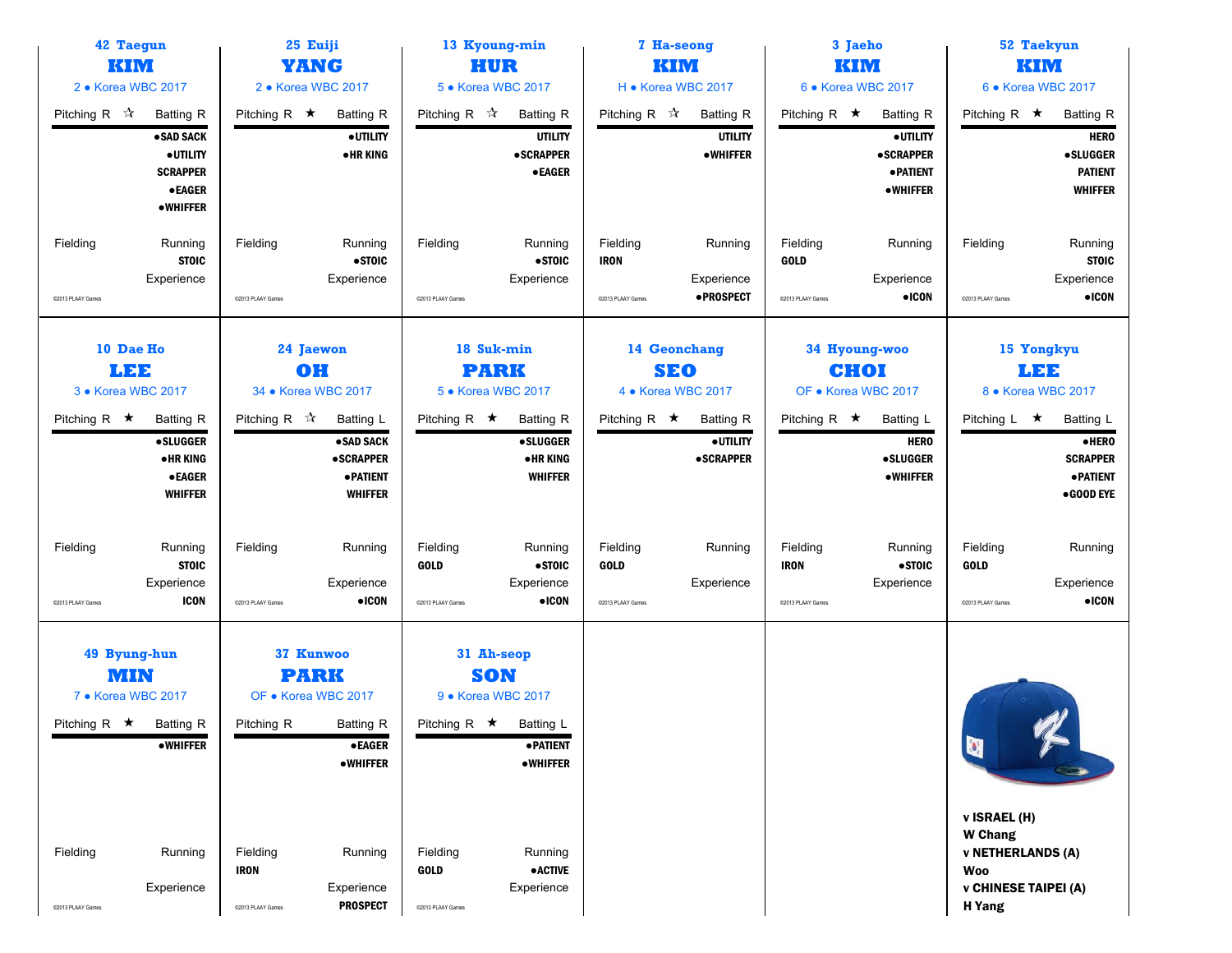|                                                                                                | 23 Woo-chan<br>28 Won-jun<br>CHA<br><b>CHANG</b><br>SP · Korea WBC 2017<br>SP · Korea WBC 2017 |                               |                                                               | 29 See-hwan<br><b>CHANG</b><br>RP · Korea WBC 2017                          |                       | <b>48 Hyun-seung</b><br>LEE<br>CL • Korea WBC 2017                    |                                                                      | 12 Chang-yong<br>LIM<br>CL • Korea WBC 2017 |                                                                               | 45 Jungwoo<br><b>LIM</b><br>CL • Korea WBC 2017                                                          |                                                                   |
|------------------------------------------------------------------------------------------------|------------------------------------------------------------------------------------------------|-------------------------------|---------------------------------------------------------------|-----------------------------------------------------------------------------|-----------------------|-----------------------------------------------------------------------|----------------------------------------------------------------------|---------------------------------------------|-------------------------------------------------------------------------------|----------------------------------------------------------------------------------------------------------|-------------------------------------------------------------------|
| Pitching $L \neq$<br>WORKMAN.<br><b>CONTROL</b>                                                | Batting L                                                                                      | STAR.                         | Pitching L $\star$ Batting L                                  | Pitching R $\mathbb{\hat{A}}$<br>STRUGGLER.                                 | Batting R             | Pitching $L \star$<br><b>STRUGGLER</b> <sup>®</sup><br><b>CONTROL</b> | Batting L                                                            | <b>FLASH</b> .<br><b>CONTROL</b>            | Pitching R $\vec{x}$ Batting R                                                | Pitching R ☆<br><b>STAR</b> .<br><b>FLASH</b> .                                                          | <b>Batting R</b>                                                  |
| Fielding<br>@2013 PLAAY Games                                                                  | Running<br>Experience<br>$\bullet$ ICON                                                        | Fielding<br>@2013 PLAAY Games | Running<br>Experience                                         | Fielding<br>@2013 PLAAY Games                                               | Running<br>Experience | Fielding<br>@2013 PLAAY Games                                         | Running<br>Experience<br>· PROSPECT                                  | Fielding<br>C2013 PLAAY Games               | Running<br>Experience<br><b>ICON</b>                                          | Fielding<br>@2013 PLAAY Games                                                                            | Running<br>Experience<br><b>•PROSPECT</b>                         |
| 26 Seunghwan<br>OH<br>CL • Korea WBC 2017<br>Pitching R $\star$<br>ACE●                        | Batting R                                                                                      | Pitching L<br><b>WORKMAN</b>  | 21 Hee-soo<br><b>PARK</b><br>CL • Korea WBC 2017<br>Batting L | 11 Dae-eun<br>RHEE<br>RP · Korea WBC 2017<br>Pitching R<br><b>STRUGGLER</b> | Batting R             | Pitching R $\star$<br><b>FLASH</b> .                                  | 19 Changmin<br><b>SIM</b><br>CL • Korea WBC 2017<br><b>Batting R</b> | Pitching R $\star$<br><b>FLASH</b> .        | <b>46 Jong-hyeon</b><br><b>WON</b><br>RP · Korea WBC 2017<br><b>Batting R</b> | Pitching R $\star$<br><b>STRUGGLER</b>                                                                   | 1 Kyumin<br><b>WOO</b><br>SP · Korea WBC 2017<br><b>Batting R</b> |
| <b>FLASH</b><br><b>CONTROL</b>                                                                 |                                                                                                |                               |                                                               |                                                                             |                       | <b>CONTROL</b>                                                        |                                                                      | <b>CONTROL</b>                              |                                                                               | <b>CONTROL</b>                                                                                           |                                                                   |
| Fielding<br>@2013 PLAAY Games                                                                  | Running<br>Experience<br>$\bullet$ ICON                                                        | Fielding<br>@2013 PLAAY Games | Running<br>Experience                                         | Fielding<br>@2013 PLAAY Games                                               | Running<br>Experience | Fielding<br>@2013 PLAAY Games                                         | Running<br>Experience<br><b>PROSPECT</b>                             | Fielding<br>@2013 PLAAY Games               | Running<br>Experience                                                         | Fielding<br>@2013 PLAAY Games                                                                            | Running<br>Experience<br>$\bullet$ ICON                           |
| 54 Hyun-jong<br><b>YANG</b><br>SP · Korea WBC 2017<br>Pitching L ★ Batting L<br><b>WORKMAN</b> |                                                                                                |                               |                                                               |                                                                             |                       |                                                                       |                                                                      |                                             |                                                                               | Y Lee $/ 8$                                                                                              |                                                                   |
| <b>CONTROL</b><br>Fielding<br>@2013 PLAAY Games                                                | Running<br>Experience<br>$\bullet$ ICON                                                        |                               |                                                               |                                                                             |                       |                                                                       |                                                                      |                                             |                                                                               | Seo $/4$<br>T K Kim / H (6)<br>DH Lee $/3$<br>Son $/9$<br>Min $/7$<br>E Yang (T G Kim) $/2$<br>Park $/5$ | JHKim / 6 (TKKyun / H)                                            |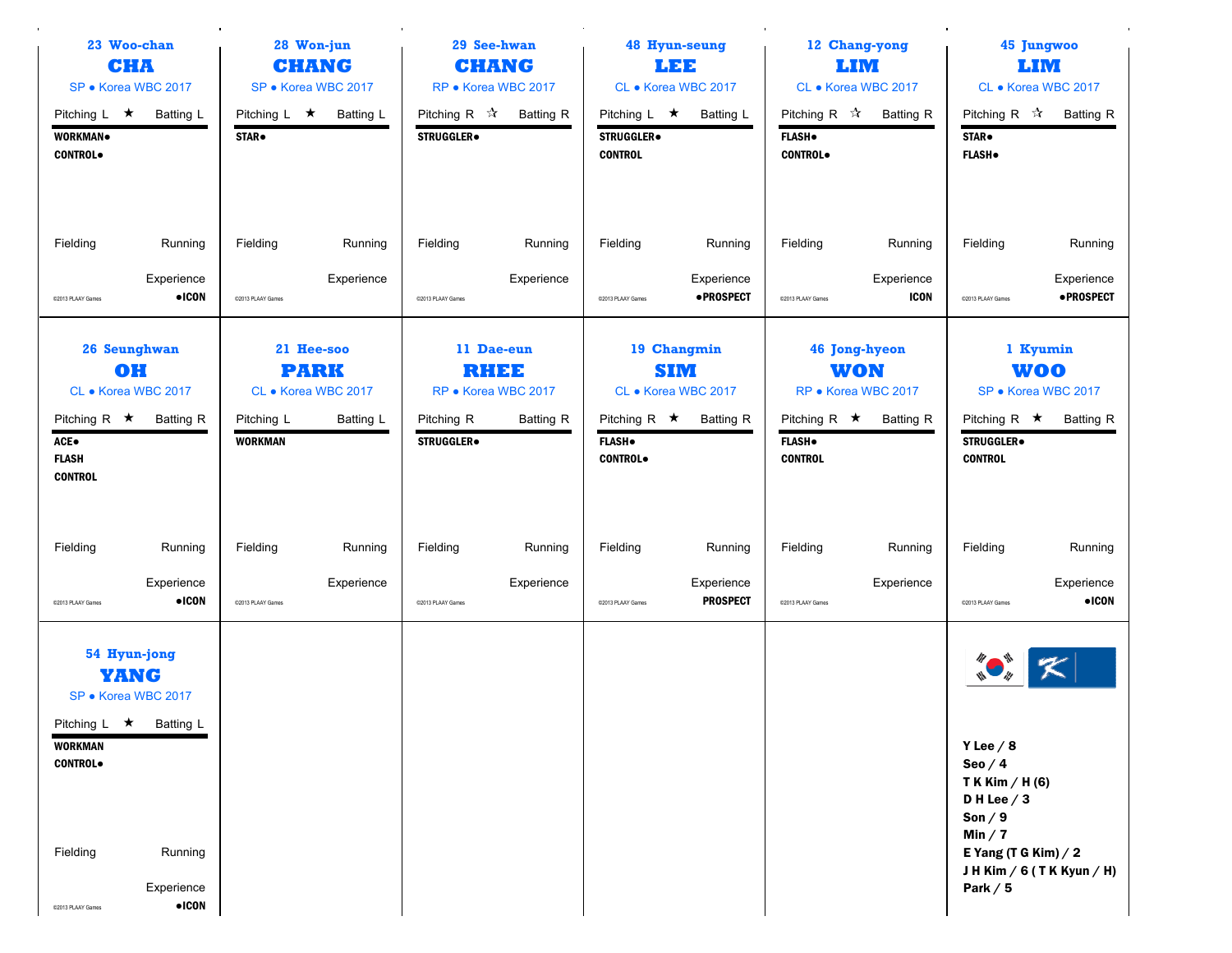| 14 Xorge<br><b>CASTILLO</b><br>2 • Mexico WBC 2017                          |                                                          | <b>52 Sebastian</b><br><b>VALLE</b><br>2 · Mexico WBC 2017<br>Pitching R $\mathcal{R}$<br><b>Batting R</b> |                                                                                                                                      | <b>AMADOR</b>                          | 42 Japhet<br>3 • Mexico WBC 2017                                            |                               | 47 Luis<br><b>CRUZ</b><br>6 • Mexico WBC 2017                                     |                                              | 23 Adrian<br><b>GONZALEZ</b><br>3 • Mexico WBC 2017                       |                                                                                                 | 5 Brandon<br><b>LAIRD</b><br>5 • Mexico WBC 2017                                         |
|-----------------------------------------------------------------------------|----------------------------------------------------------|------------------------------------------------------------------------------------------------------------|--------------------------------------------------------------------------------------------------------------------------------------|----------------------------------------|-----------------------------------------------------------------------------|-------------------------------|-----------------------------------------------------------------------------------|----------------------------------------------|---------------------------------------------------------------------------|-------------------------------------------------------------------------------------------------|------------------------------------------------------------------------------------------|
| Pitching R $\star$                                                          | <b>Batting R</b><br><b>UTILITY</b><br><b>•WHIFFER</b>    |                                                                                                            | ·SAD SACK<br>· UTILITY<br><b>EAGER</b><br><b>WHIFFER</b>                                                                             | Pitching R $\star$                     | <b>Batting R</b><br><b>•HRKING</b><br><b>EAGER</b><br><b>WHIFFER</b>        | Pitching R $\star$            | <b>Batting R</b><br>· UTILITY<br><b>EAGER</b><br><b>•WHIFFER</b>                  | Pitching $L \star$                           | Batting L<br><b>HERO</b><br><b>•HRKING</b><br><b>WHIFFER</b>              | Pitching R $\star$                                                                              | <b>Batting R</b><br><b>•SLUGGER</b><br><b>•HRKING</b><br><b>•EAGER</b><br><b>WHIFFER</b> |
| Fielding<br><b>IRON</b><br>@2013 PLAAY Games                                | Running<br><b>STOIC</b><br>Experience<br><b>PROSPECT</b> | Fielding<br>@2013 PLAAY Games                                                                              | Running<br><b>STOIC</b><br>Experience<br><b>PROSPECT</b>                                                                             | Fielding<br>IRON.<br>C2013 PLAAY Games | Running<br><b>STOIC</b><br>Experience<br><b>PROSPECT</b>                    | Fielding<br>@2013 PLAAY Games | Running<br><b>STOIC</b><br>Experience                                             | Fielding<br><b>GOLD</b><br>@2013 PLAAY Games | Running<br><b>STOIC</b><br>Experience<br><b>ICON</b>                      | Fielding<br><b>GOLD</b><br>@2013 PLAAY Games                                                    | Running<br><b>STOIC</b><br>Experience                                                    |
| 24 Efren<br><b>NAVARRO</b><br>7 • Mexico WBC 2017                           |                                                          | 4 • Mexico WBC 2017                                                                                        | 17 Esteban<br><b>QUIROZ</b>                                                                                                          | 4 • Mexico WBC 2017                    | 13 Manny<br><b>RODRIGUEZ</b>                                                |                               | 3 Luis<br><b>URIAS</b><br>4 • Mexico WBC 2017                                     |                                              | 20 Sebastian<br><b>ELIZALDE</b><br>97 · Mexico WBC 2017                   |                                                                                                 | 15 Chris<br><b>ROBERSON</b><br>8 • Mexico WBC 2017                                       |
| Pitching $L \star$                                                          | <b>Batting L</b><br><b>•SCRAPPER</b><br><b>•WHIFFER</b>  | Pitching R $\vec{x}$                                                                                       | Batting L<br>$\bullet$ HERO<br><b>•SLUGGER</b><br>• HR KING<br><b>• PATIENT</b><br>•WHIFFER                                          | Pitching R $\sqrt{\lambda}$            | <b>Batting R</b><br>· UTILITY<br><b>•HRKING</b><br><b>EAGER</b><br>•WHIFFER | Pitching R $\sqrt[4]{x}$      | <b>Batting R</b><br><b>HERO</b><br><b>•SCRAPPER</b><br><b>•EAGER</b><br>•GOOD EYE | Pitching R $\mathbb{\hat{X}}$                | Batting L<br>·HERO<br><b>•SCRAPPER</b><br><b>EAGER</b><br><b>•WHIFFER</b> | Pitching R $\sqrt{\lambda}$                                                                     | <b>Batting B</b><br>·HERO<br><b>•SCRAPPER</b><br>$\bullet$ EAGER<br><b>WHIFFER</b>       |
| Fielding<br>@2013 PLAAY Games                                               | Running<br><b>STOIC</b><br>Experience<br>• PROSPECT      | Fielding<br>GOLD.<br>@2013 PLAAY Games                                                                     | Running<br>Experience<br><b>PROSPECT</b>                                                                                             | Fielding<br>@2013 PLAAY Games          | Running<br>Experience<br><b>PROSPECT</b>                                    | Fielding<br>@2013 PLAAY Games | Running<br>Experience<br><b>PROSPECT</b>                                          | Fielding<br><b>IRON</b><br>@2013 PLAAY Games | Running<br>$\bullet$ STOIC<br>Experience<br><b>PROSPECT</b>               | Fielding<br>@2013 PLAAY Games                                                                   | Running<br><b>• ACTIVE</b><br>Experience<br><b>PROSPECT</b>                              |
| 27 Alex<br><b>VERDUGO</b><br>89 • Mexico WBC 2017<br>Pitching L ★ Batting L | <b>•EAGER</b><br><b>•WHIFFER</b>                         |                                                                                                            | 8 Luis<br><b>JUAREZ</b><br>87 • Mexico WBC 2017<br>Pitching R $\sqrt{\lambda}$ Batting R<br>·HERO<br><b>EAGER</b><br><b>GOOD EYE</b> |                                        |                                                                             |                               |                                                                                   |                                              |                                                                           | N                                                                                               | m                                                                                        |
| Fielding<br>C2013 PLAAY Games                                               | Running<br>• STOIC<br>Experience<br><b>PROSPECT</b>      | Fielding<br>IRON.<br>@2013 PLAAY Games                                                                     | Running<br>• STOIC<br>Experience<br><b>PROSPECT</b>                                                                                  |                                        |                                                                             |                               |                                                                                   |                                              |                                                                           | v ITALY (A)<br>Gallardo<br>v PUERTO RICO (H)<br><b>M</b> Gonzalez<br>v VENEZUELA (A)<br>Mendoza |                                                                                          |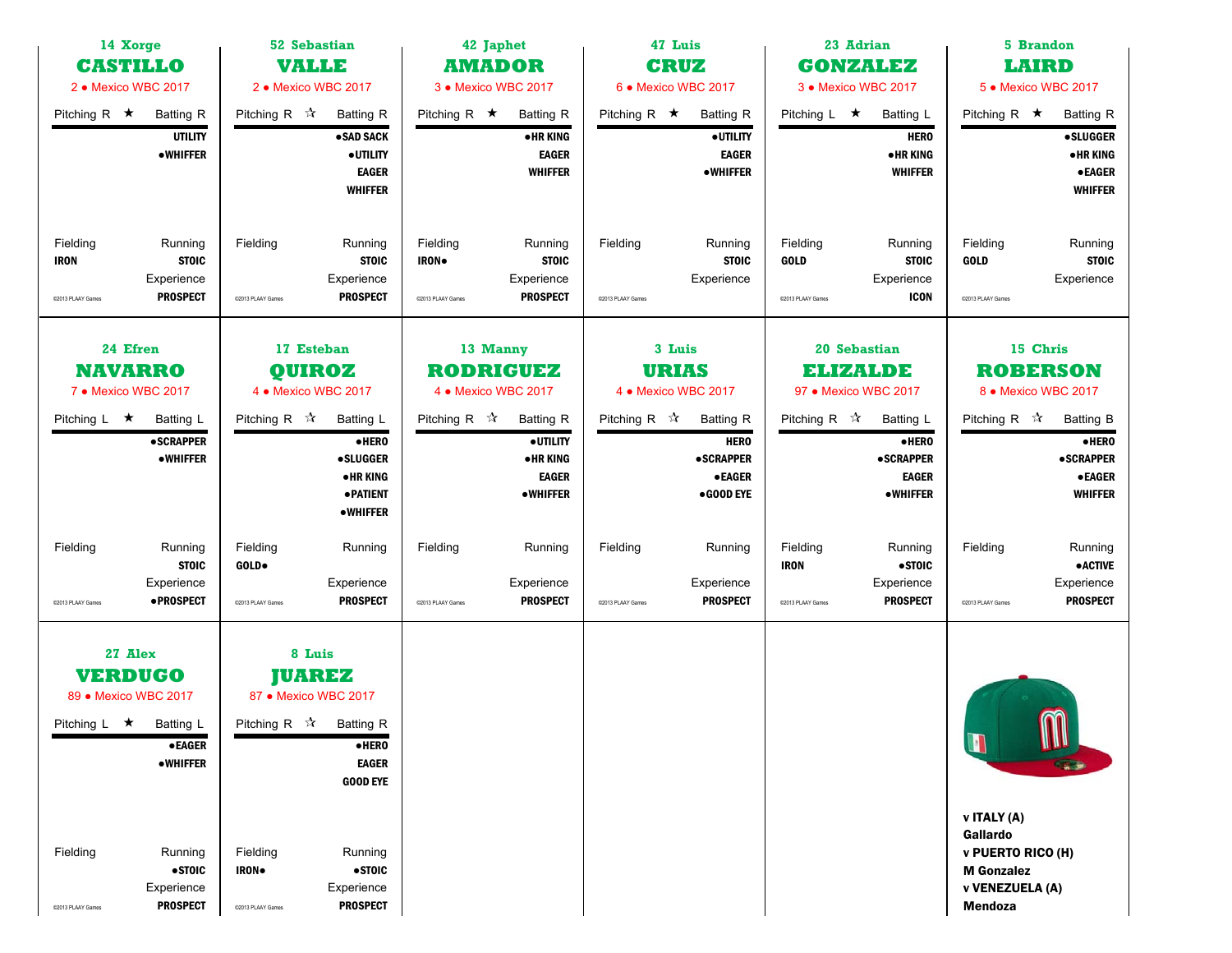|                                                        | 31 Miguel<br>49 Yovani<br><b>AGUILAR</b><br><b>GALLARDO</b><br>RP · Mexico WBC 2017<br>SP · Mexico WBC 2017 |                                                    | 28 Giovanny<br><b>GALLEGOS</b><br>RP · Mexico WBC 2017                |                                                                            | 58 Miguel<br><b>GONZALEZ</b><br>SP · Mexico WBC 2017 |                                                        | 39 Luis<br><b>MENDOZA</b><br>SP · Mexico WBC 2017                              |                                                        | 38 Vidal<br><b>NUNO</b><br>RP · Mexico WBC 2017                        |                                                                                                                           |                                                                       |
|--------------------------------------------------------|-------------------------------------------------------------------------------------------------------------|----------------------------------------------------|-----------------------------------------------------------------------|----------------------------------------------------------------------------|------------------------------------------------------|--------------------------------------------------------|--------------------------------------------------------------------------------|--------------------------------------------------------|------------------------------------------------------------------------|---------------------------------------------------------------------------------------------------------------------------|-----------------------------------------------------------------------|
| Pitching L $\sqrt{2}$<br><b>STAR</b><br><b>FLASH</b> . | Batting L                                                                                                   | Pitching R $\star$<br>STRUGGLER.<br><b>FLASH</b> . | <b>Batting R</b>                                                      | Pitching R $\vec{x}$ Batting R<br>ACE●<br><b>FLASH</b> .<br><b>CONTROL</b> |                                                      | Pitching R $\star$<br><b>FLASH</b> .<br><b>CONTROL</b> | <b>Batting R</b>                                                               | Pitching R $\star$<br>STRUGGLER.<br><b>CONTROL</b>     | <b>Batting R</b>                                                       | Pitching L $\star$<br>STAR.<br><b>FLASH</b> .<br><b>DB CONTROL</b>                                                        | Batting L                                                             |
| Fielding                                               | Running                                                                                                     | Fielding                                           | Running                                                               | Fielding                                                                   | Running                                              | Fielding                                               | Running                                                                        | Fielding                                               | Running                                                                | Fielding                                                                                                                  | Running                                                               |
| @2013 PLAAY Games                                      | Experience<br><b>PROSPECT</b>                                                                               | @2013 PLAAY Games                                  | Experience<br>$\bullet$ ICON                                          | C2013 PLAAY Games                                                          | Experience<br><b>PROSPECT</b>                        | @2013 PLAAY Games                                      | Experience                                                                     | @2013 PLAAY Games                                      | Experience                                                             | @2013 PLAAY Games                                                                                                         | Experience                                                            |
| Pitching R $\star$                                     | 18 Roberto<br><b>OSUNA</b><br>CL • Mexico WBC 2017<br>Batting R                                             | Pitching L $\star$                                 | <b>46 Oliver</b><br><b>PEREZ</b><br>RP · Mexico WBC 2017<br>Batting L | 54 Sergio<br><b>ROMO</b><br>RP · Mexico WBC 2017<br>Pitching R $\star$     | <b>Batting R</b>                                     | Pitching R $\star$                                     | <b>59 Fernando</b><br><b>SALAS</b><br>RP · Mexico WBC 2017<br><b>Batting R</b> | Pitching R $\star$                                     | 55 Jacob<br><b>SANCHEZ</b><br>RP · Mexico WBC 2017<br><b>Batting R</b> | Pitching R $\star$                                                                                                        | 48 Joakim<br><b>SORIA</b><br>RP · Mexico WBC 2017<br><b>Batting R</b> |
| <b>STAR</b><br><b>FLASH</b><br><b>DB CONTROL</b>       |                                                                                                             | <b>WORKMAN</b><br><b>FLASH</b>                     |                                                                       | ACE.<br><b>FLASH</b><br><b>CONTROL</b>                                     |                                                      | <b>WORKMAN</b><br><b>FLASH</b> .<br><b>CONTROL</b>     |                                                                                | <b>STRUGGLER</b> .<br><b>FLASH</b><br><b>CONTROL</b> . |                                                                        | <b>FLASH</b>                                                                                                              |                                                                       |
| Fielding                                               | Running                                                                                                     | Fielding                                           | Running                                                               | Fielding                                                                   | Running                                              | Fielding                                               | Running                                                                        | Fielding                                               | Running                                                                | Fielding                                                                                                                  | Running                                                               |
| @2013 PLAAY Games                                      | Experience<br><b>•PROSPECT</b>                                                                              | @2013 PLAAY Games                                  | Experience<br><b>ICON</b>                                             | @2013 PLAAY Games                                                          | Experience<br>$\bullet$ ICON                         | @2013 PLAAY Games                                      | Experience                                                                     | @2013 PLAAY Games                                      | Experience<br><b>PROSPECT</b>                                          | @2013 PLAAY Games                                                                                                         | Experience<br>$\bullet$ ICON                                          |
| <b>STAR</b><br><b>FLASH</b> .<br><b>CONTROL</b>        | <b>72 Carlos</b><br><b>TORRES</b><br>RP · Mexico WBC 2017<br>Pitching R $\star$ Batting R                   |                                                    |                                                                       |                                                                            |                                                      |                                                        |                                                                                |                                                        |                                                                        | Quiroz $/4(9)$<br>Verdugo / 8<br>Laird $/5$                                                                               | M                                                                     |
| Fielding                                               | Running<br>Experience                                                                                       |                                                    |                                                                       |                                                                            |                                                      |                                                        |                                                                                |                                                        |                                                                        | A Gonzalez / 3<br>Amador / H (Juarez)<br>Navarro / 7<br>Cruz / $6(4)$<br>Elizalde / 9 (Urias / 6)<br>Carrillo / 2 (Valle) |                                                                       |
| @2013 PLAAY Games                                      |                                                                                                             |                                                    |                                                                       |                                                                            |                                                      |                                                        |                                                                                |                                                        |                                                                        |                                                                                                                           |                                                                       |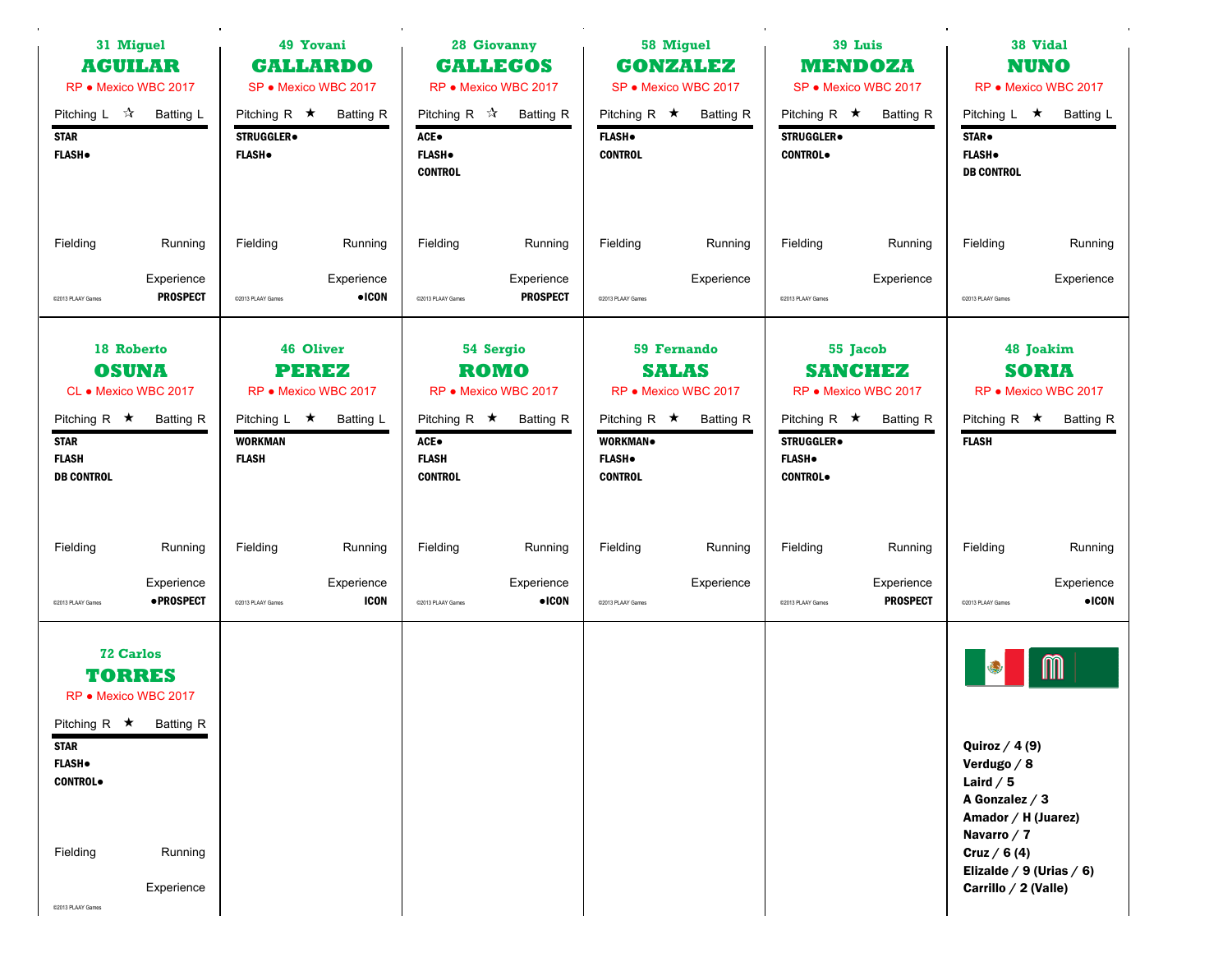| 21 Dashenko<br><b>RICARDO</b><br>2 • Nederland WBC 2017                                                                           | 37 Shawn<br>ZARRAGA<br>2 • Nederland WBC 2017                                                                                                                             | 1 Xander<br><b>BOGAERTS</b><br>56 · Nederland WBC 2017                                                                                                       |                                                                                            | 18 Didi<br><b>GREGORIUS</b><br>6 . Nederland WBC 2017                                                                    | 12 Dwayne<br><b>KEMP</b><br>5 . Nederland WBC 2017                                                                           |  |
|-----------------------------------------------------------------------------------------------------------------------------------|---------------------------------------------------------------------------------------------------------------------------------------------------------------------------|--------------------------------------------------------------------------------------------------------------------------------------------------------------|--------------------------------------------------------------------------------------------|--------------------------------------------------------------------------------------------------------------------------|------------------------------------------------------------------------------------------------------------------------------|--|
| Pitching R $\star$<br><b>Batting R</b><br><b>UTILITY</b><br><b>•SCRAPPER</b><br><b>EAGER</b><br><b>WHIFFER</b>                    | Pitching R $\mathcal{R}$<br><b>Batting B</b><br><b>UTILITY</b><br><b>SCRAPPER</b><br><b>•WHIFFER</b>                                                                      | Pitching R $\star$<br><b>Batting R</b><br><b>HERO</b><br><b>•SLUGGER</b><br><b>WHIFFER</b>                                                                   | Pitching R $\star$<br><b>Batting R</b><br>·HERO<br><b>SLUGGER</b><br><b>WHIFFER</b>        | Pitching R $\star$<br>Batting L<br>·HERO<br><b>•SLUGGER</b><br><b>EAGER</b><br>•WHIFFER                                  | Pitching R $\mathcal{R}$<br><b>Batting R</b><br>• SAD SACK<br><b>UTILITY</b><br><b>•SCRAPPER</b><br><b>EAGER</b><br>•WHIFFER |  |
| Fielding<br>Running<br>$•$ STOIC<br>Experience<br><b>PROSPECT</b><br>@2013 PLAAY Games                                            | Fielding<br>Running<br><b>STOIC</b><br>Experience<br><b>PROSPECT</b><br>@2013 PLAAY Games                                                                                 | Fielding<br>Running<br>Experience<br>@2013 PLAAY Games                                                                                                       | Fielding<br>Running<br><b>IRON</b><br>Experience<br>@2013 PLAAY Games                      | Fielding<br>Running<br>Experience<br>C2013 PLAAY Games                                                                   | Fielding<br>Running<br><b>•ACTIVE</b><br>Experience<br>@2013 PLAAY Games                                                     |  |
| 19 Jurickson<br><b>PROFAR</b><br>854 • Nederland WBC 2017                                                                         | 15 Sharlon<br>6 Jonathan<br><b>SCHOOP</b><br><b>SCHOOP</b><br>84 • Nederland WBC 2017<br>4 • Nederland WBC 2017                                                           |                                                                                                                                                              | 2 Andrelton<br><b>SIMMONS</b><br>6 • Nederland WBC 2017                                    | 30 Curt<br><b>SMITH</b><br>3 • Nederland WBC 2017                                                                        | 27 Stijn<br><b>van der MEER</b><br>64 • Nederland WBC 2017                                                                   |  |
| Pitching R $\star$<br><b>Batting B</b><br><b>WHIFFER</b>                                                                          | Pitching R $\star$<br><b>Batting R</b><br>·HERO<br>●HR KING<br><b>EAGER</b><br><b>WHIFFER</b>                                                                             | Pitching R $\sqrt{x}$<br><b>Batting R</b><br>• SAD SACK<br><b>•UTILITY</b><br><b>WHIFFER</b>                                                                 | Pitching R $\star$<br><b>Batting R</b><br><b>HERO</b><br><b>•SCRAPPER</b><br><b>•EAGER</b> | Pitching R $\mathcal{R}$<br><b>Batting R</b><br><b>HERO</b><br><b>•SLUGGER</b><br>• HR KING<br><b>•EAGER</b><br>•WHIFFER | Pitching R<br><b>Batting L</b><br><b>UTILITY</b><br><b>SCRAPPER</b><br><b>• EAGER</b><br>•WHIFFER                            |  |
| Fielding<br>Running<br>Experience<br>@2013 PLAAY Games                                                                            | Fielding<br>Running<br><b>STOIC</b><br>Experience<br>• PROSPECT<br>@2013 PLAAY Games                                                                                      | Fielding<br>Running<br>GOLD.<br><b>STOIC</b><br>Experience<br><b>PROSPECT</b><br>C2013 PLAAY Games                                                           | Fielding<br>Running<br><b>GOLD</b><br>Experience<br>@2013 PLAAY Games                      | Fielding<br>Running<br><b>GOLD</b><br><b>STOIC</b><br>Experience<br><b>PROSPECT</b><br>C2013 PLAAY Games                 | Fielding<br>Running<br><b>IRON</b><br>Experience<br><b>PROSPECT</b><br>@2013 PLAAY Games                                     |  |
| 4 Wladimir<br><b>BALENTIEN</b><br>9 • Nederland WBC 2017<br>Pitching R $\star$<br><b>Batting R</b><br>• HR KING<br><b>WHIFFER</b> | 14 Randolph<br><b>ODUBER</b><br>78 • Nederland WBC 2017<br>Pitching $L \star$<br><b>Batting R</b><br><b>UTILITY</b><br><b>•SCRAPPER</b><br><b>EAGER</b><br><b>WHIFFER</b> | <b>35 Kalian</b><br><b>SIMS</b><br>9 • Nederland WBC 2017<br>Pitching R $\vec{x}$<br><b>Batting R</b><br><b>•UTILITY</b><br><b>SLUGGER</b><br><b>WHIFFER</b> |                                                                                            |                                                                                                                          | $\blacksquare$                                                                                                               |  |
| Fielding<br>Running<br><b>STOIC</b><br>Experience<br>@2013 PLAAY Games                                                            | Fielding<br>Running<br>GOLD.<br>Experience<br><b>PROSPECT</b><br>@2013 PLAAY Games                                                                                        | Fielding<br>Running<br><b>GOLD</b> .<br>Experience<br><b>PROSPECT</b><br>@2013 PLAAY Games                                                                   |                                                                                            |                                                                                                                          | v KOREA (H)<br>van den Hurk<br><b>v CHINESE TAIPEI (H)</b><br><b>Jurrjens</b><br>v ISRAEL (A)<br><b>Cordemans</b>            |  |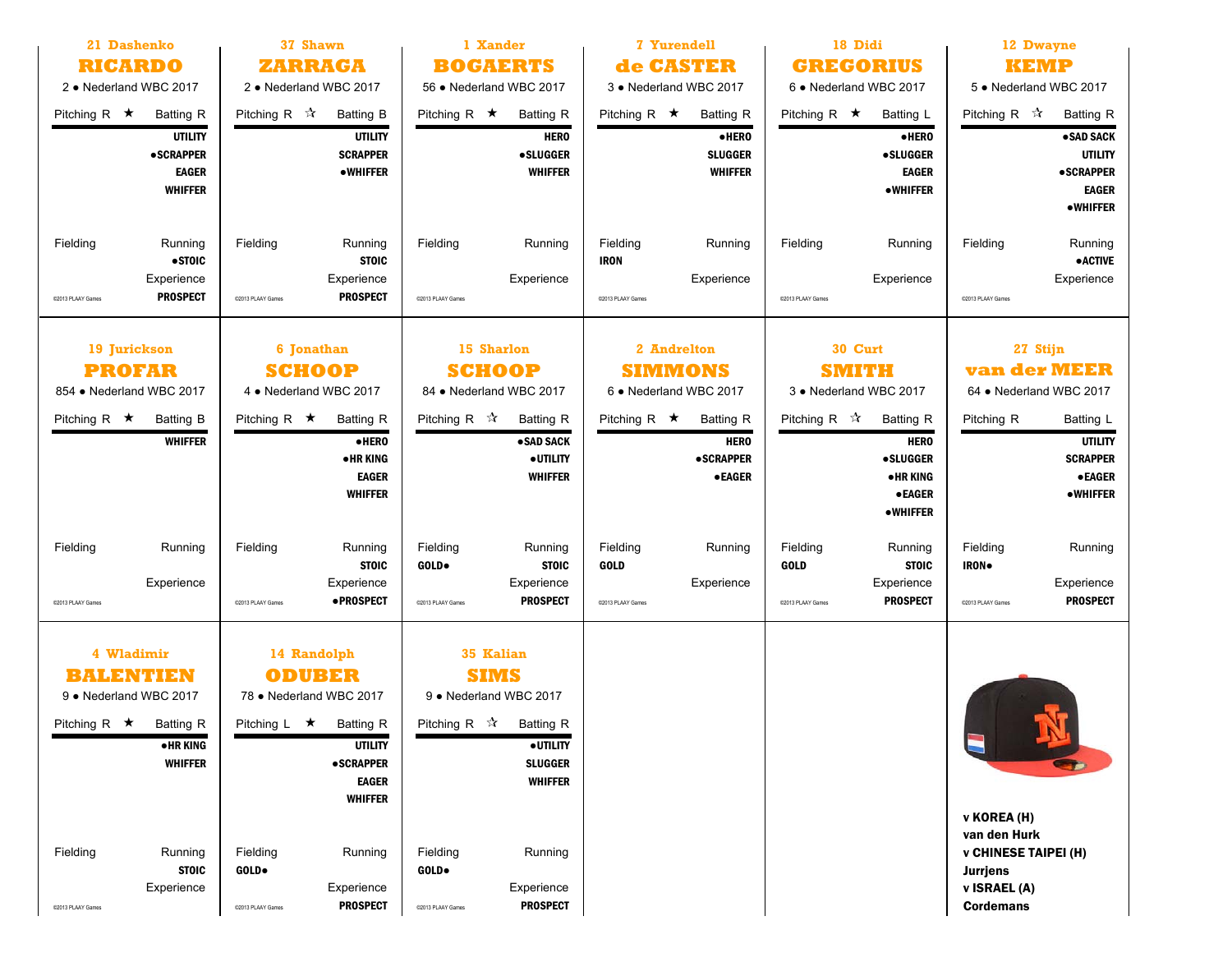| 20 Mike<br><b>BOLSENBROEK</b><br>SP • Nederland WBC 2017                                                                             |                                          | <b>19 Rob</b><br><b>CORDEMANS</b><br>RP • Nederland WBC 2017                                                                |                                          | 53 Tom<br>de BLOK<br>RP · Nederland WBC 2017                                                              |                               | 29 Lars<br>HUIJER<br>SP · Nederland WBC 2017                   |                                                                             | 74 Kenley<br><b>JANSEN</b><br>CL • Nederland WBC 2017                                                                            |                               | 49 Jair<br><b>JURRJENS</b><br>SP . Nederland WBC 2017                                               |                                                                               |
|--------------------------------------------------------------------------------------------------------------------------------------|------------------------------------------|-----------------------------------------------------------------------------------------------------------------------------|------------------------------------------|-----------------------------------------------------------------------------------------------------------|-------------------------------|----------------------------------------------------------------|-----------------------------------------------------------------------------|----------------------------------------------------------------------------------------------------------------------------------|-------------------------------|-----------------------------------------------------------------------------------------------------|-------------------------------------------------------------------------------|
| Pitching R $\star$<br><b>STRUGGLER</b>                                                                                               | <b>Batting R</b>                         | Pitching R $\star$<br><b>STRUGGLER</b><br><b>FLASH</b> .                                                                    | <b>Batting R</b>                         | Pitching R $\star$<br>STAR.<br><b>CONTROL</b>                                                             | <b>Batting R</b>              | STAR.<br><b>CONTROL</b>                                        | Pitching R $\star$ Batting R                                                | Pitching R $\sqrt{\lambda}$<br><b>ACE</b><br><b>DB FLASH</b><br><b>DB CONTROL</b>                                                | <b>Batting B</b>              | <b>WORKMAN</b><br><b>STRUGGLER</b><br><b>CONTROL</b> .                                              | Pitching $R \star$ Batting R                                                  |
| Fielding                                                                                                                             | Running                                  | Fielding                                                                                                                    | Running                                  | Fielding                                                                                                  | Running                       | Fielding                                                       | Running                                                                     | Fielding                                                                                                                         | Running                       | Fielding                                                                                            | Running                                                                       |
| @2013 PLAAY Games                                                                                                                    | Experience<br><b>PROSPECT</b>            | @2013 PLAAY Games                                                                                                           | Experience<br><b>PROSPECT</b>            | @2013 PLAAY Games                                                                                         | Experience<br><b>PROSPECT</b> | @2013 PLAAY Games                                              | Experience<br><b>PROSPECT</b>                                               | @2013 PLAAY Games                                                                                                                | Experience                    | @2013 PLAAY Games                                                                                   | Experience                                                                    |
| <b>36 Diegomar</b><br>MARKWELL<br>SP . Nederland WBC 2017<br>Pitching $L \star$                                                      | <b>Batting L</b>                         | <b>39 Shairon</b><br>MARTIS<br>SP . Nederland WBC 2017<br>Pitching R $\star$<br>STAR.<br><b>CONTROL</b> .                   | <b>Batting R</b>                         | 50 Jim<br><b>PLOEGER</b><br>RP · Nederland WBC 2017<br>Pitching $L \quad \mathcal{R}$<br><b>STRUGGLER</b> | <b>Batting L</b>              | Pitching R $\mathbb{\hat{X}}$<br><b>STAR</b><br><b>CONTROL</b> | 26 Tom<br><b>STUIFBERGEN</b><br>SP . Nederland WBC 2017<br><b>Batting R</b> | <b>45 Juan Carlos</b><br><b>SULBARAN</b><br>SP · Nederland WBC 2017<br>Pitching R $\mathcal{R}$<br><b>STRUGGLER</b> <sup>.</sup> | <b>Batting R</b>              | Pitching R $\star$<br><b>STRUGGLER</b><br><b>FLASH</b> .<br><b>DB CONTROL</b>                       | 44 Rick<br><b>van den HURK</b><br>SP · Nederland WBC 2017<br><b>Batting R</b> |
| Fielding                                                                                                                             | Running                                  | Fielding                                                                                                                    | Running                                  | Fielding                                                                                                  | Running                       | Fielding                                                       | Running                                                                     | Fielding                                                                                                                         | Running                       | Fielding                                                                                            | Running                                                                       |
| @2013 PLAAY Games                                                                                                                    | Experience<br><b>•PROSPECT</b>           | @2013 PLAAY Games                                                                                                           | Experience<br><b>•PROSPECT</b>           | @2013 PLAAY Games                                                                                         | Experience<br><b>PROSPECT</b> | @2013 PLAAY Games                                              | Experience<br><b>PROSPECT</b>                                               | @2013 PLAAY Games                                                                                                                | Experience<br><b>PROSPECT</b> | @2013 PLAAY Games                                                                                   | Experience<br>· PROSPECT                                                      |
| 46 Loek<br><b>van MIL</b><br>RP · Nederland WBC 2017<br>Pitching R $\star$ Batting R<br>WORKMAN.<br><b>FLASH</b> .<br><b>CONTROL</b> |                                          | 40 Orlando<br>YNTEMA<br>SP . Nederland WBC 2017<br>Pitching R $\mathbb{\hat{X}}$ Batting R<br><b>STAR</b><br><b>CONTROL</b> |                                          |                                                                                                           |                               |                                                                |                                                                             |                                                                                                                                  |                               | Simmons $/ 6$<br>Profar $/ 8$<br>Bogaerts / 5<br>Balentien $/9$<br>J Schoop $/4$<br>Gregorius $/$ H | Ŋ.                                                                            |
| Fielding<br>@2013 PLAAY Games                                                                                                        | Running<br>Experience<br><b>PROSPECT</b> | Fielding<br>@2013 PLAAY Games                                                                                               | Running<br>Experience<br><b>PROSPECT</b> |                                                                                                           |                               |                                                                |                                                                             |                                                                                                                                  |                               | Smith / 3 (de Caster)<br>Ricardo / 2 (Zarraga)<br>Oduber $/7$                                       |                                                                               |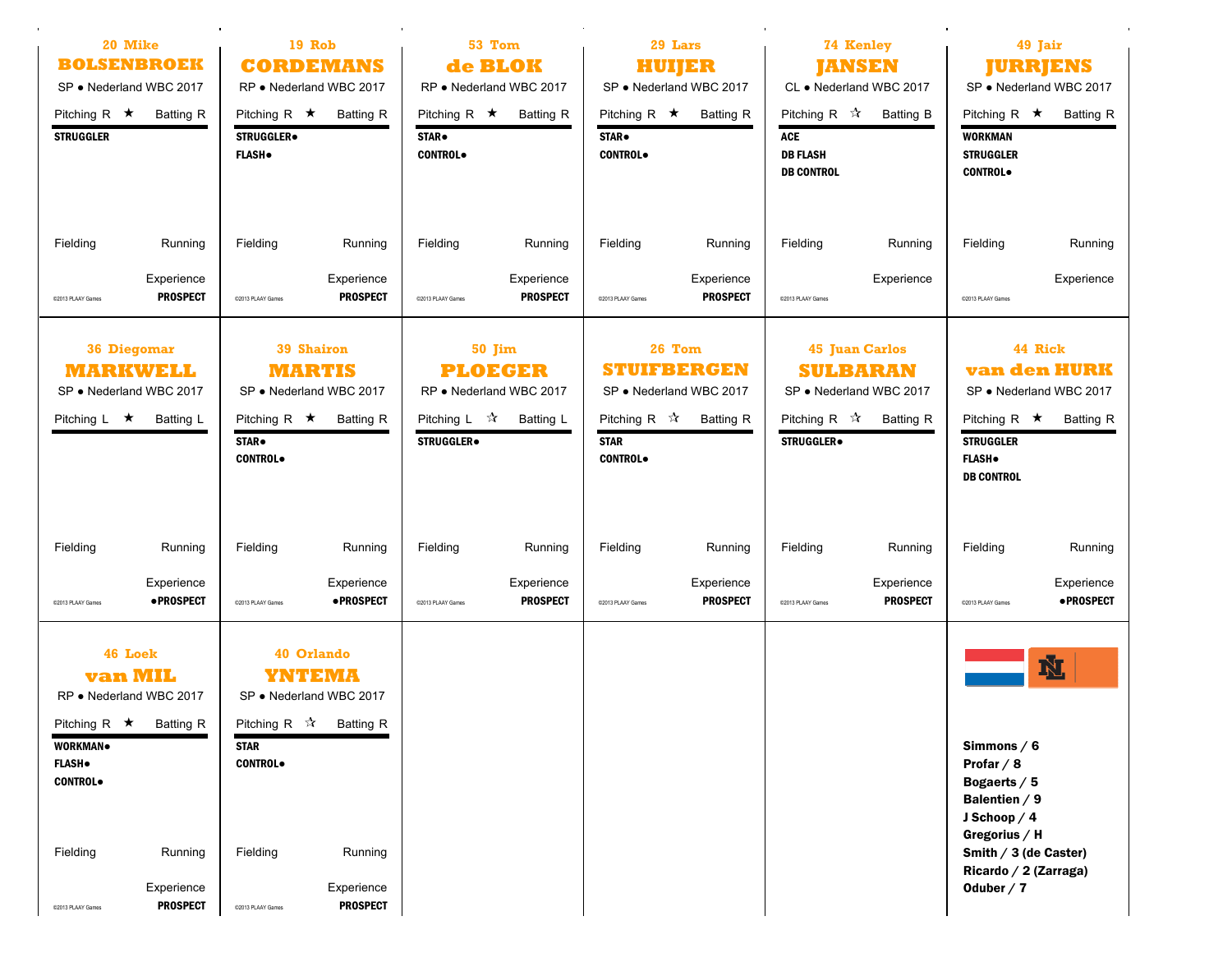| 4 Yadier<br><b>MOLINA</b>                                                                                                                         | 55 Roberto<br><b>PEREZ</b>                                                                                                                                                        | 44 Rene<br><b>RIVERA</b>                                                                                                        | 14 Mike<br><b>AVILES</b>                                                                                                 | 9 Javier<br><b>BAEZ</b>                                                                                    | 1 Carlos<br><b>CORREA</b>                                                                                   |  |  |
|---------------------------------------------------------------------------------------------------------------------------------------------------|-----------------------------------------------------------------------------------------------------------------------------------------------------------------------------------|---------------------------------------------------------------------------------------------------------------------------------|--------------------------------------------------------------------------------------------------------------------------|------------------------------------------------------------------------------------------------------------|-------------------------------------------------------------------------------------------------------------|--|--|
| 2 · Puerto Rico WBC 2017                                                                                                                          | 2 · Puerto Rico WBC 2017                                                                                                                                                          | 3 · Puerto Rico WBC 2017                                                                                                        | 97 • Puerto Rico WBC 2017                                                                                                | 4 . Puerto Rico WBC 2017                                                                                   | 5 · Puerto Rico WBC 2017                                                                                    |  |  |
| Pitching R $\star$<br><b>Batting R</b><br><b>• CHAMPION</b>                                                                                       | Pitching R $\mathcal{R}$<br><b>Batting R</b><br>• SAD SACK                                                                                                                        | Pitching R $\mathbb{\hat{X}}$<br><b>Batting R</b><br><b>•UTILITY</b>                                                            | Pitching R $\sqrt{\lambda}$<br><b>Batting R</b><br><b>UTILITY</b>                                                        | Pitching R $\star$<br><b>Batting R</b><br>$\bullet$ HERO                                                   | Pitching R $\star$<br><b>Batting R</b><br>·HERO                                                             |  |  |
| <b>•EAGER</b>                                                                                                                                     | <b>• PATIENT</b><br><b>WHIFFER</b>                                                                                                                                                | <b>•HRKING</b><br><b>WHIFFER</b>                                                                                                | <b>•SCRAPPER</b><br><b>EAGER</b><br>• WHIFFER                                                                            | • HR KING<br><b>EAGER</b><br><b>WHIFFER</b>                                                                | <b>•SLUGGER</b><br><b>• PATIENT</b><br><b>WHIFFER</b>                                                       |  |  |
| Fielding<br>Running<br>•STOIC<br><b>GOLD</b><br>Experience                                                                                        | Fielding<br>Running<br><b>STOIC</b><br><b>GOLD</b><br>Experience                                                                                                                  | Fielding<br>Running<br><b>STOIC</b><br>Experience                                                                               | Fielding<br>Running<br>Experience                                                                                        | Fielding<br>Running<br><b>GOLD</b><br>Experience                                                           | Fielding<br>Running<br>Experience                                                                           |  |  |
| <b>ICON</b><br>C2013 PLAAY Games                                                                                                                  | @2013 PLAAY Games                                                                                                                                                                 | @2013 PLAAY Games                                                                                                               | $\bullet$ ICON<br>@2013 PLAAY Games                                                                                      | @2013 PLAAY Games                                                                                          | • PROSPECT<br>@2013 PLAAY Games                                                                             |  |  |
| 12 Francisco<br><b>LINDOR</b><br>6 · Puerto Rico WBC 2017                                                                                         | <b>5 Thomas</b><br>20 Kennys<br><b>RIVERA</b><br><b>VARGAS</b><br>3 · Puerto Rico WBC 2017<br>35 · Puerto Rico WBC 2017                                                           |                                                                                                                                 | 15 Carlos<br><b>BELTRAN</b><br>9 · Puerto Rico WBC 2017                                                                  | 3 Reymond<br><b>FUENTES</b><br>8 . Puerto Rico WBC 2017                                                    | <b>7 Enrique</b><br><b>HERNANDEZ</b><br>8 · Puerto Rico WBC 2017                                            |  |  |
| Pitching R $\star$<br><b>Batting B</b><br><b>• CHAMPION</b><br><b>•WHIFFER</b>                                                                    | Pitching R $\star$<br><b>Batting R</b><br><b>HERO</b><br><b>• CHAMPION</b><br><b>EAGER</b><br>•WHIFFER                                                                            | Pitching R $\vec{x}$<br><b>Batting B</b><br><b>•UTILITY</b><br><b>•SLUGGER</b><br>• HR KING<br><b>PATIENT</b><br><b>WHIFFER</b> | Pitching R $\star$<br><b>Batting B</b><br><b>HERO</b><br><b>•SLUGGER</b><br>• HR KING<br><b>•EAGER</b><br><b>WHIFFER</b> | Pitching $L \star$<br>Batting L<br>$\bullet$ HERO<br><b>SCRAPPER</b><br><b>WHIFFER</b>                     | Pitching R $\star$<br><b>Batting R</b><br>·SAD SACK<br><b>•HRKING</b><br><b>• PATIENT</b><br><b>WHIFFER</b> |  |  |
| Fielding<br>Running<br><b>GOLD</b><br>Experience<br>·PROSPECT<br>@2013 PLAAY Games                                                                | Fielding<br>Running<br>• STOIC<br>Experience<br>·PROSPECT<br>@2013 PLAAY Games                                                                                                    | Fielding<br>Running<br><b>STOIC</b><br>Experience<br>·PROSPECT<br>C2013 PLAAY Games                                             | Fielding<br>Running<br><b>STOIC</b><br>Experience<br><b>ICON</b><br>@2013 PLAAY Games                                    | Fielding<br>Running<br><b>GOLD</b><br><b>•ACTIVE</b><br>Experience<br><b>PROSPECT</b><br>@2013 PLAAY Games | Fielding<br>Running<br>•STOIC<br>Experience<br>·PROSPECT<br>@2013 PLAAY Games                               |  |  |
| 16 Angel<br><b>PAGAN</b><br>78 · Puerto Rico WBC 2017<br>Pitching R $\star$ Batting B<br>$\bullet$ HERO<br><b>•WHIFFER</b><br>Fielding<br>Running | 17 Eddie<br><b>ROSARIO</b><br>9 · Puerto Rico WBC 2017<br>Pitching $R \star$ Batting L<br><b>HERO</b><br><b>•SLUGGER</b><br><b>EAGER</b><br><b>WHIFFER</b><br>Fielding<br>Running |                                                                                                                                 |                                                                                                                          |                                                                                                            | <b>Red</b><br>$\blacksquare$<br><b>v VENEZUELA (H)</b><br>Lugo<br>v MEXICO (A)                              |  |  |
| <b>GOLD</b><br>Experience<br><b>ICON</b><br>C2013 PLAAY Games                                                                                     | <b>GOLD</b><br>Experience<br>• PROSPECT<br>@2013 PLAAY Games                                                                                                                      |                                                                                                                                 |                                                                                                                          |                                                                                                            | Lopez<br>v ITALY (H)<br><b>Berrios</b>                                                                      |  |  |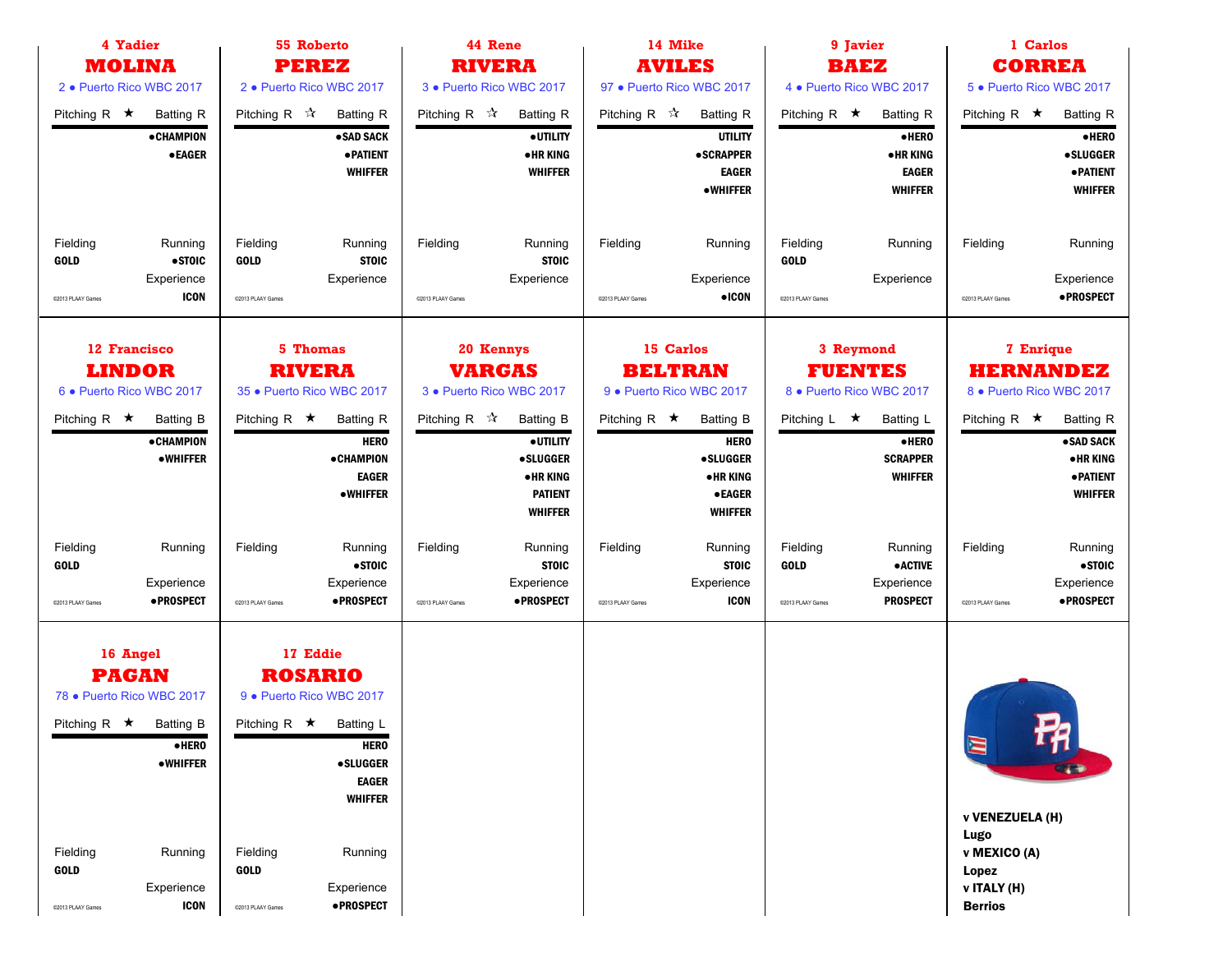| 37 Jose<br><b>BERRIOS</b><br>SP · Puerto Rico WBC 2017                                                                                     | 54 Hiram<br><b>BURGOS</b><br>SP . Puerto Rico WBC 2017 |                                                                                                                                  |                                     |                                                           | 58 Alex<br><b>CLAUDIO</b><br>RP · Puerto Rico WBC 2017                                                         |                                                                                   | 29 Joseph<br><b>COLON</b><br>RP · Puerto Rico WBC 2017                                                                     |                                                               | 39 Edwin<br><b>DIAZ</b><br>CL . Puerto Rico WBC 2017                               |                                                                                                                                         | 43 Joe<br><b>JIMENEZ</b><br>CL · Puerto Rico WBC 2017                                          |
|--------------------------------------------------------------------------------------------------------------------------------------------|--------------------------------------------------------|----------------------------------------------------------------------------------------------------------------------------------|-------------------------------------|-----------------------------------------------------------|----------------------------------------------------------------------------------------------------------------|-----------------------------------------------------------------------------------|----------------------------------------------------------------------------------------------------------------------------|---------------------------------------------------------------|------------------------------------------------------------------------------------|-----------------------------------------------------------------------------------------------------------------------------------------|------------------------------------------------------------------------------------------------|
| Pitching R $\star$<br><b>STRUGGLER</b><br><b>FLASH</b> .                                                                                   | <b>Batting R</b>                                       | Pitching R $\star$<br><b>WORKMAN</b><br><b>CONTROL</b> .                                                                         | <b>Batting R</b>                    | Pitching $L \star$<br>ACE●<br><b>CONTROL</b>              | Batting L                                                                                                      | Pitching R $\star$<br><b>WORKMAN</b><br><b>STRUGGLER</b><br><b>FLASH</b><br>WILD. | <b>Batting R</b>                                                                                                           | Pitching R $\star$<br>STAR.<br><b>FLASH</b><br><b>CONTROL</b> | Batting R                                                                          | Pitching R $\star$<br>ACE●<br><b>FLASH</b> .<br><b>CONTROL</b>                                                                          | <b>Batting R</b>                                                                               |
| Fielding                                                                                                                                   | Running                                                | Fielding                                                                                                                         | Running                             | Fielding                                                  | Running                                                                                                        | Fielding                                                                          | Running                                                                                                                    | Fielding                                                      | Running                                                                            | Fielding                                                                                                                                | Running                                                                                        |
| @2013 PLAAY Games                                                                                                                          | Experience<br><b>PROSPECT</b>                          | @2013 PLAAY Games                                                                                                                | Experience<br><b>PROSPECT</b>       | @2013 PLAAY Games                                         | Experience<br>• PROSPECT                                                                                       | @2013 PLAAY Games                                                                 | Experience<br><b>PROSPECT</b>                                                                                              | @2013 PLAAY Games                                             | Experience<br>• PROSPECT                                                           | @2013 PLAAY Games                                                                                                                       | Experience<br><b>PROSPECT</b>                                                                  |
| 28 Jorge<br><b>LOPEZ</b><br>SP · Puerto Rico WBC 2017<br>Pitching R $\star$<br><b>STRUGGLER</b>                                            | <b>Batting R</b>                                       | 67 Seth<br><b>LUGO</b><br>SP . Puerto Rico WBC 2017<br>Pitching R $\star$<br><b>WORKMAN</b><br><b>CONTROL</b>                    | <b>Batting R</b>                    | Pitching R $\mathcal{R}$<br><b>STAR</b><br><b>FLASH</b> . | 13 Emilio<br><b>PAGAN</b><br>RP · Puerto Rico WBC 2017<br>Batting L                                            | Pitching R<br><b>WORKMAN</b><br><b>STRUGGLER</b><br><b>CONTROL</b>                | 38 Joel<br><b>PINEIRO</b><br>SP . Puerto Rico WBC 2017<br>Batting R                                                        | Pitching R $\star$<br>ACE.<br><b>FLASH</b> .                  | <b>34 Orlando</b><br><b>ROMAN</b><br>RP · Puerto Rico WBC 2017<br><b>Batting R</b> | <b>CONTROL</b>                                                                                                                          | 32 Juan Carlos<br><b>ROMERO</b><br>RP · Puerto Rico WBC 2017<br>Pitching L $\vec{x}$ Batting B |
| Fielding<br>@2013 PLAAY Games                                                                                                              | Running<br>Experience<br><b>PROSPECT</b>               | Fielding<br>@2013 PLAAY Games                                                                                                    | Running<br>Experience<br>• PROSPECT | Fielding<br>@2013 PLAAY Games                             | Running<br>Experience<br><b>PROSPECT</b>                                                                       | Fielding<br>@2013 PLAAY Games                                                     | Running<br>Experience<br>• PROSPECT                                                                                        | Fielding<br>@2013 PLAAY Games                                 | Running<br>Experience                                                              | Fielding<br>@2013 PLAAY Games                                                                                                           | Running<br>Experience<br><b>ICON</b>                                                           |
| <b>53 Hector</b><br><b>SANTIAGO</b><br>SP · Puerto Rico WBC 2017<br>Pitching L $\star$ Batting R<br>WORKMAN.<br><b>FLASH</b> .<br>Fielding | <b>FLASH</b> .<br>Running<br>Experience                | <b>35 Giovanni</b><br><b>SOTO</b><br>RP · Puerto Rico WBC 2017<br>Pitching L $\vec{X}$ Batting L<br><b>STRUGGLER</b><br>Fielding | Running<br>Experience               | <b>FLASH</b> .<br><b>CONTROL</b><br>Fielding              | 87 Jose<br><b>DeLEON</b><br>SP . Puerto Rico WBC 2017<br>Pitching R $\star$ Batting R<br>Running<br>Experience | <b>STRUGGLER</b><br><b>FLASH</b> .<br><b>CONTROL</b><br>Fielding                  | <b>47 Miguel</b><br>MEJIA<br>RP · Puerto Rico WBC 2017<br>Pitching R $\mathbb{\hat{X}}$ Batting R<br>Running<br>Experience |                                                               |                                                                                    | Pagan $/7$<br>Lindor $/ 6$<br>Correa $/ 5 $<br>Beltran / $H$<br>Molina $/2$<br>Baez $/4$<br>Rosario / 9<br>Rivera $/3$<br>Fuentes $/ 8$ | 曱                                                                                              |
| @2013 PLAAY Games                                                                                                                          |                                                        | @2013 PLAAY Games                                                                                                                | <b>PROSPECT</b>                     | @2013 PLAAY Games                                         | <b>PROSPECT</b>                                                                                                | @2013 PLAAY Games                                                                 | <b>PROSPECT</b>                                                                                                            |                                                               |                                                                                    |                                                                                                                                         |                                                                                                |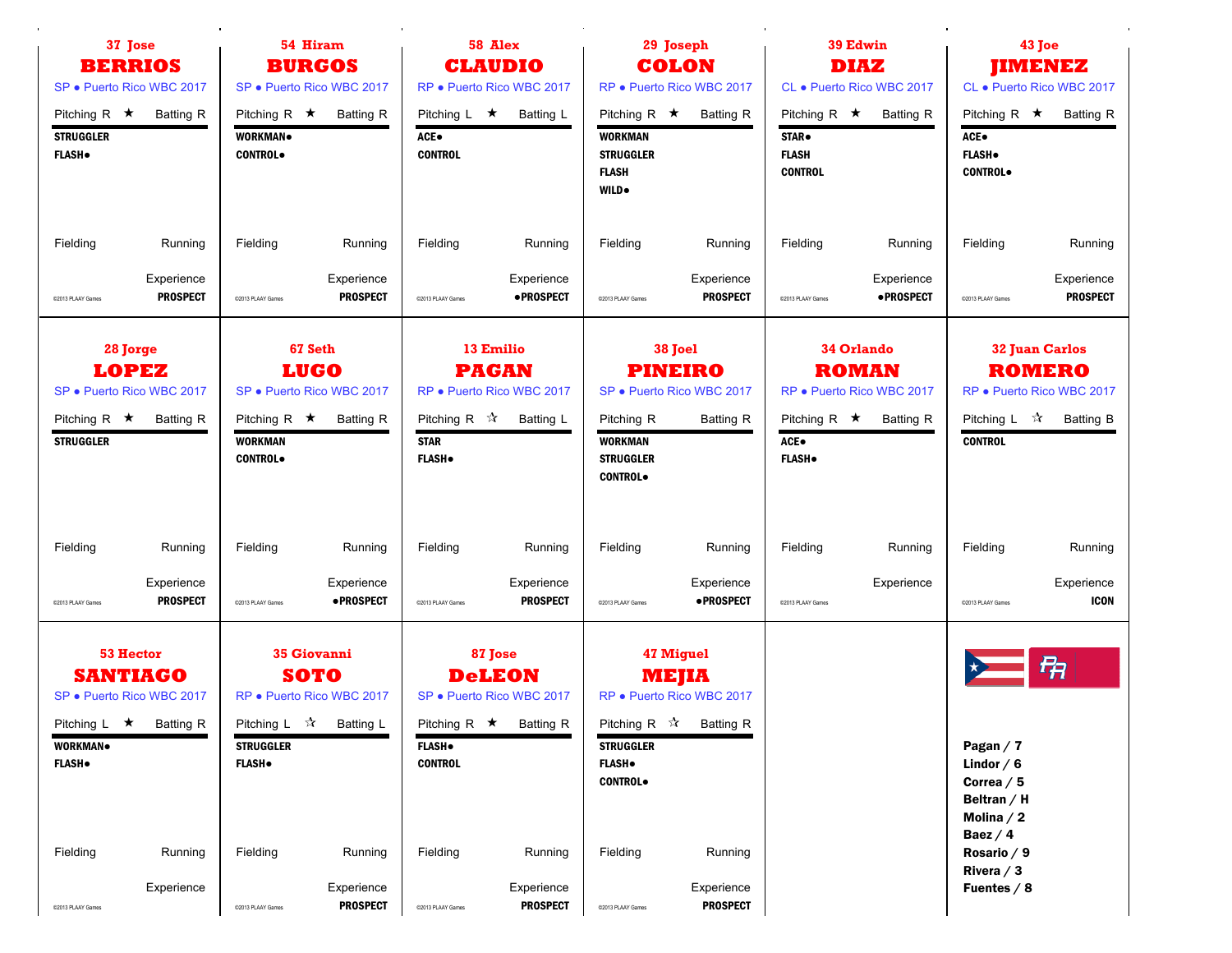| 77 Ta-Hung<br><b>CHENG</b>                                                    |                                                                                                        |                                              | 20 Kun-Sheng                                                                                                  | 13 Yung-Chi                                                |                                                                                                                |                                                              | 11 Chih-Hsien                                                                          | 74 Chi-Hung                                  |                                                                         |                                                                                                             | 69 Chih-Hsiang                                         |  |
|-------------------------------------------------------------------------------|--------------------------------------------------------------------------------------------------------|----------------------------------------------|---------------------------------------------------------------------------------------------------------------|------------------------------------------------------------|----------------------------------------------------------------------------------------------------------------|--------------------------------------------------------------|----------------------------------------------------------------------------------------|----------------------------------------------|-------------------------------------------------------------------------|-------------------------------------------------------------------------------------------------------------|--------------------------------------------------------|--|
|                                                                               |                                                                                                        |                                              | LIN                                                                                                           |                                                            | <b>CHEN</b>                                                                                                    |                                                              | <b>CHIANG</b>                                                                          | <b>HSU</b>                                   |                                                                         |                                                                                                             | LIN                                                    |  |
| 2 · Chinese Taipei WBC 2017                                                   |                                                                                                        |                                              | 2 · Chinese Taipei WBC 2017                                                                                   |                                                            | 6 · Chinese Taipei WBC 2017                                                                                    |                                                              | 5 · Chinese Taipei WBC 2017                                                            | H · Chinese Taipei WBC 2017                  |                                                                         |                                                                                                             | 4 • Chinese Taipei WBC 2017                            |  |
| Pitching R $\sqrt{\lambda}$                                                   | Batting L                                                                                              | Pitching R $\mathcal{R}$                     | <b>Batting R</b>                                                                                              | Pitching R $\star$                                         | <b>Batting R</b>                                                                                               | Pitching R $\star$                                           | <b>Batting L</b>                                                                       | Pitching R $\mathbb{\hat{X}}$                | Batting L                                                               | Pitching R                                                                                                  | <b>Batting L</b>                                       |  |
|                                                                               | <b>UTILITY</b><br><b>SCRAPPER</b><br><b>•EAGER</b><br>•WHIFFER                                         |                                              | <b>UTILITY</b><br><b>SCRAPPER</b><br><b>EAGER</b><br><b>•WHIFFER</b>                                          |                                                            | $\bullet$ HERO<br><b>•EAGER</b><br><b>WHIFFER</b>                                                              |                                                              | ·HERO<br><b>•CHAMPION</b><br><b>•SLUGGER</b><br>• HR KING<br><b>•EAGER</b><br>•WHIFFER |                                              | <b>HERO</b><br><b>•SLUGGER</b><br><b>WHIFFER</b>                        |                                                                                                             | ·HERO<br><b>•SCRAPPER</b><br><b>•EAGER</b><br>•WHIFFER |  |
| Fielding<br><b>IRON</b>                                                       | Running<br>Experience                                                                                  | Fielding<br><b>IRON</b>                      | Running<br>Experience                                                                                         | Fielding<br><b>IRON</b>                                    | Running<br>Experience                                                                                          | Fielding<br><b>IRON</b>                                      | Running<br>•STOIC<br>Experience                                                        | Fielding<br><b>IRON</b>                      | Running<br>$•$ STOIC<br>Experience                                      | Fielding<br><b>IRON</b>                                                                                     | Running<br>• STOIC<br>Experience                       |  |
| @2013 PLAAY Games                                                             | <b>PROSPECT</b>                                                                                        | @2013 PLAAY Games                            | <b>PROSPECT</b>                                                                                               | @2013 PLAAY Games                                          | ·PROSPECT                                                                                                      | @2013 PLAAY Games                                            | <b>PROSPECT</b>                                                                        | @2013 PLAAY Games                            | <b>PROSPECT</b>                                                         | ©2013 PLAAY Games                                                                                           | <b>PROSPECT</b>                                        |  |
|                                                                               | 1 Chih-Sheng<br>9 Yi-Chuan<br>LIN<br>LIN<br>4 • Chinese Taipei WBC 2017<br>3 · Chinese Taipei WBC 2017 |                                              |                                                                                                               | 14 Sheng-Wei<br><b>WANG</b><br>6 · Chinese Taipei WBC 2017 |                                                                                                                | 59 Cheng-Wei<br><b>CHANG</b><br>OF . Chinese Taipei WBC 2017 |                                                                                        | <b>CHANG</b><br>7 · Chinese Taipei WBC 2017  | 7 Chih-Hao                                                              | 15 Chin-Lung<br>HU<br>OF · Chinese Taipei WBC 2017                                                          |                                                        |  |
| Pitching R $\star$                                                            | <b>Batting R</b><br>$\bullet$ HERO<br><b>•SLUGGER</b><br>• HR KING<br><b>WHIFFER</b>                   | Pitching R $\star$                           | Batting L<br><b>HERO</b><br><b>•EAGER</b><br><b>•WHIFFER</b>                                                  | Pitching R                                                 | Batting R<br><b>•SCRAPPER</b><br><b>EAGER</b><br><b>•WHIFFER</b>                                               | Pitching L                                                   | <b>Batting L</b><br><b>HERO</b><br><b>•SCRAPPER</b><br><b>•EAGER</b>                   | Pitching R $\star$                           | Batting L<br>·HERO<br><b>•SLUGGER</b><br><b>EAGER</b><br><b>WHIFFER</b> | Pitching R $\star$                                                                                          | <b>Batting R</b><br><b>•CHAMPION</b><br><b>•EAGER</b>  |  |
| Fielding<br><b>IRON</b><br>C2013 PLAAY Games                                  | Running<br>Experience<br>• PROSPECT                                                                    | Fielding<br>@2013 PLAAY Games                | Running<br>• STOIC<br>Experience<br><b>PROSPECT</b>                                                           | Fielding<br>@2013 PLAAY Games                              | Running<br>$\bullet$ STOIC<br>Experience<br><b>PROSPECT</b>                                                    | Fielding<br>@2013 PLAAY Games                                | Running<br>•STOIC<br>Experience<br><b>PROSPECT</b>                                     | Fielding<br><b>IRON</b><br>@2013 PLAAY Games | Running<br>Experience<br><b>PROSPECT</b>                                | Fielding<br>@2013 PLAAY Games                                                                               | Running<br>Experience<br>• PROSPECT                    |  |
| 28 Kuo-Hui<br><b>KAO</b><br>9 · Chinese Taipei WBC 2017<br>Pitching R $\star$ | <b>Batting R</b><br><b>•UTILITY</b><br><b>•SLUGGER</b><br>• HR KING<br><b>•WHIFFER</b>                 | Pitching R $\star$                           | 24 Che-Hsuan<br>LIN<br>8 · Chinese Taipei WBC 2017<br>Batting R<br><b>HERO</b><br><b>•SLUGGER</b><br>•WHIFFER | Pitching R                                                 | 8 Kuo-Long<br>LO<br>OF · Chinese Taipei WBC 2017<br>Batting R<br>$e$ HERO<br>$\bullet$ EAGER<br><b>WHIFFER</b> |                                                              |                                                                                        |                                              |                                                                         | Q                                                                                                           | C                                                      |  |
| Fielding<br><b>IRON</b><br>@2013 PLAAY Games                                  | Running<br>Experience<br><b>PROSPECT</b>                                                               | Fielding<br><b>IRON</b><br>@2013 PLAAY Games | Running<br>Experience<br><b>PROSPECT</b>                                                                      | Fielding<br>@2013 PLAAY Games                              | Running<br>Experience<br><b>PROSPECT</b>                                                                       |                                                              |                                                                                        |                                              |                                                                         | <b>v ISRAEL (H)</b><br>C-L Kuo<br><b>v NETHERLANDS (A)</b><br><b>Sung</b><br>v KOREA (H)<br><b>K-Y Chen</b> |                                                        |  |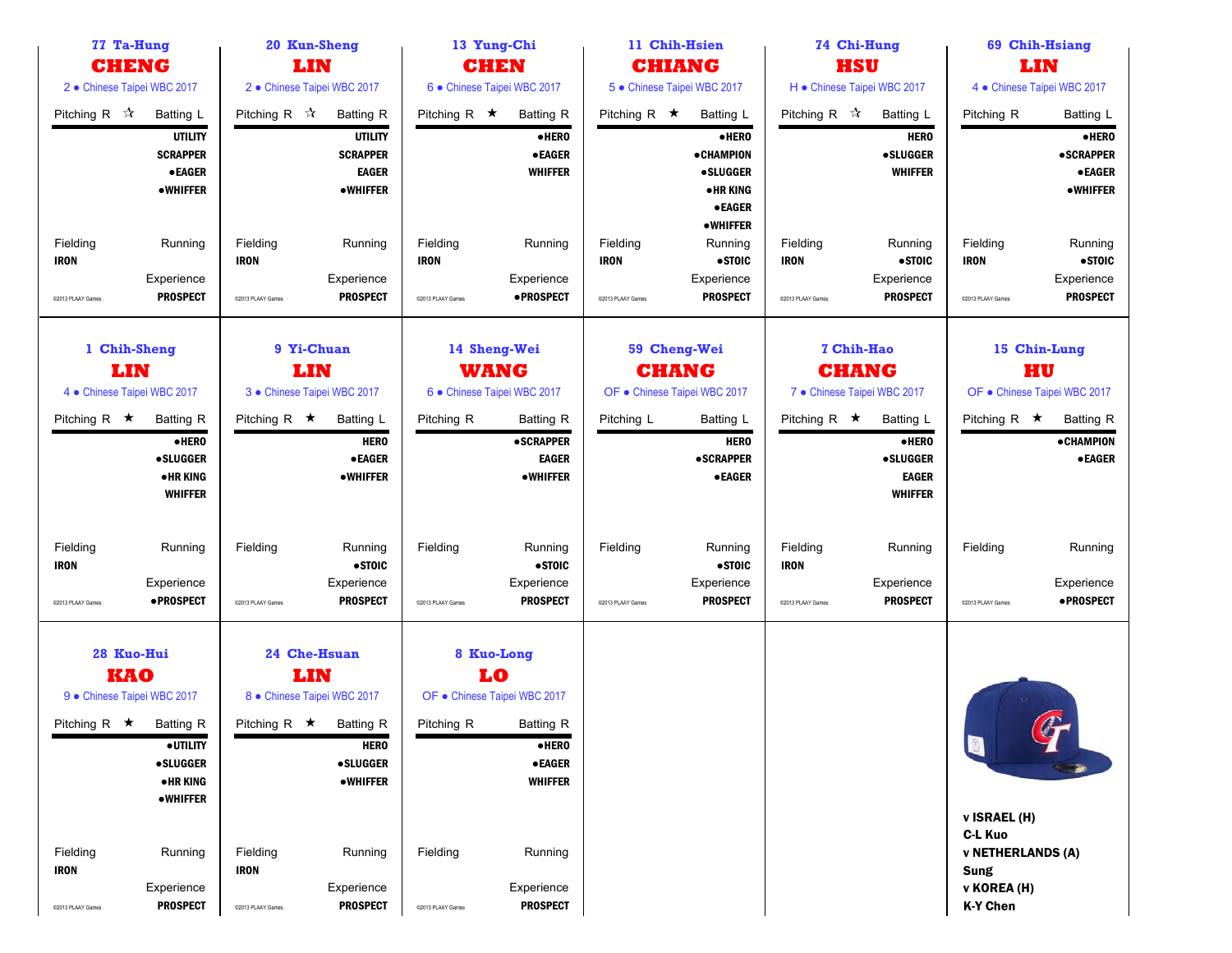| 17 Hung-Wen<br><b>CHEN</b><br>CL · Chinese Taipei WBC 2017                                                             |                                          | 34 Yun-Wen<br><b>CHEN</b>                                                        |                                                                                  | 56 Sheng-Hsiung<br><b>HUANG</b>                                              |                                                                        | 16 Chen-Hua<br>LIN                                                |                                                                                    | 36 Fu-Te<br>NI                                                             |                                                                 | 18 Wei-Lun<br><b>PAN</b>                                                                                                                    |                                                                      |
|------------------------------------------------------------------------------------------------------------------------|------------------------------------------|----------------------------------------------------------------------------------|----------------------------------------------------------------------------------|------------------------------------------------------------------------------|------------------------------------------------------------------------|-------------------------------------------------------------------|------------------------------------------------------------------------------------|----------------------------------------------------------------------------|-----------------------------------------------------------------|---------------------------------------------------------------------------------------------------------------------------------------------|----------------------------------------------------------------------|
| Pitching R $\star$<br><b>WORKMAN</b><br><b>STRUGGLER</b><br><b>CONTROL</b>                                             | <b>Batting R</b>                         | Pitching R<br><b>STRUGGLER</b>                                                   | RP · Chinese Taipei WBC 2017<br><b>Batting R</b>                                 | Pitching L $\sqrt{\lambda}$<br><b>WORKMAN</b><br><b>STRUGGLER</b>            | RP · Chinese Taipei WBC 2017<br>Batting L                              | Pitching R $\star$<br><b>WORKMAN</b><br><b>STRUGGLER</b>          | RP · Chinese Taipei WBC 2017<br><b>Batting R</b>                                   | Pitching L $\star$<br><b>WORKMAN</b><br><b>STRUGGLER</b><br><b>CONTROL</b> | RP · Chinese Taipei WBC 2017<br>Batting L                       | Pitching R $\sqrt{x}$<br><b>WORKMAN</b><br><b>DB CONTROL</b>                                                                                | SP · Chinese Taipei WBC 2017<br><b>Batting R</b>                     |
| Fielding<br>@2013 PLAAY Games                                                                                          | Running<br>Experience<br><b>PROSPECT</b> | Fielding<br>@2013 PLAAY Games                                                    | Running<br>Experience<br><b>PROSPECT</b>                                         | Fielding<br>@2013 PLAAY Games                                                | Running<br>Experience<br><b>PROSPECT</b>                               | Fielding<br>@2013 PLAAY Games                                     | Running<br>Experience<br><b>PROSPECT</b>                                           | Fielding<br>@2013 PLAAY Games                                              | Running<br>Experience                                           | Fielding<br>@2013 PLAAY Games                                                                                                               | Running<br>Experience<br><b>PROSPECT</b>                             |
| 19 Ming-Jin<br><b>TSAI</b><br>SP · Chinese Taipei WBC 2017<br>Pitching R $\star$<br><b>WORKMAN</b><br><b>STRUGGLER</b> | <b>Batting R</b>                         | Pitching R $\sqrt{\lambda}$<br><b>STRUGGLER</b> <sup>®</sup><br><b>CONTROL</b> . | 41 Ching-Ming<br><b>WANG</b><br>RP · Chinese Taipei WBC 2017<br><b>Batting R</b> | Pitching $L \star$<br><b>STRUGGLER</b><br><b>FLASH</b> .<br><b>CONTROL</b> . | 47 Kuan-Yu<br><b>CHEN</b><br>SP · Chinese Taipei WBC 2017<br>Batting L | Pitching R $\mathcal{R}$<br><b>STRUGGLER</b><br><b>DB CONTROL</b> | 71 Shao-Ching<br><b>CHIANG</b><br>SP · Chinese Taipei WBC 2017<br><b>Batting R</b> | Pitching R $\star$<br><b>WORKMAN</b><br><b>STRUGGLER</b>                   | 75 Chin-Lin<br>KUO<br>SP · Chinese Taipei WBC 2017<br>Batting R | Pitching R $\star$<br><b>WORKMAN</b><br><b>STRUGGLER</b><br><b>WILD</b> .                                                                   | 37 Kuo-Hua<br>LO<br>RP · Chinese Taipei WBC 2017<br><b>Batting R</b> |
| Fielding<br>@2013 PLAAY Games                                                                                          | Running<br>Experience<br><b>PROSPECT</b> | Fielding<br>@2013 PLAAY Games                                                    | Running<br>Experience<br><b>PROSPECT</b>                                         | Fielding<br>@2013 PLAAY Games                                                | Running<br>Experience<br>• PROSPECT                                    | Fielding<br>@2013 PLAAY Games                                     | Running<br>Experience<br><b>PROSPECT</b>                                           | Fielding<br>@2013 PLAAY Games                                              | Running<br>Experience<br>• PROSPECT                             | Fielding<br>@2013 PLAAY Games                                                                                                               | Running<br>Experience<br><b>PROSPECT</b>                             |
| <b>40 Chien-Ming</b><br><b>WANG</b><br>RP · Chinese Taipei WBC 2017<br>Pitching R<br><b>CONTROL</b><br>Fielding        | <b>Batting R</b><br>Running              | Pitching R $\star$ Batting L<br><b>STRUGGLER</b><br><b>CONTROL</b><br>Fielding   | 43 Chia-Hao<br><b>SUNG</b><br>RP · Chinese Taipei WBC 2017<br>Running            |                                                                              |                                                                        |                                                                   |                                                                                    |                                                                            |                                                                 | ( တိ<br>Hu/H<br>C-H Chang $/7$<br>C-H Chiang $/5$<br>C-S Lin $/4$<br>Y-C Lin $/3$<br>K-H Kao $/9$<br>Y-C Chen $/6$<br>K-S Lin $/$ 2 (Cheng) | $\mathcal{F}$                                                        |
| @2013 PLAAY Games                                                                                                      | Experience                               | @2013 PLAAY Games                                                                | Experience<br><b>•PROSPECT</b>                                                   |                                                                              |                                                                        |                                                                   |                                                                                    |                                                                            |                                                                 | C-Hs Lin $/ 8$                                                                                                                              |                                                                      |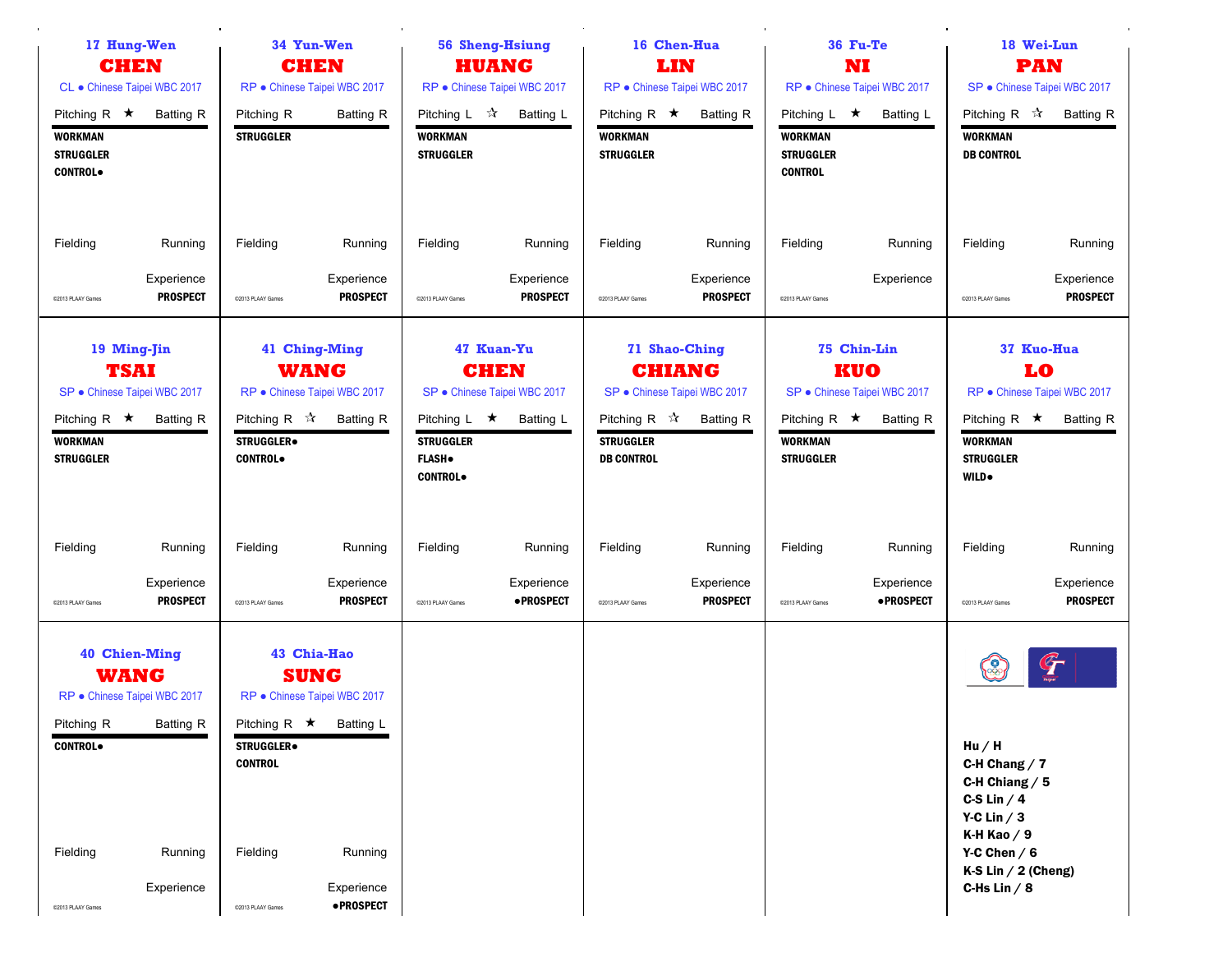| 25 Jonathan<br><b>LUCROY</b><br>2 • USA WBC 2017                                                         |                                                                                                                                                   |                                                     | 28 Buster<br><b>POSEY</b><br>2 • USA WBC 2017                                                                                                                  |                                              | 12 Nolan<br><b>ARENADO</b><br>5 • USA WBC 2017                                                       |                               | 2 Alex<br><b>BREGMAN</b><br>54 • USA WBC 2017                                   |                                              | 26 Brandon<br><b>CRAWFORD</b><br>6 • USA WBC 2017                                                 |                                                                                        | 44 Paul<br><b>GOLDSCHMIDT</b><br>3 • USA WBC 2017  |
|----------------------------------------------------------------------------------------------------------|---------------------------------------------------------------------------------------------------------------------------------------------------|-----------------------------------------------------|----------------------------------------------------------------------------------------------------------------------------------------------------------------|----------------------------------------------|------------------------------------------------------------------------------------------------------|-------------------------------|---------------------------------------------------------------------------------|----------------------------------------------|---------------------------------------------------------------------------------------------------|----------------------------------------------------------------------------------------|----------------------------------------------------|
| Pitching R $\mathbb{\hat{X}}$                                                                            | <b>Batting R</b><br><b>HERO</b>                                                                                                                   | Pitching R $\sqrt{\lambda}$                         | <b>Batting R</b><br><b>HERO</b>                                                                                                                                | Pitching R $\star$                           | <b>Batting R</b><br><b>HERO</b>                                                                      | Pitching R                    | <b>Batting R</b><br>$\bullet$ HERO                                              | Pitching R $\star$                           | Batting L<br><b>HERO</b>                                                                          | Pitching R $\star$                                                                     | <b>Batting R</b><br><b>HERO</b>                    |
|                                                                                                          | <b>•SLUGGER</b><br>• HR KING<br><b>WHIFFER</b>                                                                                                    |                                                     | <b>• PATIENT</b><br><b>•WHIFFER</b>                                                                                                                            |                                              | <b>HR KING</b><br><b>•WHIFFER</b>                                                                    |                               | <b>•SLUGGER</b><br><b>•HRKING</b><br><b>•WHIFFER</b>                            |                                              | <b>WHIFFER</b>                                                                                    |                                                                                        | <b>•HRKING</b><br><b>PATIENT</b><br><b>WHIFFER</b> |
| Fielding                                                                                                 | Running<br>Experience                                                                                                                             | Fielding<br><b>GOLD</b>                             | Running<br>Experience                                                                                                                                          | Fielding<br><b>GOLD</b>                      | Running<br>•STOIC<br>Experience                                                                      | Fielding                      | Running<br>Experience                                                           | Fielding                                     | Running<br>Experience                                                                             | Fielding<br><b>GOLD</b>                                                                | Running<br><b>•ACTIVE</b><br>Experience            |
| @2013 PLAAY Games                                                                                        | $\bullet$ ICON                                                                                                                                    | @2013 PLAAY Games                                   | <b>ICON</b>                                                                                                                                                    | C2013 PLAAY Games                            |                                                                                                      | @2013 PLAAY Games             | <b>•PROSPECT</b>                                                                | C2013 PLAAY Games                            |                                                                                                   | @2013 PLAAY Games                                                                      | $\bullet$ ICON                                     |
|                                                                                                          | 35 Eric<br>5 Josh<br><b>HARRISON</b><br><b>HOSMER</b><br>4 • USA WBC 2017<br>3 • USA WBC 2017                                                     |                                                     |                                                                                                                                                                |                                              | 3 Ian<br><b>KINSLER</b><br>4 • USA WBC 2017                                                          |                               | 31 Daniel<br><b>MURPHY</b><br>49 • USA WBC 2017                                 |                                              | 10 Adam<br><b>JONES</b><br>8 • USA WBC 2017                                                       | 22 Andrew<br><b>McCUTCHEN</b><br>79 • USA WBC 2017                                     |                                                    |
| Pitching R $\mathbb{\hat{X}}$                                                                            | <b>Batting R</b><br><b>HERO</b><br>• SCRAPPER<br><b>EAGER</b><br><b>•WHIFFER</b>                                                                  | Pitching $L \star$                                  | <b>Batting L</b><br>$\bullet$ HERO<br><b>•HRKING</b><br><b>WHIFFER</b>                                                                                         | Pitching R $\star$                           | <b>Batting R</b><br><b>HERO</b><br><b>•SLUGGER</b><br>• HR KING<br>$\bullet$ EAGER<br><b>WHIFFER</b> | Pitching R $\mathbb{\hat{A}}$ | Batting L<br><b>HERO</b><br><b>•CHAMPION</b><br><b>SLUGGER</b><br><b>•EAGER</b> | Pitching R $\star$                           | <b>Batting R</b><br>·HERO<br><b>•SLUGGER</b><br><b>•HRKING</b><br><b>•EAGER</b><br><b>WHIFFER</b> | Pitching R $\star$                                                                     | <b>Batting R</b><br>• HR KING<br><b>WHIFFER</b>    |
| Fielding<br><b>GOLD</b><br>@2013 PLAAY Games                                                             | Running<br>Experience                                                                                                                             | Fielding<br>@2013 PLAAY Games                       | Running<br>•STOIC<br>Experience                                                                                                                                | Fielding<br><b>GOLD</b><br>@2013 PLAAY Games | Running<br>Experience<br><b>ICON</b>                                                                 | Fielding<br>@2013 PLAAY Games | Running<br>• STOIC<br>Experience                                                | Fielding<br><b>GOLD</b><br>@2013 PLAAY Games | Running<br>•STOIC<br>Experience<br><b>ICON</b>                                                    | Fielding<br>@2013 PLAAY Games                                                          | Running<br>Experience<br>$\bullet$ ICON            |
| <b>STANTON</b><br>9 • USA WBC 2017<br>Pitching R $\star$<br>Fielding<br><b>GOLD</b><br>@2013 PLAAY Games | 27 Giancarlo<br>Batting R<br>·UTILITY<br><b>HR KING</b><br>· PATIENT<br><b>WHIFFER</b><br>Running<br><b>STOIC</b><br>Experience<br>$\bullet$ ICON | Pitching R $\star$<br>Fielding<br>@2013 PLAAY Games | 7 Christian<br>YELICH<br>7 • USA WBC 2017<br><b>Batting L</b><br><b>HERO</b><br><b>•SLUGGER</b><br><b>• PATIENT</b><br><b>WHIFFER</b><br>Running<br>Experience |                                              |                                                                                                      |                               |                                                                                 |                                              |                                                                                                   | 聖<br>v COLOMBIA (H)<br><b>Archer</b><br><b>Stroman</b><br>v CANADA (H)<br><b>Duffy</b> | $\mathcal{G}_2$<br>v REP DOMINICANA (A)            |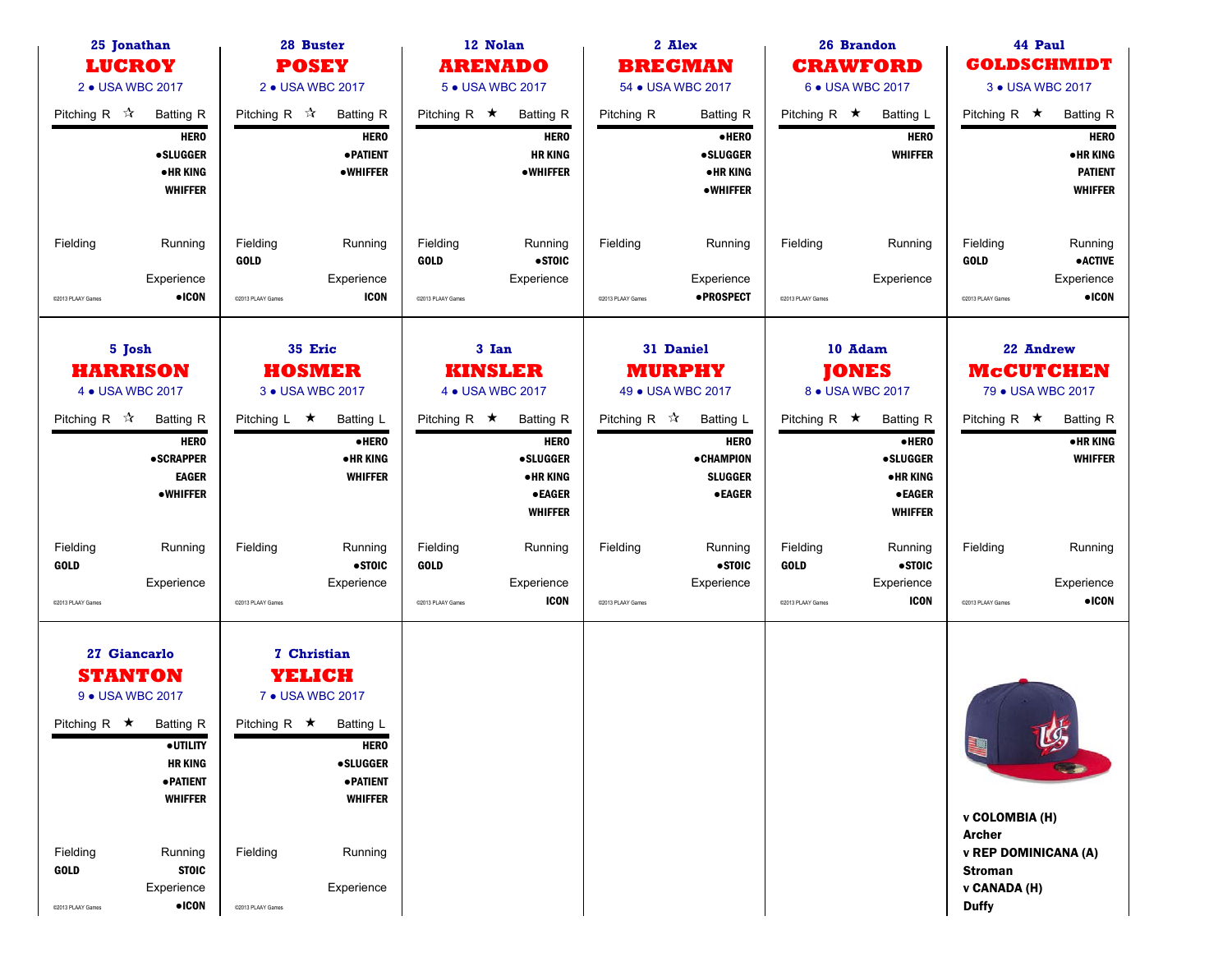|                                                      | 4 Chris<br><b>ARCHER</b><br>SP . USA WBC 2017                                            | 29 Tyler<br><b>CLIPPARD</b><br>RP . USA WBC 2017                     |                                                                        | 41 Danny<br><b>DUFFY</b><br>SP . USA WBC 2017                                |                                                                                        | 47 Sam<br><b>DYSON</b><br>CL • USA WBC 2017                                             |                                                              |                                                                       | 60 Mychal<br><b>GIVENS</b><br>RP . USA WBC 2017           | 18 Luke<br><b>GREGERSON</b><br>CL • USA WBC 2017<br>Pitching R $\star$                                           |                                                                           |  |
|------------------------------------------------------|------------------------------------------------------------------------------------------|----------------------------------------------------------------------|------------------------------------------------------------------------|------------------------------------------------------------------------------|----------------------------------------------------------------------------------------|-----------------------------------------------------------------------------------------|--------------------------------------------------------------|-----------------------------------------------------------------------|-----------------------------------------------------------|------------------------------------------------------------------------------------------------------------------|---------------------------------------------------------------------------|--|
| Pitching R $\star$<br><b>FLASH</b><br><b>CONTROL</b> | <b>Batting R</b>                                                                         | Pitching R $\star$<br>STAR.<br><b>FLASH</b>                          | <b>Batting R</b>                                                       | Pitching L $\sqrt{2}$<br>STAR <sup>.</sup><br><b>FLASH</b><br><b>CONTROL</b> | <b>Batting L</b>                                                                       | Pitching R $\star$<br>ACE.<br><b>FLASH</b> .<br><b>CONTROL</b>                          | <b>Batting R</b>                                             | Pitching R $\mathcal{R}$<br><b>STAR</b><br><b>FLASH</b>               | <b>Batting R</b>                                          | STAR.<br><b>FLASH</b><br><b>CONTROL</b>                                                                          | Batting L                                                                 |  |
| Fielding                                             | Running                                                                                  | Fielding                                                             | Running                                                                | Fielding                                                                     | Running                                                                                | Fielding                                                                                | Running                                                      | Fielding                                                              | Running                                                   | Fielding                                                                                                         | Running                                                                   |  |
| @2013 PLAAY Games                                    | Experience                                                                               | @2013 PLAAY Games                                                    | Experience<br>$\bullet$ ICON                                           | @2013 PLAAY Games                                                            | Experience                                                                             | @2013 PLAAY Games                                                                       | Experience                                                   | @2013 PLAAY Games                                                     | Experience<br>• PROSPECT                                  | @2013 PLAAY Games                                                                                                | Experience<br>$\bullet$ ICON                                              |  |
| ACE.<br><b>FLASH</b><br><b>CONTROL</b>               | 65 Nate<br><b>JONES</b><br>RP . USA WBC 2017<br>Pitching R $\star$ Batting R             | Pitching L ☆<br><b>WORKMAN</b><br><b>FLASH</b> .<br><b>CONTROL</b> . | 51 Jake<br><b>McGEE</b><br>RP . USA WBC 2017<br>Batting L              | Pitching R<br>ACE<br><b>STAR</b><br><b>FLASH</b> .<br><b>DB CONTROL</b>      | 40 Mark<br><b>MELANCON</b><br>CL • USA WBC 2017<br><b>Batting R</b>                    | Pitching L $\star$<br><b>ACE</b><br><b>STAR</b><br><b>DB FLASH</b><br><b>DB CONTROL</b> | 24 Andrew<br><b>MILLER</b><br>RP . USA WBC 2017<br>Batting L | Pitching R $\star$<br><b>STAR</b><br><b>FLASH</b> .<br><b>CONTROL</b> | 17 Pat<br><b>NESHEK</b><br>RP . USA WBC 2017<br>Batting B | Pitching R $\star$<br><b>STAR</b><br><b>FLASH</b> .<br><b>CONTROL</b> .                                          | <b>57 Tanner</b><br><b>ROARK</b><br>SP . USA WBC 2017<br><b>Batting R</b> |  |
| Fielding                                             | Running                                                                                  | Fielding                                                             | Running                                                                | Fielding                                                                     | Running                                                                                | Fielding                                                                                | Running                                                      | Fielding                                                              | Running                                                   | Fielding                                                                                                         | Running                                                                   |  |
| @2013 PLAAY Games                                    | Experience                                                                               | @2013 PLAAY Games                                                    | Experience<br>$\bullet$ ICON                                           | @2013 PLAAY Games                                                            | Experience<br><b>ICON</b>                                                              | @2013 PLAAY Games                                                                       | Experience<br><b>ICON</b>                                    | @2013 PLAAY Games                                                     | Experience<br><b>ICON</b>                                 | @2013 PLAAY Games                                                                                                | Experience                                                                |  |
| <b>STAR</b> .<br><b>FLASH</b>                        | <b>30 David</b><br><b>ROBERTSON</b><br>RP . USA WBC 2017<br>Pitching R $\star$ Batting R | <b>WORKMAN</b><br><b>FLASH</b> .<br><b>CONTROL</b>                   | 34 Drew<br><b>SMYLY</b><br>SP . USA WBC 2017<br>Pitching L ★ Batting L | WORKMAN.<br><b>FLASH</b> .<br><b>CONTROL</b>                                 | <b>6 Marcus</b><br><b>STROMAN</b><br>SP . USA WBC 2017<br>Pitching R $\star$ Batting R |                                                                                         |                                                              |                                                                       |                                                           | Kinsler $/4$<br>A Jones $/ 8$<br>Yelich $/7$                                                                     | 嗦                                                                         |  |
| Fielding<br>@2013 PLAAY Games                        | Running<br>Experience<br><b>ICON</b>                                                     | Fielding<br>@2013 PLAAY Games                                        | Running<br>Experience                                                  | Fielding<br>@2013 PLAAY Games                                                | Running<br>Experience                                                                  |                                                                                         |                                                              |                                                                       |                                                           | Arenado $/5$<br>Hosmer $/3$<br>Goldschmidt / H<br>Posey / 2 (Lucroy)<br>Stanton / 9 (McCutchen)<br>Crawford $/6$ |                                                                           |  |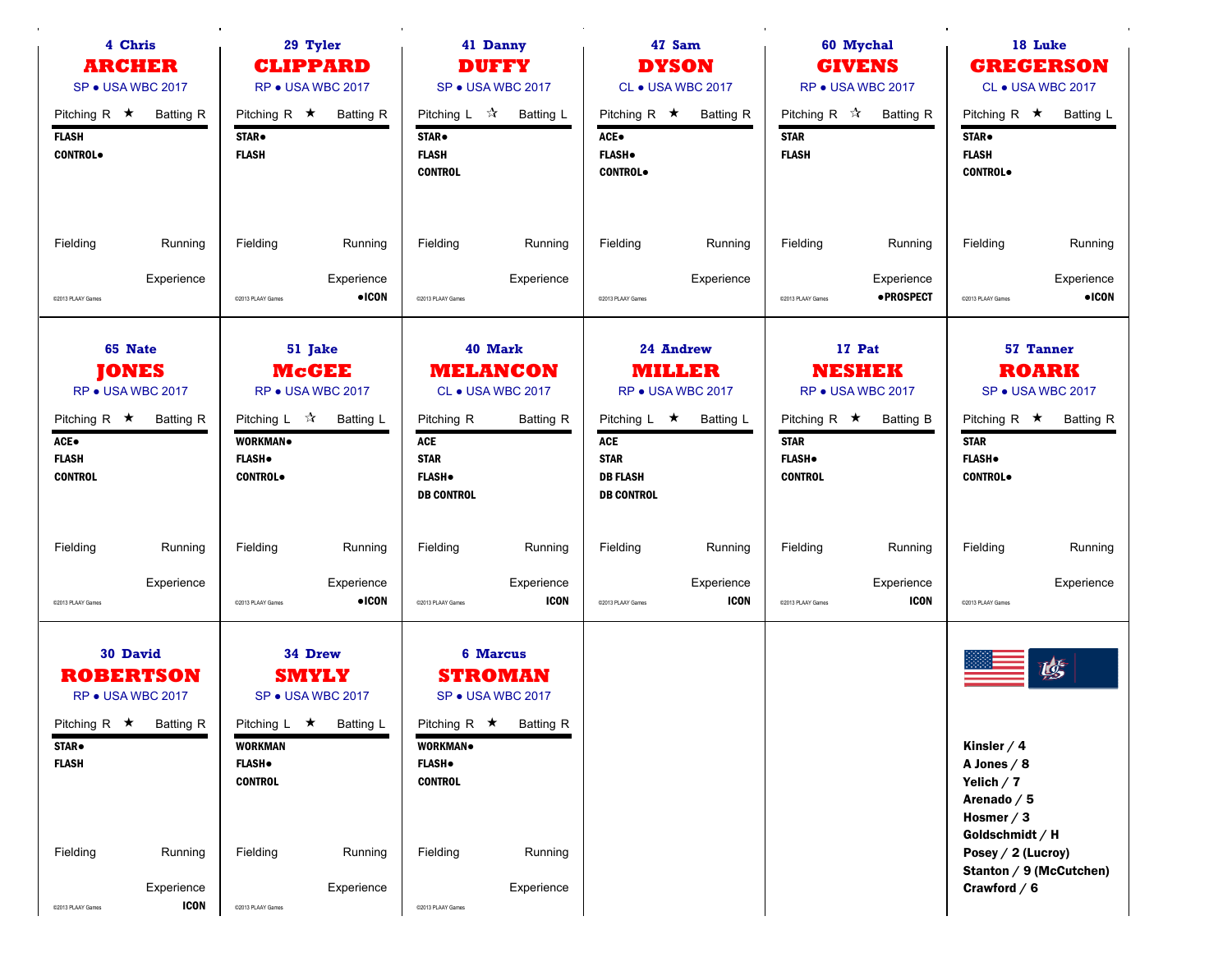| 28 Robinson<br><b>CHIRINOS</b>                      |                                                                                                                                                                    |                                              | 35 Jesus<br><b>FLORES</b>                                                                                                                                                               | 13 Salvador<br><b>PEREZ</b>                                                |                                                                                         |                                              | 27 Jose<br><b>ALTUVE</b>                                                                     |                                        | 24 Miguel<br><b>CABRERA</b>                                                                                                                        |                                                                                                                 | 2 Alcides<br><b>ESCOBAR</b>                                                                                                      |
|-----------------------------------------------------|--------------------------------------------------------------------------------------------------------------------------------------------------------------------|----------------------------------------------|-----------------------------------------------------------------------------------------------------------------------------------------------------------------------------------------|----------------------------------------------------------------------------|-----------------------------------------------------------------------------------------|----------------------------------------------|----------------------------------------------------------------------------------------------|----------------------------------------|----------------------------------------------------------------------------------------------------------------------------------------------------|-----------------------------------------------------------------------------------------------------------------|----------------------------------------------------------------------------------------------------------------------------------|
| 2 · Venezuela WBC 2017                              |                                                                                                                                                                    |                                              | 2 · Venezuela WBC 2017                                                                                                                                                                  | 2 · Venezuela WBC 2017                                                     |                                                                                         |                                              | 4 • Venezuela WBC 2017                                                                       |                                        | 3 · Venezuela WBC 2017                                                                                                                             |                                                                                                                 | 6 . Venezuela WBC 2017                                                                                                           |
| Pitching R $\star$                                  | Batting R<br>· UTILITY<br><b>HR KING</b><br><b>WHIFFER</b>                                                                                                         | Pitching R                                   | <b>Batting R</b><br>· UTILITY<br><b>•EAGER</b><br><b>WHIFFER</b>                                                                                                                        | Pitching R $\mathbb{\hat{X}}$                                              | <b>Batting R</b><br><b>•SLUGGER</b><br><b>•HRKING</b><br><b>EAGER</b><br><b>WHIFFER</b> | Pitching R $\star$                           | <b>Batting R</b><br>·HERO<br><b>•CHAMPION</b><br><b>•SLUGGER</b>                             | Pitching R $\star$                     | Batting R<br><b>• CHAMPION</b><br><b>HR KING</b><br>· PATIENT<br><b>WHIFFER</b>                                                                    | Pitching R $\star$                                                                                              | <b>Batting R</b><br>·HERO<br><b>•SCRAPPER</b><br><b>EAGER</b><br><b>•WHIFFER</b>                                                 |
| Fielding<br>C2013 PLAAY Games                       | Running<br><b>STOIC</b><br>Experience                                                                                                                              | Fielding<br>@2013 PLAAY Games                | Running<br><b>STOIC</b><br>Experience<br><b>PROSPECT</b>                                                                                                                                | Fielding<br><b>IRON</b><br>@2013 PLAAY Games                               | Running<br><b>STOIC</b><br>Experience<br>$\bullet$ ICON                                 | Fielding<br><b>IRON</b><br>@2013 PLAAY Games | Running<br><b>•ACTIVE</b><br>Experience<br>$\bullet$ ICON                                    | Fielding<br>GOLD.<br>@2013 PLAAY Games | Running<br><b>STOIC</b><br>Experience<br><b>ICON</b>                                                                                               | Fielding<br><b>IRON</b><br>@2013 PLAAY Games                                                                    | Running<br>Experience<br>$\bullet$ ICON                                                                                          |
| H . Venezuela WBC 2017<br>Pitching R $\star$        | 41 Victor<br><b>MARTINEZ</b><br><b>Batting B</b><br><b>HERO</b><br><b>•SLUGGER</b><br><b>•HRKING</b><br><b>•WHIFFER</b>                                            | Pitching R $\star$                           | 12 Rougned<br><b>ODOR</b><br>45 · Venezuela WBC 2017<br><b>Batting L</b><br>·HERO<br><b>•SLUGGER</b><br>•HR KING<br><b>EAGER</b>                                                        | 21 Hernan<br><b>PEREZ</b><br>73 · Venezuela WBC 2017<br>Pitching R $\star$ | <b>Batting R</b><br><b>HERO</b><br><b>•SLUGGER</b><br><b>EAGER</b><br><b>WHIFFER</b>    | Pitching R $\star$                           | 14 Martin<br><b>PRADO</b><br>57 · Venezuela WBC 2017<br><b>Batting R</b><br><b>•CHAMPION</b> | Pitching R $\star$                     | 10 Yangervis<br><b>SOLARTE</b><br>5 . Venezuela WBC 2017<br><b>Batting B</b><br><b>HERO</b><br><b>•SLUGGER</b><br><b>•EAGER</b><br><b>•WHIFFER</b> | Pitching $L \star$                                                                                              | 5 Carlos<br><b>GONZALEZ</b><br>9 • Venezuela WBC 2017<br>Batting L<br><b>HERO</b><br><b>SLUGGER</b><br>● EAGER<br><b>WHIFFER</b> |
| Fielding<br><b>IRON</b><br>@2013 PLAAY Games        | Running<br><b>STOIC</b><br>Experience<br><b>ICON</b>                                                                                                               | Fielding<br><b>IRON</b><br>@2013 PLAAY Games | <b>WHIFFER</b><br>Running<br>Experience                                                                                                                                                 | Fielding<br>@2013 PLAAY Games                                              | Running<br><b>•ACTIVE</b><br>Experience                                                 | Fielding<br>IRON.<br>@2013 PLAAY Games       | Running<br>•STOIC<br>Experience<br><b>ICON</b>                                               | Fielding<br>@2013 PLAAY Games          | Running<br>•STOIC<br>Experience                                                                                                                    | Fielding<br><b>IRON</b><br>@2013 PLAAY Games                                                                    | Running<br>•STOIC<br>Experience                                                                                                  |
| Pitching R $\star$<br>Fielding<br>@2013 PLAAY Games | 37 Odubel<br><b>HERRERA</b><br>7 . Venezuela WBC 2017<br>Batting L<br><b>HERO</b><br><b>WHIFFER</b><br>Running<br><b>•ACTIVE</b><br>Experience<br><b>•PROSPECT</b> | Pitching L<br>Fielding<br>@2013 PLAAY Games  | 11 Ender<br><b>INCIARTE</b><br>8 • Venezuela WBC 2017<br>$\star$<br><b>Batting L</b><br><b>HERO</b><br><b>•SCRAPPER</b><br><b>•WHIFFER</b><br>Running<br>Experience<br><b>•PROSPECT</b> |                                                                            |                                                                                         |                                              |                                                                                              |                                        |                                                                                                                                                    | $\mathbf{R}$<br>v PUERTO RICO (A)<br>Hernandez<br>v ITALY (A)<br><b>M</b> Perez<br>v MEXICO (H)<br><b>Petit</b> |                                                                                                                                  |